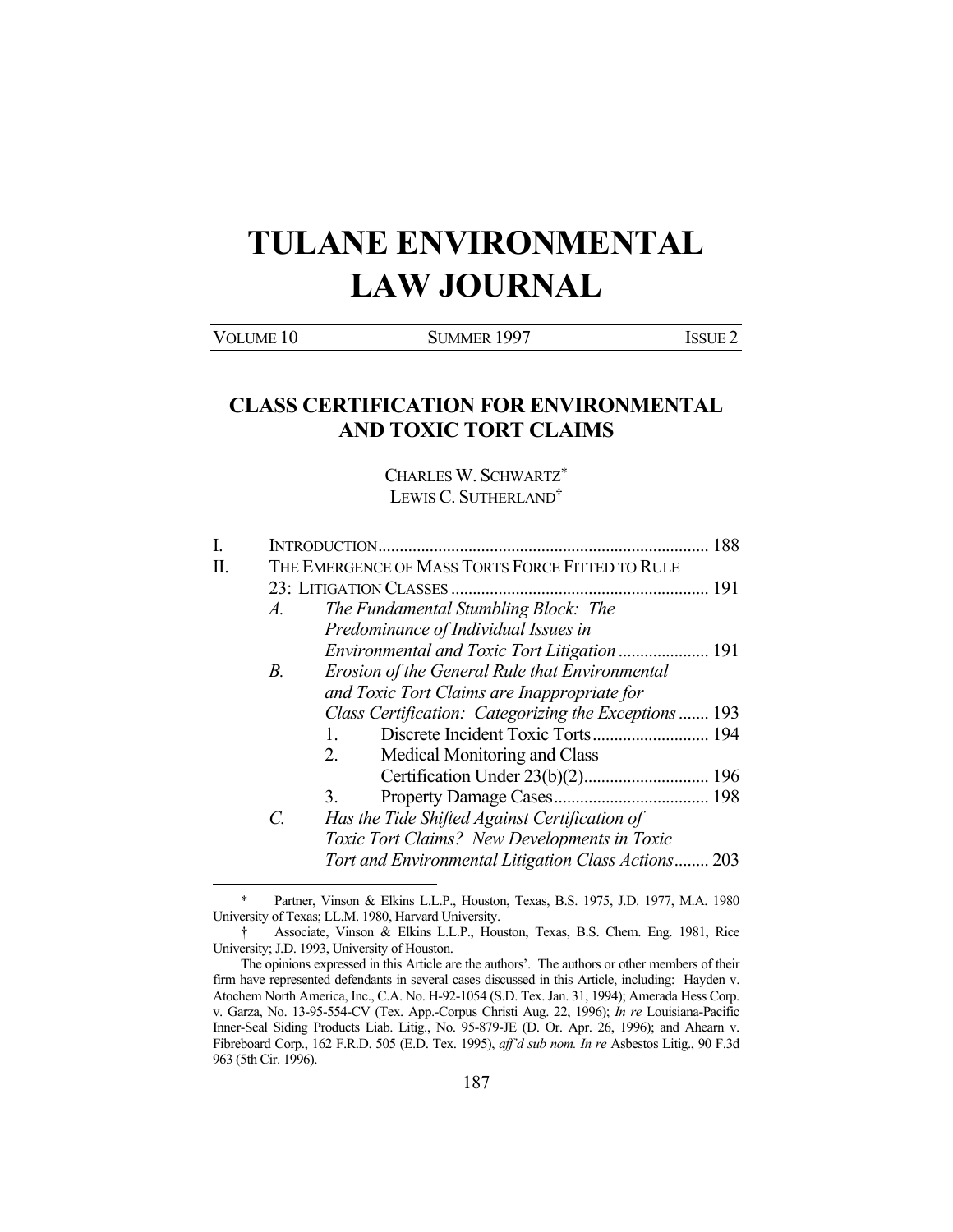|     |                                                  | 1. | Is the Likelihood of Success on the Merits    |  |  |
|-----|--------------------------------------------------|----|-----------------------------------------------|--|--|
|     |                                                  |    | a Legitimate Consideration in the             |  |  |
|     |                                                  |    | Decision Whether to Certify a Class? 204      |  |  |
|     |                                                  | 2. | The Court Must Determine How the Class        |  |  |
|     |                                                  |    | Action Will Be Tried: New Recognition         |  |  |
|     |                                                  |    |                                               |  |  |
| Ш.  |                                                  |    | RULE 23 AS TORT REFORM: GLOBAL SETTLEMENTS OF |  |  |
|     |                                                  |    |                                               |  |  |
|     | A.                                               |    | A Relaxed Standard for Certification of a     |  |  |
|     |                                                  |    |                                               |  |  |
|     | $B_{\cdot}$                                      |    | Understanding the Motives of the Players: Who |  |  |
|     |                                                  |    |                                               |  |  |
|     | $\mathcal{C}$ .                                  |    | Putting the Cart Before the Horse: Settlement |  |  |
|     |                                                  |    |                                               |  |  |
|     |                                                  | 1. | Judicial Economy Versus Due Process           |  |  |
|     |                                                  |    | Rights to Litigate Individual Claims 220      |  |  |
|     |                                                  | 2. | The Risk of Conflicts of Interest and         |  |  |
|     |                                                  |    |                                               |  |  |
|     |                                                  | 3. |                                               |  |  |
|     |                                                  | 4. | Use of the Mandatory Class and Other          |  |  |
|     |                                                  |    |                                               |  |  |
| IV. | DENIAL OF CLASS CERTIFICATION AND THE LACK OF    |    |                                               |  |  |
|     | PRECLUSIVE EFFECT ON OTHER CLASS ACTIONS RAISING |    |                                               |  |  |
|     |                                                  |    |                                               |  |  |
| V.  |                                                  |    |                                               |  |  |
|     |                                                  |    |                                               |  |  |

## I. INTRODUCTION

 The basic form of Federal Rule of Civil Procedure 23, which authorizes certification of class actions, was established by the 1966 Amendments to the Federal Rules of Civil Procedure.<sup>1</sup> In the early 1960s, when the Advisory Committee drafted the new class action rule, its focus was not on mass torts, but rather on enabling litigation involving small claims with numerous claimants, such as: securities and antitrust claims, civil rights suits, and property disputes involving competing claims to insurance or some other limited fund.2 Nevertheless, the

 <sup>1.</sup> FED.R.CIV. P. 23.

 <sup>2.</sup> *See* Judith Resnik, *Aggregation, Settlement, and Dismay*, 80CORNELL L.REV. 918, 922- 23 (1995). Indeed, the class action rule has generally been very successful in enabling this type of litigation. *See, e.g.*, Thomas Willging, et al. *An Empirical Analysis of Rule 23 to Address the Rulemaking Challenges*, 71 N.Y.U. L. REV. 74, 87-91 (1996). The authors reported on a 1994-95 study conducted by the Federal Judicial Center of all class certification motions terminated in four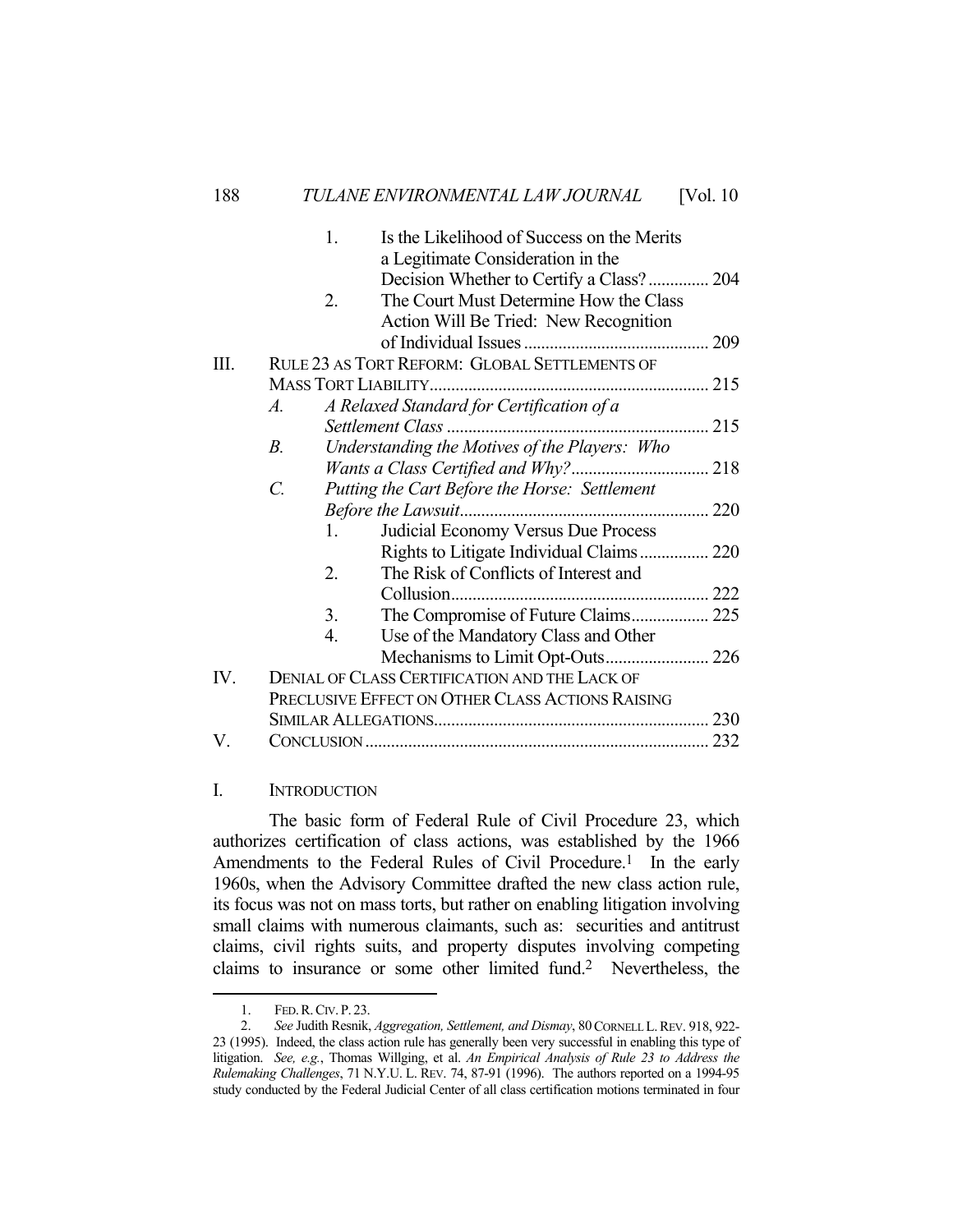drafters were not oblivious to the use of class actions for the aggregated adjudication of mass torts, but they chose instead to affirmatively exclude these types of claims from the rule. $3$  Indeed, the Advisory Committee Notes to the 1966 Amendments stated:

> A "mass accident" resulting in injuries to numerous persons is ordinarily not appropriate for a class action because of the likelihood that significant questions, not only of damages but of liability and defenses to liability, would be present, affecting the individuals in different ways. In these circumstances an action conducted nominally as a class action would degenerate in practice into multiple lawsuits separately tried.4

 Thus, the early view of the Advisory Committee was that for mass torts, individual issues would overwhelm class-wide issues, and as a result the utility and efficiency of the class device would be lost.5

 3. *See* Resnick, *supra* note 2, at 922-23. Ms. Resnik supports her conclusion that the advisory committee "decided, affirmatively, to keep the mass accidents out" based on correspondence between the various members of the committee. *Id.* at 923 n.20.

 4. 39 F.R.D. 69, 103 (1966). The Advisory Committee note is specifically addressed to class actions certified under Rule 23(b)(3), which requires a demonstration that issues common to the class predominate over individual issues. As will be discussed later in this Article, plaintiffs' and defendants' attorneys have developed innovative approaches to certification under Rule 23(b)(1) and 23(b)(2) that sidestep this predominance issue.

 5. This Advisory Committee note has not existed without controversy. Numerous commentators and litigants have assailed the note as outdated under current federal law. Perhaps this argument has been popularized to the greatest extent by Professor Newburg (*Newburg on Class Actions* (3d ed. 1992)) based on comments made by Professor Charles Allan Wright, a member of the Advisory Committee, while acting as an advocate in *In re School Asbestos Litig.*, 789 F.2d 996 (3d Cir. 1986). Professor Kaplan, however, appears to have been the primary author of the committee comments on Rule 23, and his explanation of the Advisory Committee Notes suggests that a district court should not ordinarily certify a mass tort class. *See* Benjamin Kaplan, *Continuing Work of the Civil Committee: 1966 Amendments of the Federal Rules of Civil Procedure*, 81 HARV. L. REV. 356, 386, 391-93 (1967). Moreover, as the Fifth Circuit recently noted in *Castano v. American Tobacco Co.*, 84 F.3d 734 (5th Cir. 1996), Professor Wright has since tempered his comments made in the *School Asbestos Litigation*:

> I certainly did not intend by that statement [made in the *School Asbestos Litigation*] to say that a class should be certified in all mass tort cases. I merely wanted to take the sting out of the statement in the Advisory Committee Note, and even that said only that a class action is "ordinarily not appropriate" in mass-tort cases. The class action is a complex device that must be used with discernment. I think for example that Judge Jones in Louisiana would be

federal district courts between July 1, 1992 and June 30, 1994. *Id.* at 89. The authors concluded that securities and civil rights actions represented "easy" or "routine" applications of the class certification device. *Id.* The statistics from the four federal courts indicated that class certification was granted in securities cases in 94% to 100% of the cases where a motion or *sua sponte* order on certification was filed. *Id.* Similarly, the certification rate for civil rights class actions was 100% for the three federal district courts that addressed cases of this type. *Id.*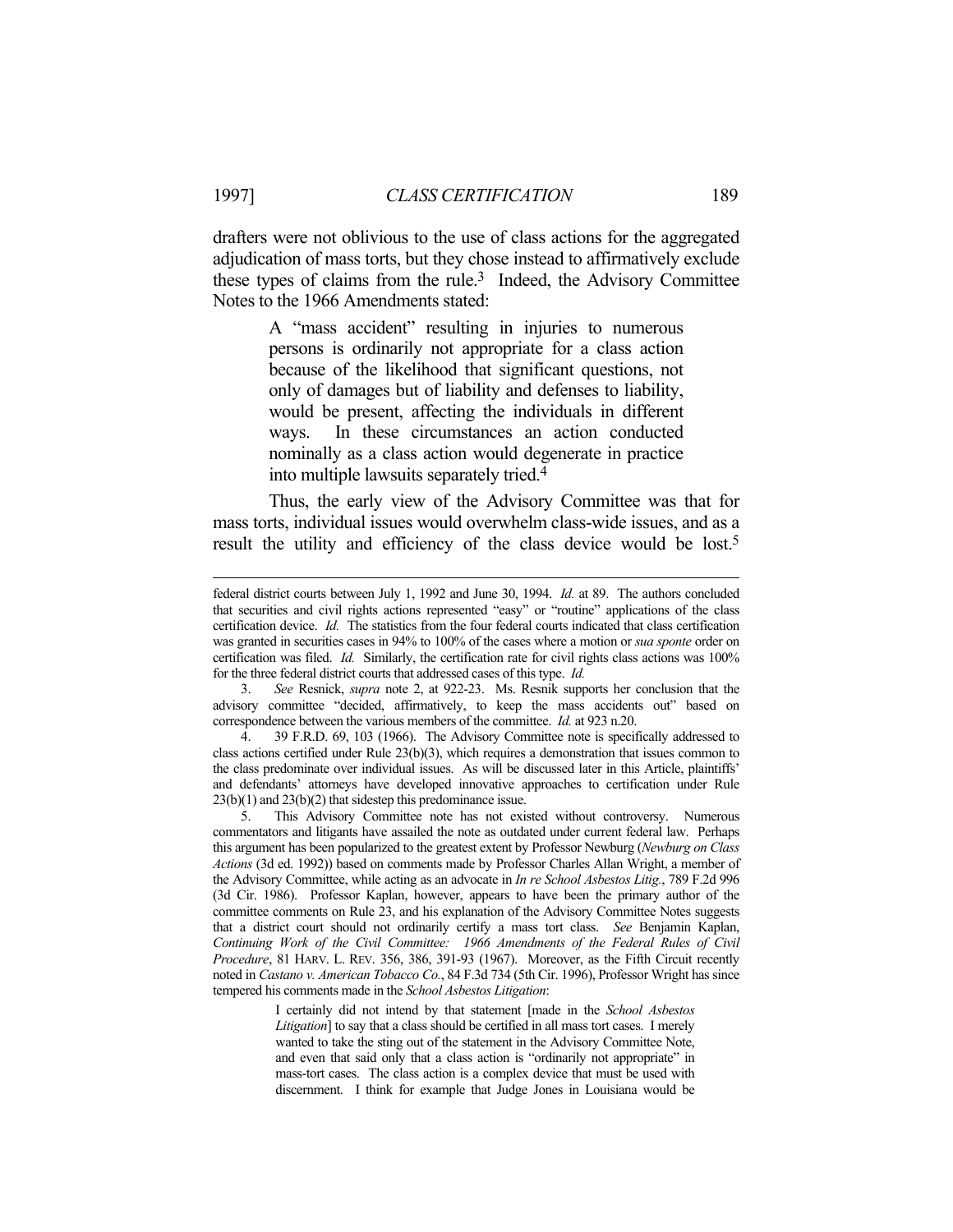Moreover, one of the apparent purposes of Rule 23 was to enable meritorious litigation (such as securities and civil rights actions) that would not otherwise occur due to the limited size of each individual claim.6 This enabling function is less critical to tort claims; "tort plaintiffs [do] not need that extra boost because they already [have] access to legal services by way of contingency fee arrangements."7

 Initial attempts to certify mass tort classes under the newly revised Rule 23 were rejected based on the concerns expressed in the Advisory Committee Notes.<sup>8</sup> Similarly, even when a trial court certified a mass tort class, the appellate courts usually reversed. For example, in 1981, a California district court certified the first Dalkon Shield class action, but was later reversed by the Ninth Circuit.<sup>9</sup> Similarly, also in 1981, a Missouri district court certified a class of all persons injured by the collapse of two skywalks at the Hyatt Regency Hotel in Kansas City, but this certification was later reversed by the Eighth Circuit. 10 The *Skywalk* case is a useful one to demonstrate the radical shift in the class action paradigm that has occurred within the last fifteen years. *Skywalk* involved a single discrete mass accident that affected at most a few hundred people.<sup>11</sup> Moreover, the alleged negligent conduct was focused on this one event.12 In contrast, recent environmental tort class actions, such as *Cook v. Rockwell International Corp.*13 and *Hayden v. Atochem North America, Inc.*, 14 include allegations that multiple defendants negligently discharged hazardous substances within the class area over decades, and the class definition may include residents and property

> creating a Frankenstein's monster if he should allow certification of what purports to be a class action on behalf of everyone who has ever been addicted to nicotine.

7. Resnik, *supra* note 2, at 924.

 10. *See In re* Federal Skywalk Cases, 93 F.R.D. 415 (W.D. Mo. 1982), *rev'd*, 680 F.2d 1175 (8th Cir. 1982), *cert. denied*, 459 U.S. 988 (1982).

Letter to N. Reid Neureiter, Williams & Connolly, Washington D.C. (Dec. 22, 1994), *quoted in Castano*, 84 F.3d at 745 n.19.

 <sup>6.</sup> *See* FED.R.CIV. P. 23 Advisory Committee's Notes.

 <sup>8.</sup> *See* Harrigan v. United States, 63 F.R.D. 402 (E.D. Pa. 1974) (rejecting class certification for class consisting of all paralyzed veterans injured by negligent urological surgery at Veterans Administration hospitals).

 <sup>9.</sup> *See In re* N. Dist. of Cal. "Dalkon Shield" IUD Prods. Liab. Litig., 521 F. Supp. 1188 (N.D. Cal. 1981), *modified*, 526 F. Supp. 887 (N.D. Cal. 1981), *vacated*, 693 F.2d 847 (9th Cir. 1982), *cert. denied*, 459 U.S. 988 (1982) (vacating district court decision to certify a class of all women injured as a result of the Dalkon Shield IUD).

 <sup>11.</sup> *See id.* at 1177.

 <sup>12.</sup> *See id.*

 <sup>13.</sup> Cook v. Rockwell Int'l Corp., 151 F.R.D. 378 (D. Colo. 1993).

 <sup>14.</sup> C.A. No. H-92-1052 (S.D. Tex.).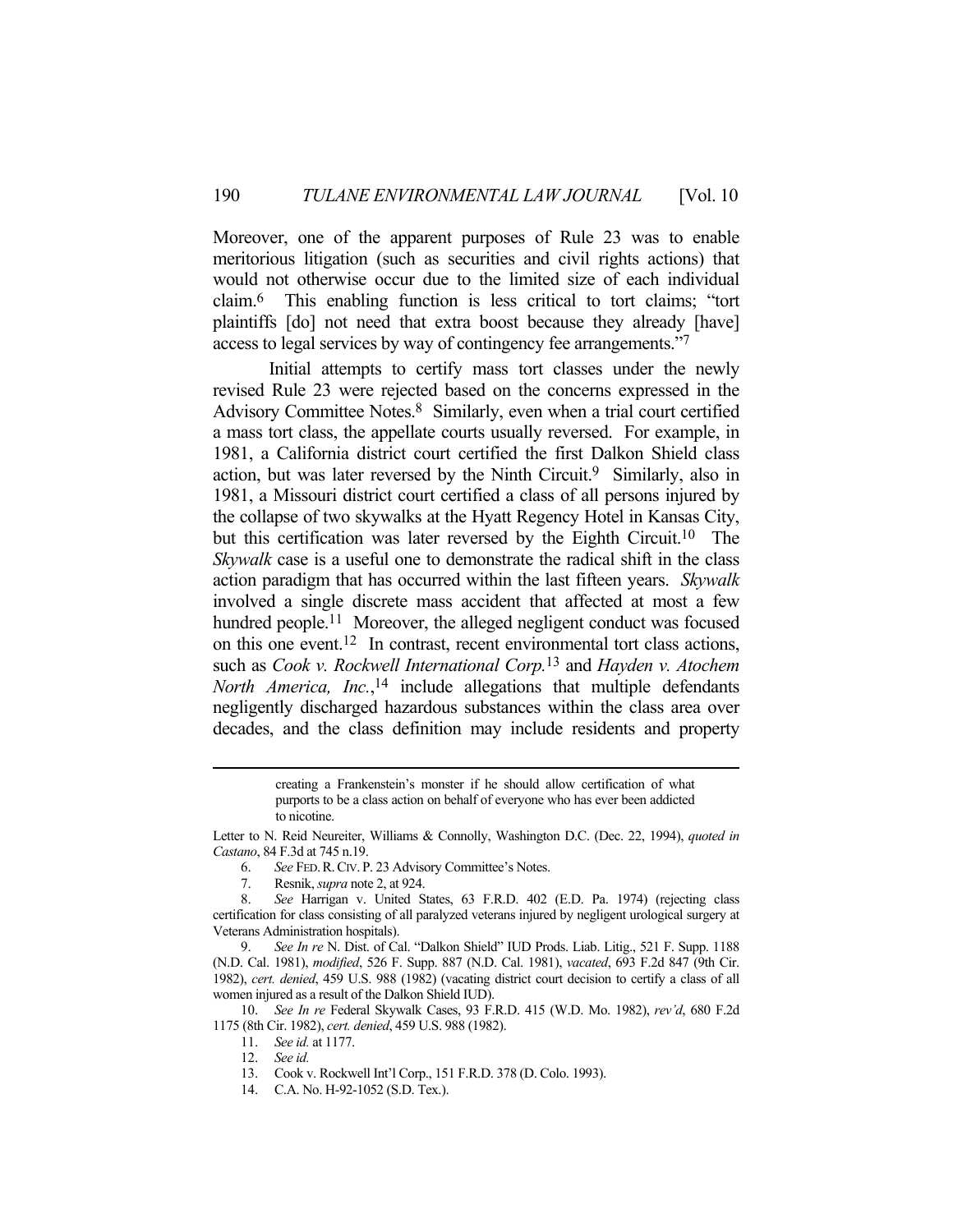owners during more than a twenty-year span. The individual (nonclass) issues in these later cases exceed those in the *Skywalk* case by an order of magnitude or more.

 Clearly, the federal courts have recently expressed a greater tolerance, at least under some circumstances, for the use of class actions to address mass tort litigation than they did twenty years ago. Five appellate court decisions reversing class certification in mass tort cases during the last year and a half<sup>15</sup> suggest, however, that this trend towards class certification in mass tort and environmental cases has peaked, and indeed district and appellate courts have begun a retreat towards the original class certification standards formulated by the drafters of Rule 23. This Article will examine these trends and attempt to define the specific areas where courts have been willing to stretch the traditional boundaries of Rule 23 for environmental claims. In addition, this Article will analyze the recent appellate court decisions in mass tort cases and describe the likely impact of this new judicial precedent on the certification of environmental and toxic tort claims. Finally, the Article will consider the changes to Rule 23 proposed by the rules advisory committee and other commentators, and offer suggestions for the amendment of Rule 23.

II. THE EMERGENCE OF MASS TORTS FORCE FITTED TO RULE 23: LITIGATION CLASSES

## *A. The Fundamental Stumbling Block: The Predominance of Individual Issues in Environmental and Toxic Tort Litigation*

 The early attempts to certify toxic tort and environmental class actions focused on class certification under Rule  $23(b)(3)$ .<sup>16</sup> In addition to the prerequisites of Rule  $23(a)$ ,<sup>17</sup> this section has two basic requirements: (1) the class-wide common issues of fact and law must predominate over issues affecting only individual class members, and

 <sup>15.</sup> *See* Castano v. American Tobacco Co., 84 F.3d 734 (5th Cir. 1996); Georgine v. Amchem Prods., Inc., 83 F.3d 610 (3d Cir. 1996), *cert. granted sub nom.* Amchem Prods., Inc. v. Windsor, 117 S. Ct. 379 (1996); *In re* American Medical Sys., Inc., 75 F.3d 1069 (6th Cir. 1996); Valentino v. Carter-Wallace, Inc., 97 F.3d 1227 (9th Cir. 1996); *In re* Rhone-Poulenc Rorer, Inc., 51 F.3d 1293 (7th Cir. 1995), *cert. denied*, 116 S. Ct. 184 (1995).

 <sup>16.</sup> Under the federal rules, a putative class must meet all four prerequisites in Rule 23(a) and any one of the three requirements in Rule 23(b).

 <sup>17.</sup> Rule 23(a) provides that class actions will only be permitted where "(1) the class is so numerous that joinder of all members is impracticable, (2) there are questions of law or fact common to the class, (3) the claims or defenses of the representative parties are typical of the claims or defenses of the class, and (4) the representative parties will fairly and adequately protect the interests of the class." FED.R.CIV. P. 23(a).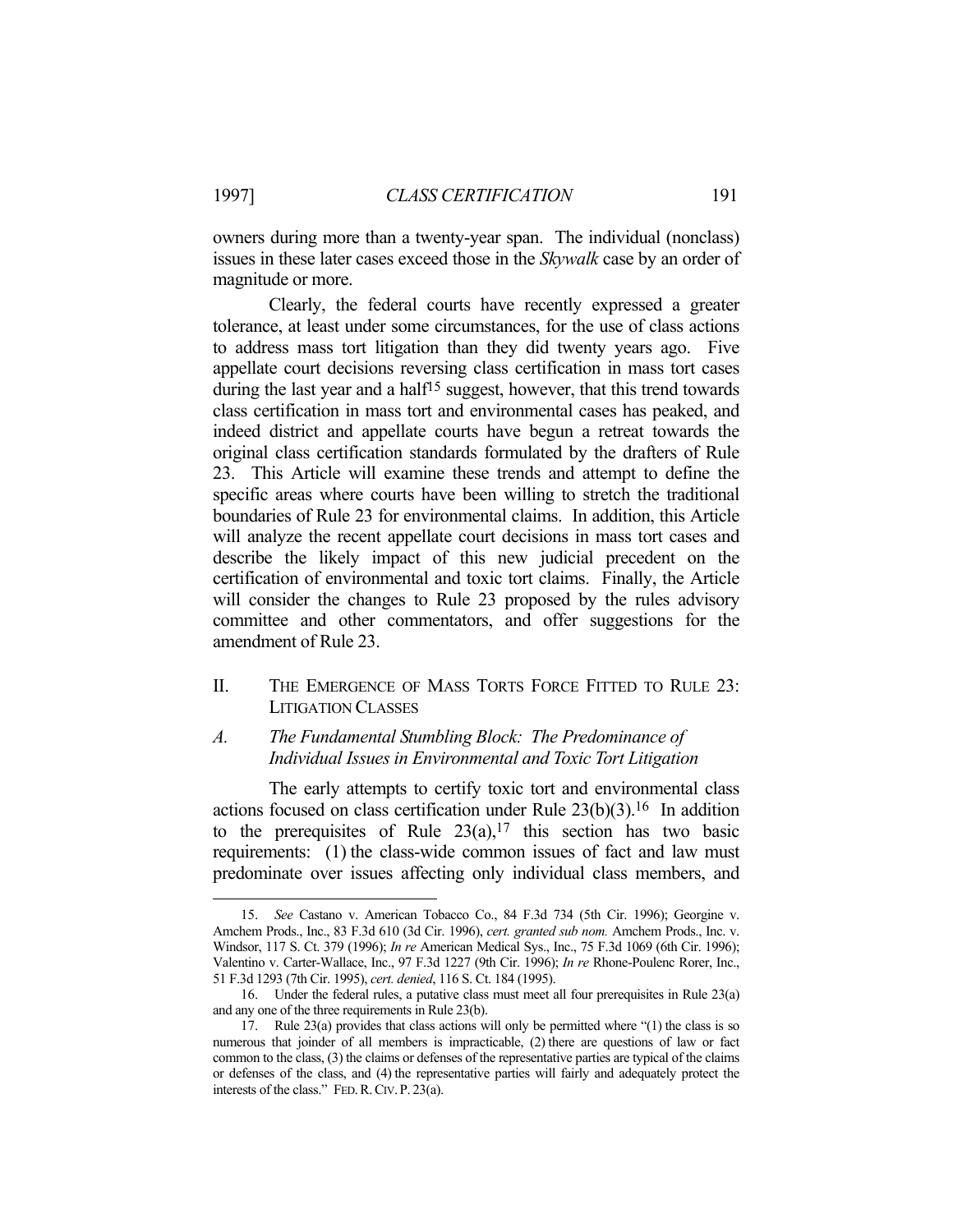(2) the proposed class action must be superior to other available methods for the fair and efficient adjudication of the controversy.18 The Rule provides that factors relevant to these two requirements include: (A) the interest of members of the class in individually controlling the prosecution or defense of separate actions, (B) the extent and nature of any litigation concerning the controversy already commenced by or against members of the class, (C) the desirability or undesirability of concentrating the litigation of the claims in the particular forum, and (D) the difficulties likely to be encountered in the management of a class action.19

 The denial of class certification for mass tort cases, including those based on alleged environmental contamination, is usually based on a finding that individual issues will predominate.20 Toxic tort and environmental claims almost always include allegations that plaintiffs and/or plaintiffs' property have been exposed and damaged by hazardous substances. The plaintiffs are usually dispersed both geographically and temporally (the time and duration of alleged exposure will vary). In

 <sup>18.</sup> *See* FED.R.CIV. P. 23(b)(3).

 <sup>19.</sup> *See id.*

 <sup>20.</sup> *See generally* Castano v. American Tobacco Co., 84 F.3d 734 (5th Cir. 1996) (reversed district court certification of a tobacco smokers' fraud and medical monitoring class); Georgine v. Amchem Prods., Inc., 83 F.3d 610 (3d Cir. 1996), *cert. granted sub nom.* Amchem Prods., Inc. v. Windsor, 117 S. Ct. 379 (1996) (reversed district court certification of an asbestos personal injury class); *In re* American Medical Sys., Inc., 75 F.3d 1069 (6th Cir. 1996) (reversed district court certification of a penile implant products liability class); Valentino v. Carter-Wallace, Inc., 97 F.3d 1227 (9th Cir. 1996) (reversed class certification of a nation-wide class of persons who took the drug Felbatol); Boughton v. Cotter Corp., 65 F.3d 823 (10th Cir. 1995) (affirming trial court denial of class certification in an environmental tort case); Blaz v. Galen Hosp. Ill., Inc., 168 F.R.D. 621, 624-25 (N.D. Ill. 1996) (alleged adverse health effects from exposure to x-rays); Harding v. Tambrands, Inc., 165 F.R.D. 623 (D. Kan. 1996) (medical products liability action); Schneck v. International Bus. Mach. Corp., No. 92-4370, 1996 U.S. Dist. LEXIS 10126 (D.N.J. June 21, 1996) (products liability based on repetitive stress injuries); *In re* Norplant Contraceptive Prod. Liab. Litig., No. 1038, 1996 U.S. Dist. LEXIS 7104 (E.D. Tex. May 17, 1996) (medical products liability); Hayes v. Playtex Family Prods. Corp., No. 95-1316-FGT, 1996 U.S. Dist. LEXIS 12401 (D. Kan. June 14, 1996); Hurd v. Monsanto Co., 164 F.R.D. 234 (S.D. Ind. 1995) (environmental tort and personal injury claims based on exposure to PCBs); Thomas v. Fag Bearings Corp., Inc., 846 F. Supp. 1400 (D. Mo. 1994) (environmental tort claims); McGuire v. International Paper Co., No. 1:92-CV-593, 1994 U.S. Dist. LEXIS 4783 (S.D. Miss. Feb. 18, 1994) (environmental tort claims); Dahlgren's Nursery, Inc. v. E.I. DuPont de Nemours and Co., No. 91-8709-CIV, 1994 U.S. Dist. LEXIS 17918 (S.D. Fla. June 9, 1994) (agricultural chemicals products liability); Hum v. Dericks, 162 F.R.D. 628 (D. Haw. 1995) (medical products liability action); Kurczi v. Eli Lilly & Co., 160 F.R.D. 667 (N.D. Ohio 1995) (same); Martin v. Dahlberg, Inc., 156 F.R.D. 207 (N.D. Cal. 1994) (same); Mattoon v. City of Pittsfield, 128 F.R.D. 17, 20 (D. Mass. 1989) (tort claims based on alleged water contamination); Kennedy v. Baxter Healthcare Corp., 50 Cal. Rptr. 736, 742-43 (Cal. App. 3d 1996) (products liability); Cordova v. Hughes Aircraft Co., C-284158, slip op. (Ariz. Sup. Ct., Pima County, July 10, 1996) (toxic tort); Dyer v. Monsanto Co., CV-93-250, slip op. (Ala. Cir. Ct. Aug. 4, 1995) (same); RSR Corp. v. Hayes, 673 S.W.2d 928 (Tex. App. 1984) (same).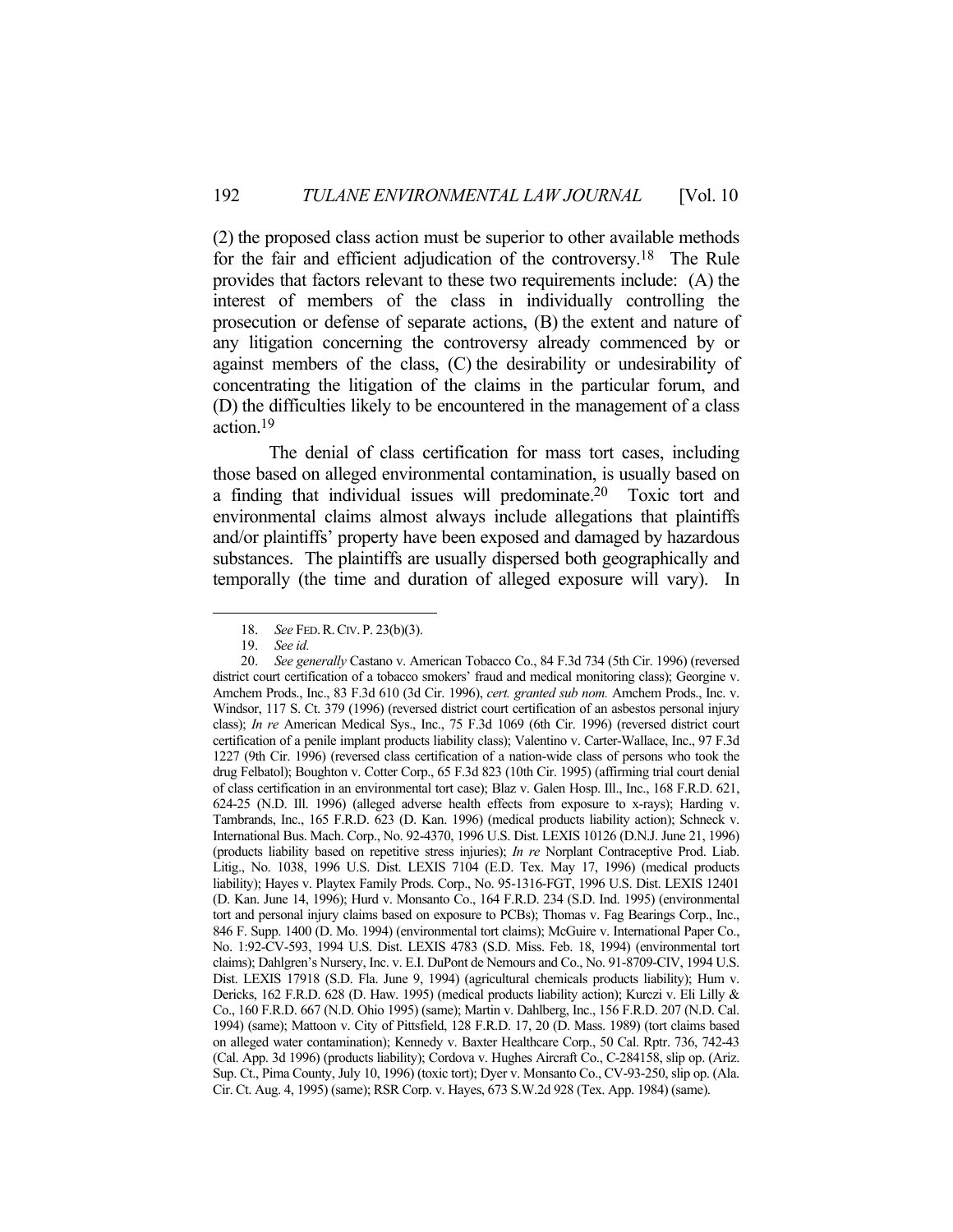addition, the conduct of defendants has usually changed over time. Many courts have concluded that a class action is not well suited for those cases in which no one set of operative facts will establish liability and no single proximate cause equally applies to each potential class member.21

 Courts often combine the superiority analysis under Rule 23(b)(3) with the predominance analysis discussed above. This is because of the obvious inefficiency associated with litigating a class action that includes predominately individual issues, reflecting the Rule Advisory Committee comment that mass accident class actions would degenerate in practice into multiple lawsuits separately tried. Nevertheless, courts do occasionally conduct a separate superiority analysis based on the fairness of the class action device. In *In re Fibreboard Corp.*, the Fifth Circuit commented:

> A contemplated "trial" of the 2,990 class members without discrete focus can be no more than the testimony of experts regarding their claims, as a group, compared to the claims actually tried to the jury  $\ldots$ . This is the inevitable consequence of treating discrete claims as fungible claims. Commonality among class members on issues of causation and damages can be achieved only by lifting the description of the claims to a level of generality that tears them from their substantively required moorings of actual causation and discrete injury.22

These fairness issues are also relevant to the current debate regarding settlement class actions that is discussed later in this Article.

## *B. Erosion of the General Rule that Environmental and Toxic Tort Claims are Inappropriate for Class Certification: Categorizing the Exceptions*

 The trend since the mid-1980s, but prior to the five recent opinions by federal appellate courts overturning class certification, has been towards more expansive use of the class device for environmental

 <sup>21.</sup> *See, e.g.*, Sterling v. Velsicol Chem. Corp., 855 F.2d 1188, 1197 (6th Cir. 1988); Mattoon v. City of Pittsfield, 128 F.R.D. at 20-21 (D. Mass. 1989).

 <sup>22.</sup> *In re* Fibreboard Corp., 893 F.2d 706, 711-12 (5th Cir. 1990). Similarly, in *City of San Jose v. Superior Court*, 525 P.2d 701, 711 (Cal. 1974), the California Supreme Court considered whether a jury could fairly determine class-wide allegations of property damage caused by airport noise. The Court concluded: "The grouping and treating of a number of different parcels together . . . necessarily diminishes the ability to evaluate the merits of each parcel. The superficial adjudications which class treatment here would entail could deprive either the defendants or the members of the class—or both—of a fair trial." *Id.*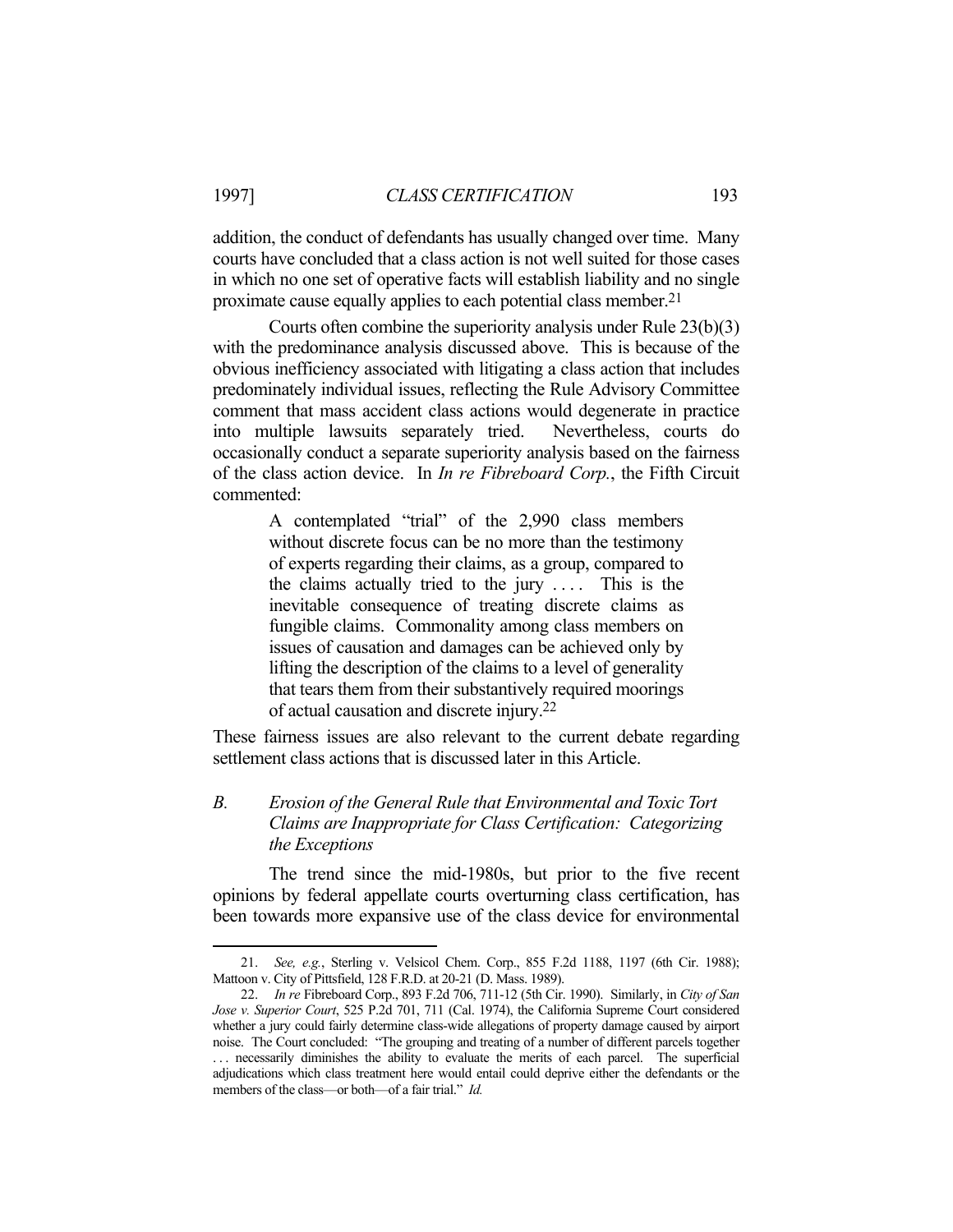and toxic tort claims. These newer cases are not entirely distinguishable from other toxic tort and environmental cases where class certification is denied. Nevertheless, as described below, the cases where class certification is approved do appear to fit loosely within a few categories. The discussion of one major category where class certification has been accepted by some courts, namely settlement class actions, is deferred until later in this Article because this topic raises different concerns than those relevant to the certification of a litigation class.

## 1. Discrete Incident Toxic Torts

 In *Sterling v. Velsicol Chemical Corp.*, the Sixth Circuit approved the certification of a toxic tort class action in which plaintiffs alleged both property damages and personal injuries resulting from hazardous chemical releases from defendant's landfill.23 In its opinion the Sixth Circuit cautioned:

> In complex, mass, toxic tort accidents, where no one set of operative facts establishes liability, no single proximate cause equally applies to each potential class member and each defendant, and individual issues outnumber common issues, the district court should properly question the appropriateness of a class action for resolving the controversy.24

Regardless, the Sixth Circuit affirmed the trial court's class certification order because it found that the cause of the particular "disaster" in this case was a single course of conduct which was equally applicable to all of the plaintiffs.25 Each of the class members lived in the vicinity of the landfill and allegedly suffered damages from ingesting the same contaminated water.26

 Similarly, in *Watson v. Shell Oil Co.*, the Fifth Circuit affirmed class certification by the trial court for property damages and personal injuries allegedly resulting from a single explosion at defendant's refinery.27 The class certified in *Watson* was a limited-issues class under Rule  $23(c)(4)$ .<sup>28</sup> The trial plan included a class action trial of liability for

 <sup>23.</sup> *See* Sterling v. Velsicol Chem. Corp., 855 F.2d 1188 (6th Cir. 1988).

 <sup>24.</sup> *Id.* at 1197.

 <sup>25.</sup> *Id.*

 <sup>26.</sup> *See id.*

 <sup>27.</sup> *See* Watson v. Shell Oil Co., 979 F.2d 1014 (5th Cir. 1992). For a similar case, see *Richardson v. American Cyanamid Co.*, 672 So. 2d 1161 (La. App. 5th Cir. 1996).

 <sup>28.</sup> *See Watson*, 979 F.2d at 1017.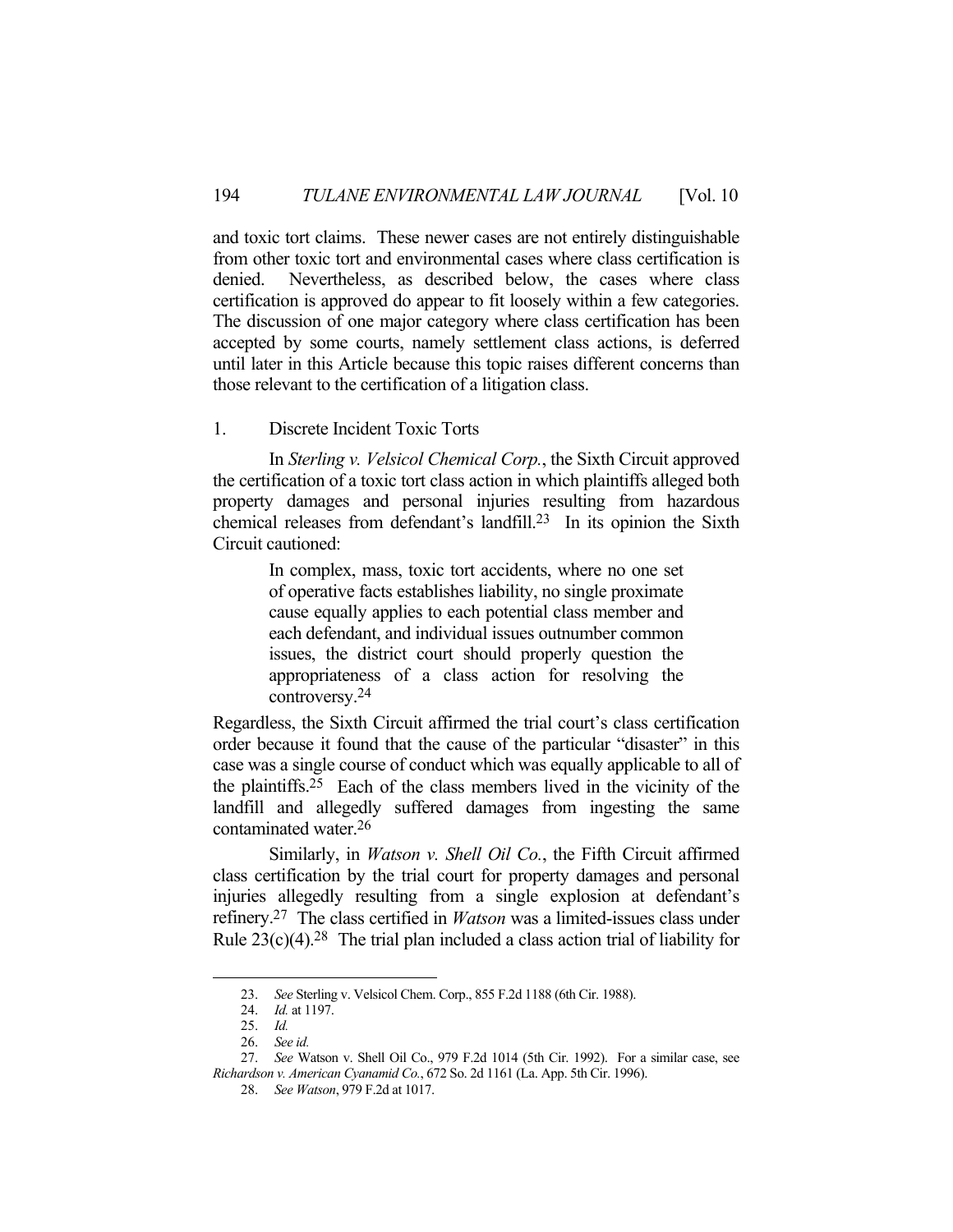plaintiffs' compensatory damage claims, and liability for plaintiffs' punitive damage claims.29 If the jury found liability for punitive damages, it would also perform a phase II function where it would determine compensatory damages for twenty sample plaintiff cases. The jury would then use these sample cases to develop a mechanism for prorata distribution of the punitive damage award.<sup>30</sup> Assuming the class jury found defendants liable, compensatory damages for all but the twenty sample plaintiffs would be determined separately from the class proceeding.31 The Fifth Circuit found that the limited issues class focused on predominately class issues.32 The court cited *Sterling* for the proposition that a defendant's liability can properly be resolved on a class-wide basis where a single course of conduct identical for each plaintiff (in this case, the explosion) caused the disaster.33

 A discrete incident, such as an explosion, is readily distinguishable from traditional toxic torts involving the alleged exposure to hazardous substances arising from historical releases to the air, water and soil surrounding an industrial facility or landfill. In these situations, the alleged wrongful conduct may extend over a forty year period, and no two plaintiffs will have an identical pattern of exposure. In *Hurd v. Monsanto Co.*, the district court considered toxic tort claims based on alleged exposure to polychlorinated biphenyls ("PCBs").<sup>34</sup> The Court echoed concerns raised in *Sterling* when it stated:

> Here, plaintiff has not shown that common issues will predominate over individual issues. Unlike airplane crash or hotel disaster cases, which usually involve a single set of operative facts used to establish liability, this case involves continuing exposure over as many as twenty years. Undeniably, some class members have been exposed to PCBs only for a few months at low levels, while others, for decades and at high levels . . . and even

 <sup>29.</sup> *See id.*

 <sup>30.</sup> *See id.*

 <sup>31.</sup> *See id.* at 1018. Like most class actions, *Watson* settled after the plaintiff class was certified. As a result, we cannot make any judgments regarding the effectiveness of this trial plan. As discussed later in this paper, the authors have strong reservations regarding the utility of limitedissues class certifications generally and the class action trial of "generic causation" for personal injuries in a toxic tort matter specifically. Moreover, generic class-wide consideration of punitive damage issues is also problematic because the jury is arguably awarding punitive damages on a formulaic basis and not in relation to the harm done to individual plaintiffs.

 <sup>32.</sup> *See id.* at 1022.

 <sup>33.</sup> *See id.* at 1019 n.16.

 <sup>34.</sup> *See* Hurd v. Monsanto Co., 164 F.R.D. 234 (S.D. Ind. 1995).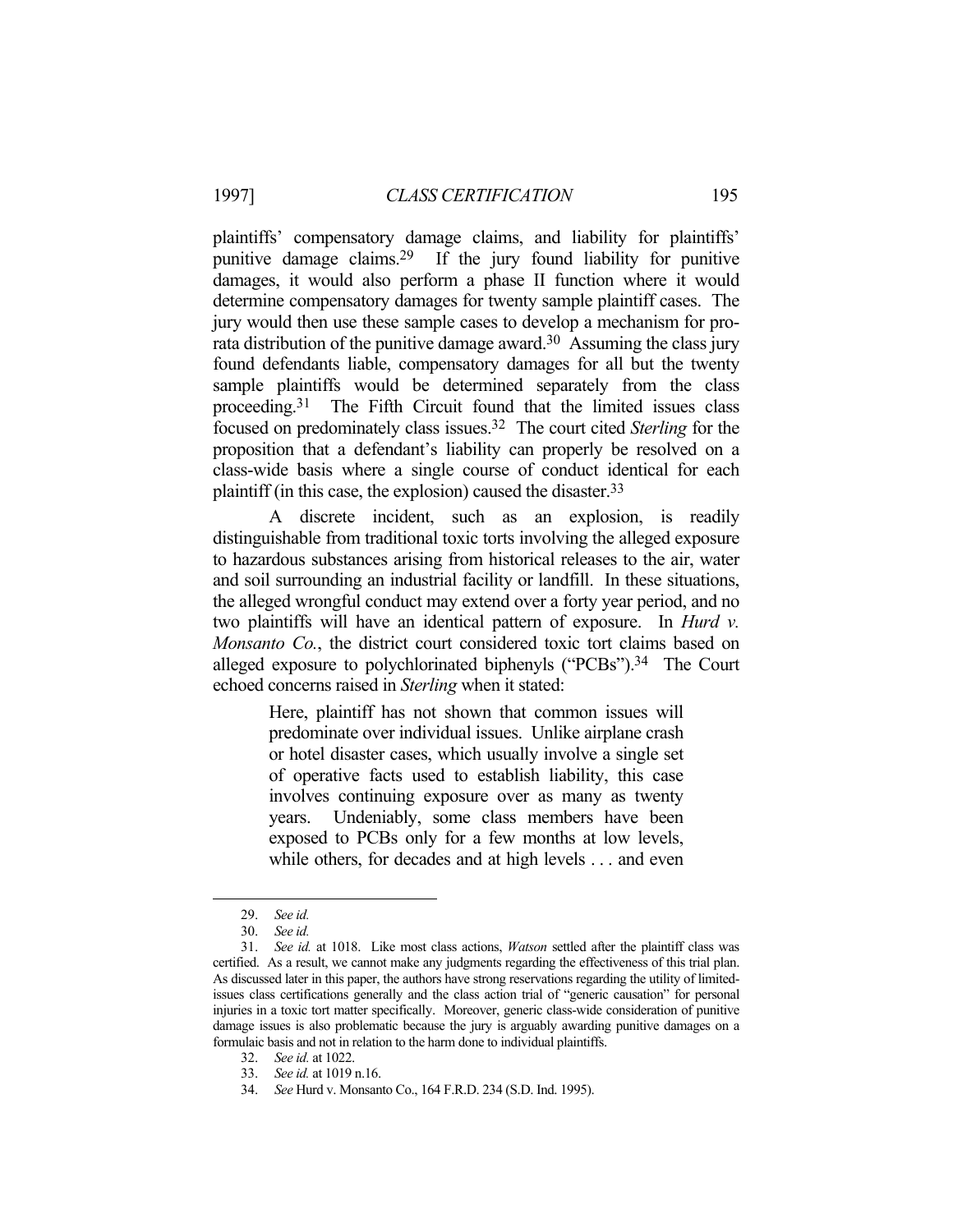if a jury could make a class-wide finding of fact regarding the general health risks posed by PCBs, resolution of liability issues would still require an individual inquiry into the circumstances involving each class member's exposure and susceptibility.35

 It is important to note that, even in cases that arguably present a discrete incident, courts have rejected class certification based on their conclusion that individual issues predominate. For example, in *Puerto Rico v. the M/V Emily S.*, the district court considered whether to certify a class action for personal injuries allegedly caused by a fuel oil spill from a barge off the coast of Puerto Rico.36 While the oil spill was clearly a discrete event, the court nevertheless concluded that individual issues of injury in fact and causation would predominate at trial, and that the discrete incident did not provide sufficient common class-wide issues to justify class certification.<sup>37</sup> Thus, the disparate ways that a mass disaster affects individuals can lead to a conclusion that individual issues predominate. Accordingly, although a discrete event removes several of the difficult individual issues that arise in a toxic tort case, one cannot say that there is a general rule that class certification is justified in all or even most such cases.

## 2. Medical Monitoring and Class Certification Under 23(b)(2)

 As noted above, the early toxic tort class actions usually sought certification under Rule 23(b)(3), and the most challenging hurdle to these motions was demonstrating that class-wide issues would dominate.38 During the last five years, however, plaintiffs in toxic tort cases have increasingly sought damages for medical monitoring. This new form of damages has also created a new basis for class certification under Rule 23. Rule 23(b)(2) provides that a lawsuit may be maintained as a class action if  $(1)$  the prerequisites of  $23(a)$  are satisfied, and  $(2)$  the party opposing the class has acted or refused to act on grounds generally applicable to the class, thereby making appropriate final injunctive relief

 <sup>35.</sup> *Id.* at 240 (citations omitted); *see also* Mattoon v. City of Pittsfield, 128 F.R.D. 17, 21 (D. Mass. 1989) (variations in length of exposure to contaminated water caused by beavers living in the city water reservoir precluded class certification); Brown v. Southeastern Pa. Transp. Auth., 1987 WL 9273, at \*10 (E.D. Pa. April 9, 1987).

 <sup>36.</sup> *See* Puerto Rico v. the M/V Emily S., 158 F.R.D. 9 (D.P.R. 1994).

 <sup>37.</sup> *See id.* at 15.

 <sup>38.</sup> *See supra* text accompanying notes 17-19.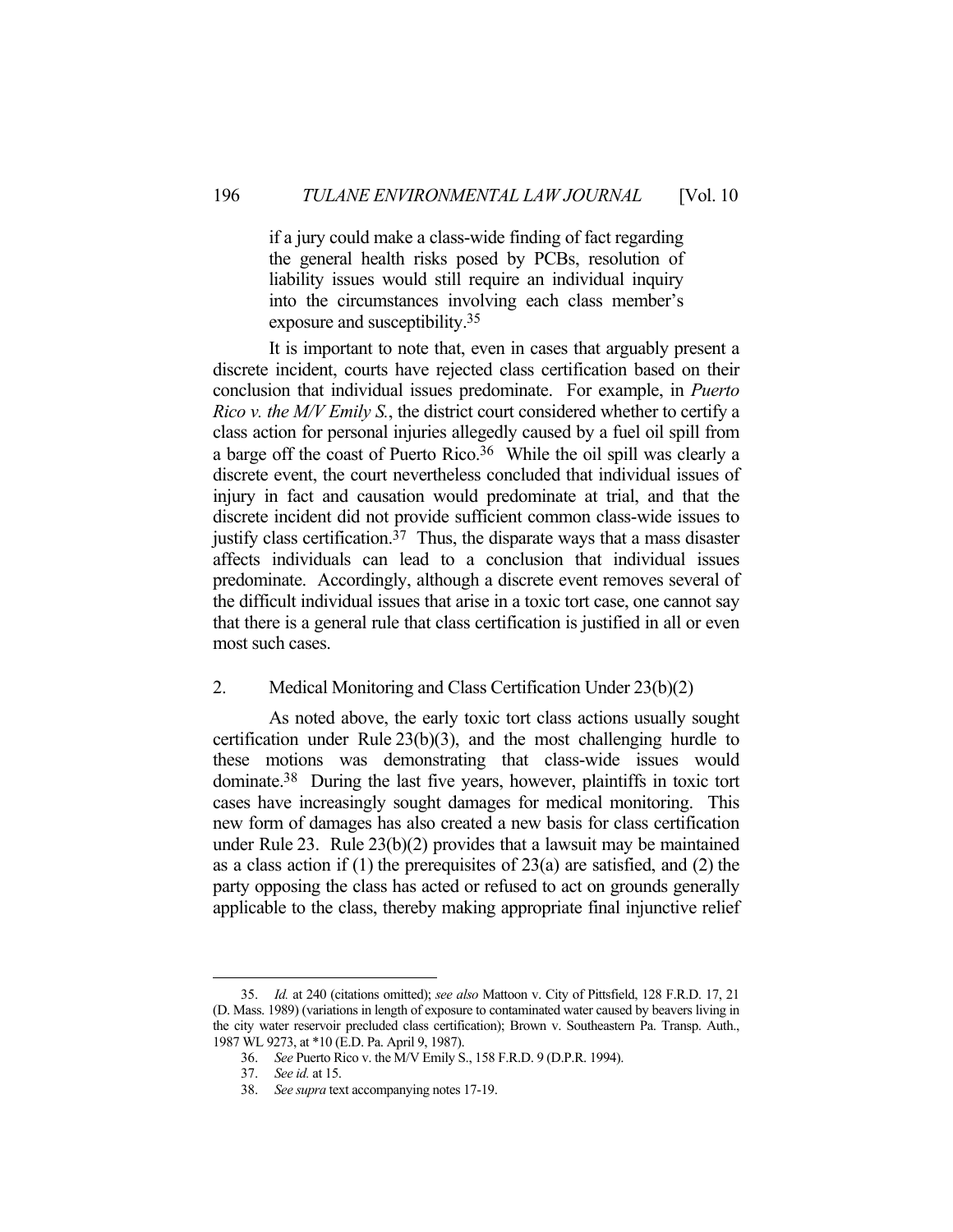1

or corresponding declaratory relief with the respect to the class as a whole.39

 Several courts have concluded that a court-administered program to provide nonmonetary relief, such as a medical monitoring program, is injunctive or equitable relief under Rule  $23(b)(2).40$  It is critical, however, that the medical monitoring program provide medical services related to the alleged injuries, and not simply monetary compensation.<sup>41</sup> The Advisory Committee Notes state: "[Rule 23(b)(2)] does not extend to cases in which the appropriate final relief relates exclusively or predominantly to money damages."42 Accordingly, the Court in *Gibbs v. E.I. Du Pont* held that

> [a] court-administered fund which goes beyond payment of costs of monitoring an individual plaintiff's health to establish pooled resources for the early detection and advances in treatment of the disease is injunctive in nature rather than "predominately" money damages and therefore is properly certified under Rule  $23(b)(2).43$

 <sup>39.</sup> *See* FED.R.CIV. P. 23(b)(2).

 <sup>40.</sup> *See* Gibbs v. E.I. DuPont de Nemours & Co., 876 F. Supp. 475, 479 (W.D.N.Y. 1995); Day v. NLO, 851 F. Supp. 869, 886-87 (S.D. Ohio 1994); Craft v. Vanderbilt Univ., Toxic Chem. Litig. R. (July 27, 1994); Yslava v. Hughes Aircraft Co., 845 F. Supp. 705, 713 (D. Ariz. 1993); Cook v. Rockwell Int'l Corp., 151 F.R.D. 378-87 (D. Colo. 1993); Boggs v. Divested Atomic Corp., 141 F.R.D. 58, 67 (S.D. Ohio 1991).

 <sup>41.</sup> The seminal case establishing medical monitoring in toxic tort cases is probably *Ayers v. Jackson Township*, 525 A.2d 287, 313 (N.J. 1987). In this case, the New Jersey Supreme Court described five general factors that the court should use to evaluate a medical monitoring claim: (1) the significance and extent of exposure, (2) toxicity of the chemical(s), (3) the seriousness of the diseases for which the individuals are at risk, (4) the relative increase in the chance of onset of disease in those exposed, and (5) the value of early diagnosis via medical monitoring. *Id.* at 312. Similar tests have been developed by the Supreme Courts of California and Utah, and two United States Courts of Appeal. *See* Abuan v. General Elec. Co., 3 F.3d 329, 334 (9th Cir. 1993); *In re* Paoli R.R. Yard PCB Litig., 916 F.2d 829, 852 (3d Cir. 1990); Potter v. Firestone Tire and Rubber Co., 25 Cal. Rptr. 2d 550, 579-80 (Cal. 1993); Hansen v. Mountain Fuel Supply Co., 858 P.2d 970, 982 (Utah 1993). Analysis of the basis for an award of medical monitoring suggests that the preferred remedy is an equitable program administered by the court, not an award of money damages. *See* George W.C. McCarter, *Medical Sue-Surveillance: A History and Critique of the Medical Monitoring Remedy in Toxic Tort Litigation*, 45 RUTGERS L.REV. 227, 255-56 (1993). Mr. McCarter notes that most people will not willingly undergo unnecessary medical examinations, even simple ones like providing a blood sample, because of the inconvenience, discomfort, and risk associated with many medical procedures. *Id.* This suggests two policy considerations relevant to medical monitoring: (1) a person will not lightly submit to medical procedures and so should not be compensated for them lightly, and (2) when procedures are medically necessary, the plaintiff class should be encouraged to undergo them by making the relief equitable as opposed to money damages. *See id.*

 <sup>42. 39</sup> F.R.D. 69, 102 (1966).

 <sup>43.</sup> Gibbs v. E.I. DuPont de Nemours & Co., Inc., 876 F. Supp. 475, 481 (W.D.N.Y. 1995).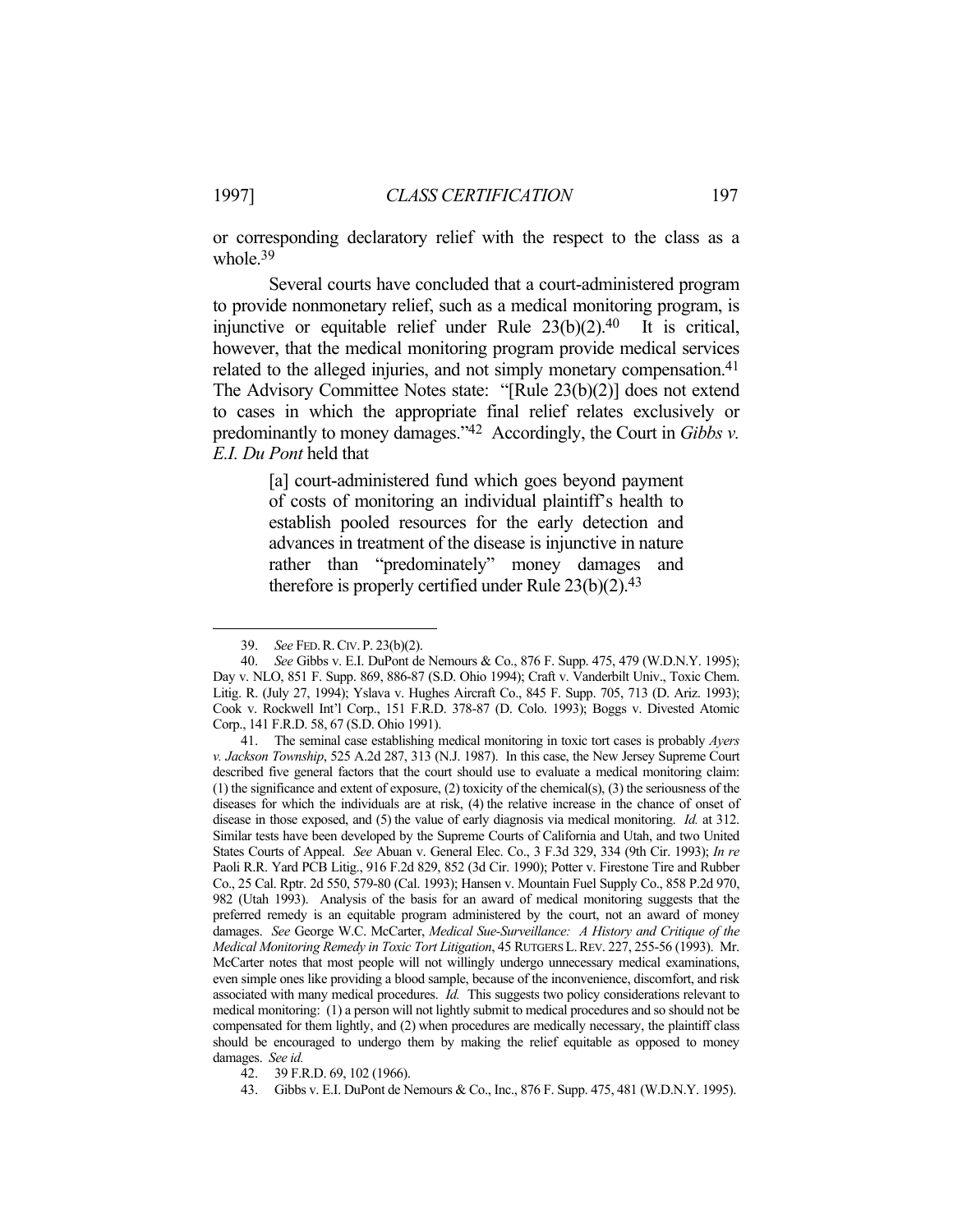Importantly, there is no requirement to demonstrate the predominance of class-wide issues or the superiority of the class action device for a class certified under Rule 23(b)(2). As a result, a medical monitoring toxic tort case does not face the same difficult obstacles to class certification that a more traditional personal injury and property damage case encounters under Rule 23(b)(3).44

 There is not universal agreement, however, that medical monitoring is equitable relief. Several courts have concluded that a claim for medical monitoring is really a claim for money damages, and that a medical monitoring class should not be certified under Rule 23(b)(2).45 Medical monitoring claims usually do not survive analysis under the predominance of common class issues test of Rule 23(b)(3), because of the numerous individual issues associated with the development of disease based on exposure to toxic chemicals.46 As a result, claims of this type are rarely certified except under Rule 23(b)(2).

## 3. Property Damage Cases

 Proponents of class certification argue that property damage claims are another generally accepted category for class certification of environmental and toxic tort disputes. The most common argument is that property damage cases, as opposed to cases including personal injury claims, present fewer individual issues, and as a result are appropriate for class certification. A few courts have adopted this reasoning, and certified class actions for environmental and toxic tort property damage claims. For example, in *DeSario v. Industrial Excess Landfill, Inc.*, the Ohio appellate court affirmed the class certification of a case where plaintiffs alleged property damages caused by pollution from a nearby landfill.47 The appellate court's analysis in this case, however, does not stand up to scrutiny under the class action rule requirements. Although

 <sup>44.</sup> *See id.*

 <sup>45.</sup> *See* Boughton v. Cotter Corp., 65 F.3d 823, 827-828 (10th Cir. 1995); Harding v. Tambrands, Inc., 165 F.R.D. 623, 632 (D. Kan. 1996) (plaintiffs' claims for medical monitoring are primarily for money damages, not equitable relief); Thomas v. Fag Bearings Corp., 846 F. Supp. 1400, 1404 (D. Mo. 1994) (same); *see also* Werlein v. United States, 746 F. Supp. 887, 912 (D. Minn. 1990) (rejecting class certification of medical monitoring claims as not workable in the class action format). The district court in *Fried v. Sungard Recovery Services, Inc.*, 925 F. Supp. 372 (E.D. Pa. 1996), appeared to distinguish the situation where plaintiffs sought a monetary award from the situation where the court would administer a monitoring program much like the court in *Gibbs*. The court in *Fried* concluded that an award of money would characterize the relief sought as legal damages, and the establishment of a court administered monitoring program would characterize the relief as equitable or injunctive in nature. *See id.* at 374.

 <sup>46.</sup> *See Thomas*, 846 F. Supp. at 1404.

 <sup>47.</sup> DeSario v. Industrial Excess Landfill, Inc., 587 N.E.2d 454 (Ohio App. 1991).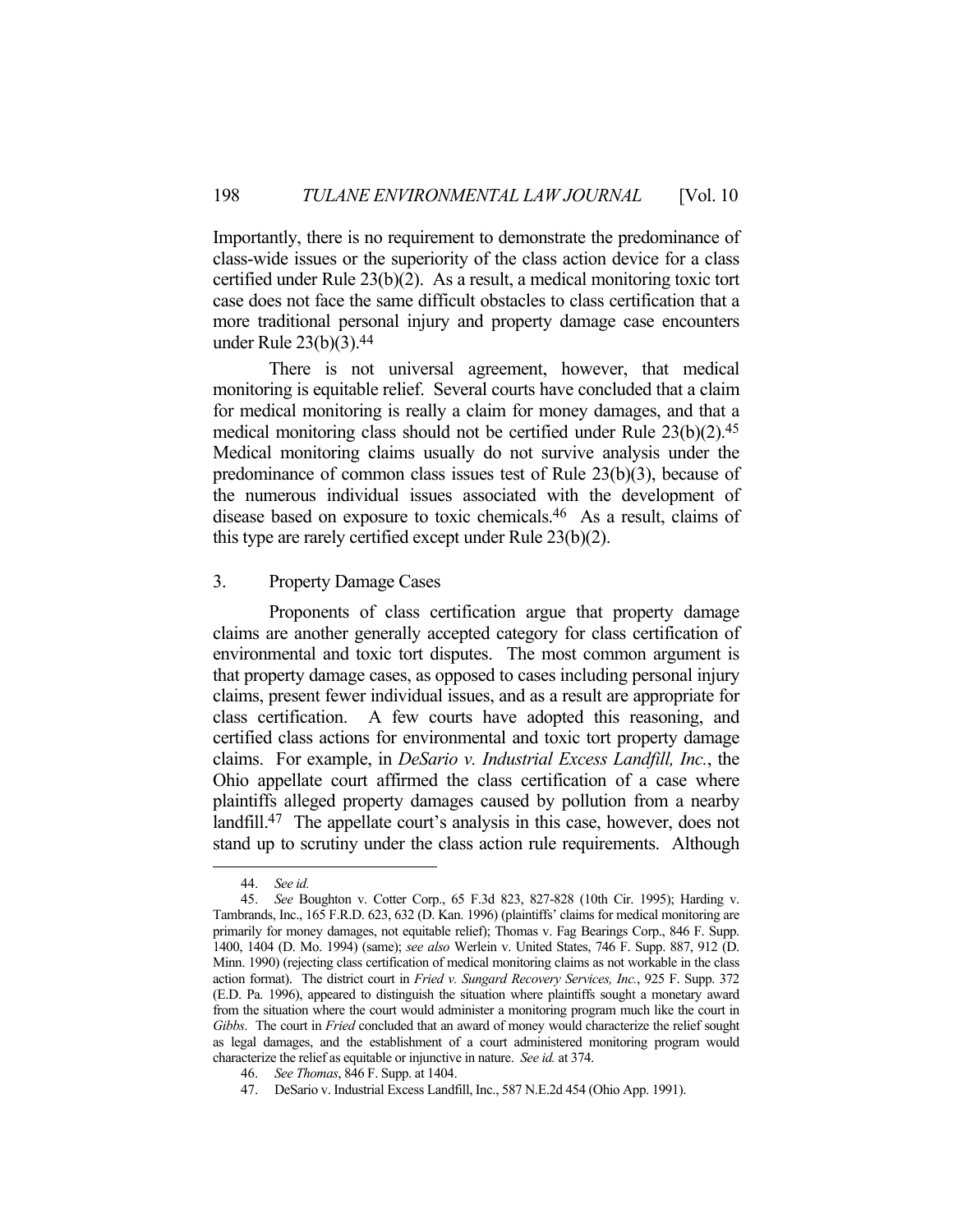the trial court opinion found that common class-wide issues would predominate for the property damage claims,48 the appellate court's opinion articulates seven "prerequisites" for class certification, none of which addresses the most substantial impediment to certification: the need for predominance of common class issues.49 Inexplicably, the appellate court analyzed defendants' objection that common issues did not predominate, not under Rule 23(b)(3), but under Rule 23(a)(2), which is the much less rigorous commonality standard applicable to all class actions.50 Although *DeSario* is frequently cited by plaintiffs seeking class certification of environmental torts, this opinion is arguably of very little precedential value because the court failed to properly consider the need for a predominance of common class issues for classes certified under Rule 23(b)(3).

 In *Cook v. Rockwell International Corp.*, the district court approved class certification of a plaintiff class alleging medical monitoring and property damages arising from historical chemical and radiation contamination at the Rocky Flats Arsenal.<sup>51</sup> The court stated as part of its predominance analysis under Rule 23(b)(3):

> plaintiffs have demonstrated that this case presents many common issues of law and fact, including whether the operation of Rocky Flats constitutes an ultrahazardous activity; whether defendants exercised reasonable care to prevent the release of hazardous radioactive and nonradioactive materials from Rocky Flats; what materials were released, in what quantities; what caused the releases; what precautions to avoid emissions were taken; whether the geographic dispersion of the releases in the surrounding environment was reasonably

 <sup>48.</sup> *See id.* at 455.

 <sup>49.</sup> *See id.*

 <sup>50.</sup> The appellate court explained that the commonality requirement under Rule 23(a)(2) "requires only a single issue common to the class." *Id.* at 458 (quoting Wilson v. First Federal S.& L. Assn. Of Canton, No. CA-6481, 1985 WL 7183, at \*3 (Feb. 11, 1985)). While this is the standard articulated by many courts for commonality under Rule 23(a)(2), defendants' objection was to the predominance of common class issues under Rule 23(b)(3). *Id.* at 456. The appellate court never analyzed the facts of the case under this more rigorous commonality standard. Note that the district court opinion, which does address predominance, is attached to the appellate court opinion as an appendix, but the appellate court did not expressly adopt any conclusions or holdings from the district court opinion.

 <sup>51.</sup> Cook v. Rockwell Int'l Corp., 151 F.R.D. 378 (D. Colo. 1993).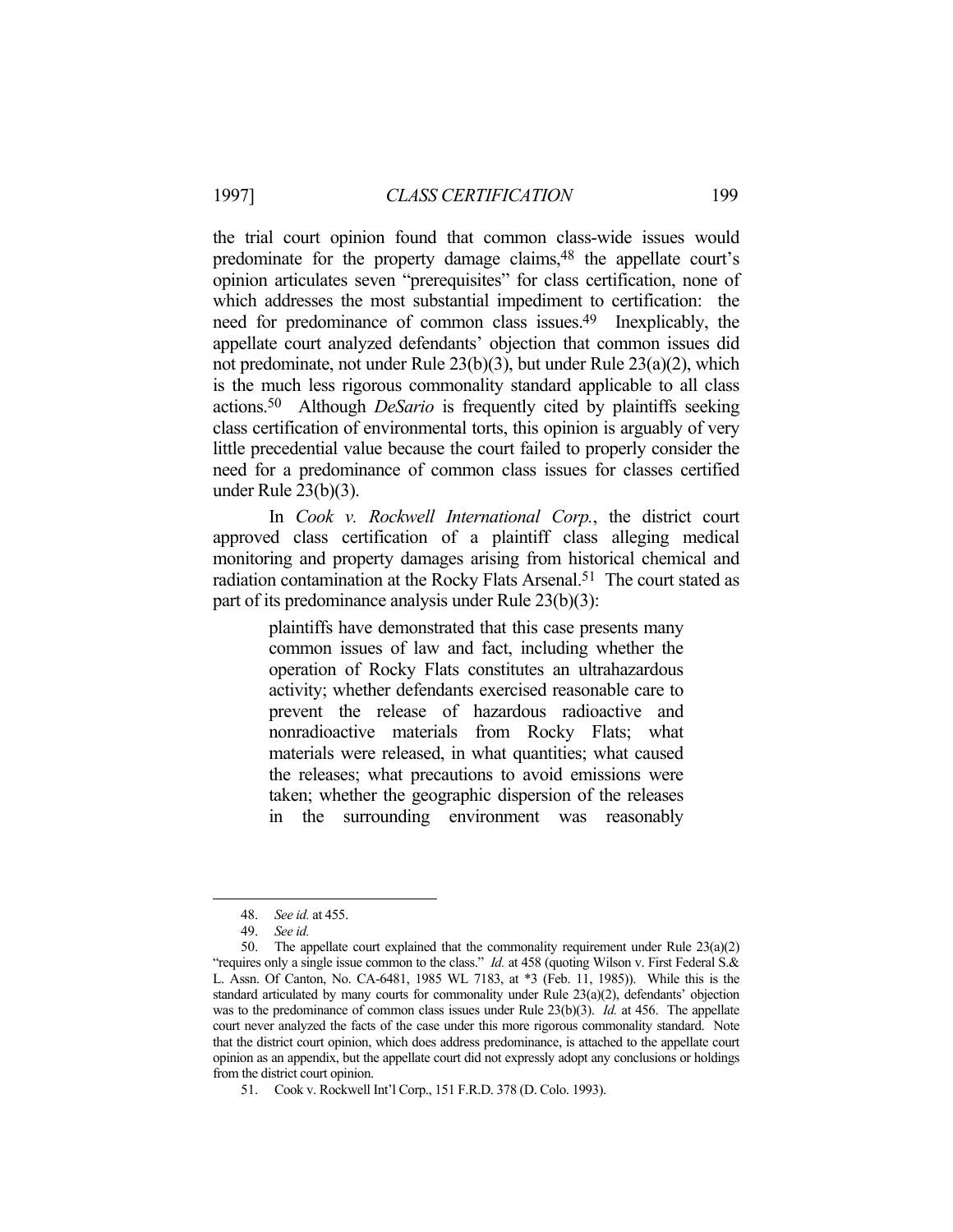foreseeable; and whether defendants engaged in intentional, reckless, willful, or wanton conduct.52

The court concluded that the common class issues listed above "represent the core of plaintiffs' action against defendants."53 Note, however, that the common class-wide issues cited by the court all focus on the defendants' alleged breach of duty, and none address the actual impact or damages to plaintiffs' property. A few other courts have reached similar decisions regarding the certification of property damage claims. 54

 Nevertheless, most courts have not recognized property damages claims as a generally accepted category for class certification of environmental torts.<sup>55</sup> Environmental property damages in a putative class action inevitably are based on allegations of negative "stigma,"56 with the basic cause of action supported by negligence, trespass, and nuisance. Most states, however, do not allow purely economic damages for injuries to property under negligence without some accompanying physical impact on the property.57 Similarly, for nuisance and trespass causes of action the primary issue is the physical impact of the contamination on the real property or on the owner's use and enjoyment of the property.58 Physical impact of the contamination on plaintiffs

<u>.</u>

 56. Typically, plaintiffs will seek recovery for property damages in toxic tort cases based on the alleged drop in market value of the property stemming from the negative stigma associated with locations adjacent to or near defendants' polluted property. Occasionally, plaintiffs will allege physical impact on their property that either may or may not require some remediation. Nevertheless, plaintiffs generally allege that damages still exist following any necessary remediation because the remediation does not fully alleviate the negative stigma.

57. *See, e.g.*, Adams v. Star Enter., 51 F.3d 417, 423 (4th Cir. 1995).

 58. The question whether defendant's conduct must have actually resulted in pollution on plaintiff's property is still not entirely settled. Decisions from courts that have considered such claims suggest that stigma damages may be a proper element of property damages under either

 <sup>52.</sup> *Id.* at 388-89.

 <sup>53.</sup> *Id.* at 389.

 <sup>54.</sup> *See* Boggs v. Divested Atomic Corp., 141 F.R.D. 58, 67 (S.D. Ohio 1991); Amerada Hess Corp. v. Garza, No. 13-95-554-CV (Tex. App., August 22, 1996) *petition for writ of mandamus pending* (C.A. No. 96-1208); Hayden v. Atochem North America, Inc., C.A. No. H-92- 1054, slip op. (S.D. Tex. Jan. 31, 1994).

 <sup>55.</sup> *See* Boughton v. Cotter Corp., 65 F.3d 823, 827-28 (10th Cir. 1995); Thomas v. Fag Bearings Corp., 846 F. Supp. 1400, 1403 (D. Mo. 1994) (damage claims such as CERCLA response costs, diminution in property value, loss of use and enjoyment, and annoyance require predominately individual proof for the particular real property); McGuire v. International Paper Co., No. 1:92-CV-593, 1994 U.S. Dist. LEXIS 4783 (S.D. Miss. Feb. 18, 1994); Daigle v. Shell Oil Co., 133 F.R.D. 600, 602-03 (D. Colo. 1990); Brown v. Southeastern Pa. Transp. Auth. (SEPTA), No. 86-2229, 1987 U.S. Dist. LEXIS 5095 (E.D. Pa. April 9, 1987); Ouelette v. International Paper Co., 86 F.R.D. 476, 482-83 (D. Vt. 1980); Sherrill v. Amerada Hess Corp., C.A. 95-CVS-15754, slip op. (N.C. Sup. Ct. Nov. 7, 1996); Cordova v. Hughes Aircraft Co., C-284158, slip op. (Ariz. Sup. Ct. July 10, 1996); Dyer v. Monsanto Co., CV-93-250, slip op. (Ala. Cir. Ct. Aug. 4, 1995); RSR Corp. v. Hayes, 673 S.W.2d 928, 933 (Tex. App. 1984).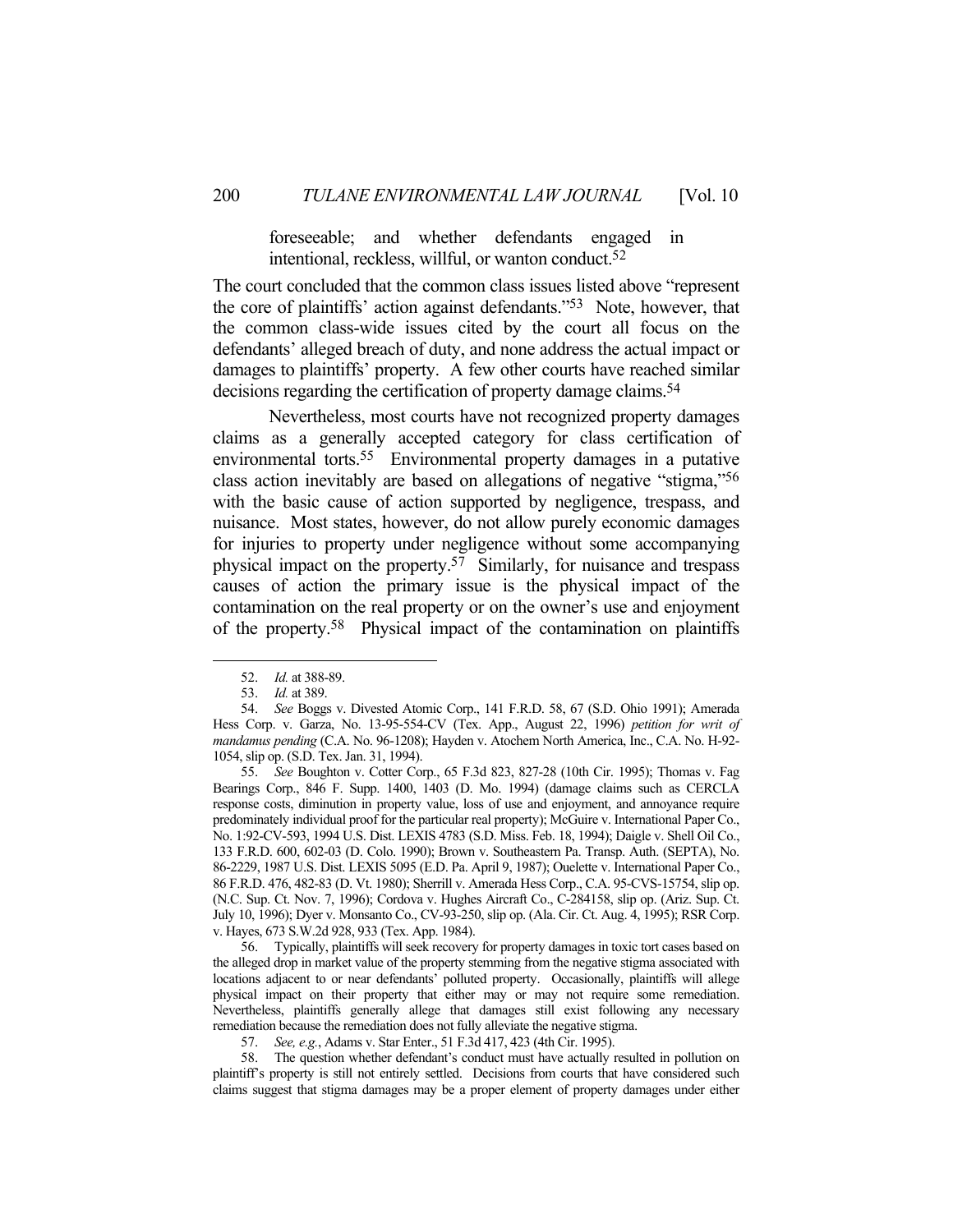property is unique to each plaintiff's property in much the same way that each individual plaintiff's exposure is unique in personal injury claims. The importance of the individual impact on each property substantially undercuts the *Cook* court's conclusion that issues related to defendants' breach of duty represented the "core of plaintiffs' cause of action."59 A more logical conclusion is that property damage claims, like personal injury claims involve predominately individual issues focused on each plaintiff's property, and as a result are generally incompatible with class certification.

 Some plaintiffs have also cited the Third Circuit's decision in *In re School Asbestos Litigation*<sup>60</sup> and subsequent decisions applying this precedent as authority that class certification is appropriate for property damage claims in an environmental tort case. In *In re School Asbestos Litigation* the Third Circuit affirmed the class certification of a plaintiff class of primary and secondary public schools for compensatory damages based on the presence of asbestos insulation and ceiling tiles within the school buildings.<sup>61</sup> The defendants in this case consisted of the primary

59. Cook v. Rockwell Int'l Corp., 151 F.R.D. 378, 382 (D. Colo. 1993).

trespass or nuisance in cases presenting substantial evidence that the property suffers from a permanent physical injury despite remediation efforts. *See* FDIC v. Jackson-Shaw Partners No. 46, Ltd., 850 F. Supp. 839, 842 (N.D. Cal. 1994); DeSario v. Industrial Excess Landfill, Inc., 587 N.E.2d 454, 457 (Ohio Ct. App. 1991). Courts have been cautious, however, because of the amorphous nature of public fears of contaminated land and the inherent uncertainty and speculativeness of the damage caused by the alleged stigma. Most courts have concluded that stigma damages are not recoverable absent evidence that the plaintiff's own property suffered some physical injury from the contamination, even if the injury was only temporary. *See Adams*, 51 F.3d at 422-25 (Under Virginia law, an underground oil spill that cannot be detected from plaintiffs' property does not make out a cause of action for nuisance); *In re* Paoli R.R. Yard PCB Litig., 35 F.3d 717, 795-98 (3d Cir. 1994), *cert. denied*, 115 S. Ct. 1253 (1995) (Under Pennsylvania law, plaintiffs may make out a case for stigma damages based on proof that "(1) defendants have caused some (temporary) physical damage to plaintiffs' property; (2) plaintiffs' demonstrate that repair of this damage will not restore the value of the property to its prior level; and (3) plaintiffs show that there is some ongoing risk to their land."); Berry v. Armstrong Rubber Co., 989 F.2d 822 (5th Cir. 1993); Leaf River Forest Prods., Inc. v. Ferguson, 662 So.2d 648, 662-65 (Miss. 1995); Adkins v. Thomas Solvent Co., 487 N.W.2d 715, 725 (Mich. 1992) (diminution in property values based on unfounded fears of contamination on adjacent property would not support a nuisance action); O'Neal v. Department of Army, 852 F. Supp. 327, 336-37 (M.D. Pa. 1994); *see also* Stancill v. DuPont de Nemours and Co., Inc., No. 95-2560, 1996 U.S. App. LEXIS 11658 (4th Cir. May 21, 1996); Leaf River Forest Prods., Inc. v. Simmons, No. 91-CA-00380-SCT, 1996 Miss. LEXIS 682 (Miss. Dec. 12, 1996); Santa Fe Partnership v. Arco Prods. Co., 54 Cal. Rptr.2d 214 (Cal. App. 1996). *But see* DeSario, 587 N.E.2d at 461 (In the district court opinion attached to the appellate court decision as an appendix, the district court concludes plaintiffs may maintain a cause of action under nuisance for stigma property damages, and that proof of physical intrusion onto their land is unnecessary under this cause of action).

 <sup>60.</sup> *See In re* School Asbestos Litig., 789 F.2d 996 (3d Cir. 1986).

 <sup>61.</sup> *Id.* at 1011.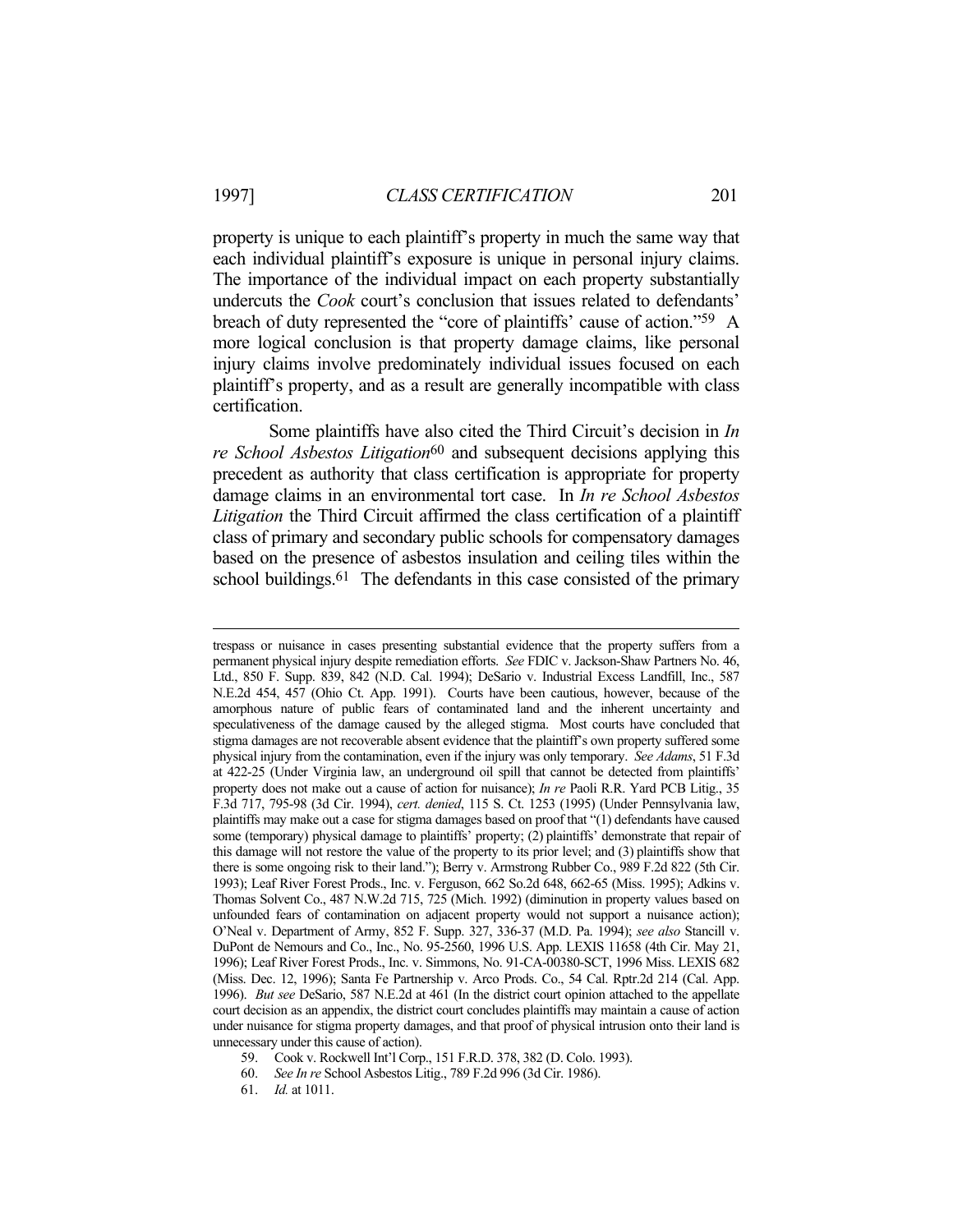manufacturers of asbestos insulation products used in the United States.<sup>62</sup> While the Third Circuit affirmed the plaintiff property damage class, its opinion was hardly a ringing endorsement of property damage class actions generally. To the contrary, the court declared that "despite misgivings on manageability, [the court] will affirm the district court's conditional certification of a Rule 23(b)(3) opt-out class on compensatory damages."63 The Third Circuit explained its reasoning as follows:

> We acknowledge that our reluctance to vacate the  $b(3)$ certification is influenced by the highly unusual nature of asbestos litigation. The district court has demonstrated a willingness to attempt to cope with an unprecedented situation in a somewhat novel fashion, and we do not wish to foreclose an approach that might offer some possibility of improvement over the methods employed to date.64

Thus, the Third Circuit saw the *In re School Asbestos Litigation* case as a novel experiment to deal with the asbestos litigation crisis, and grudgingly approved it.65

 Commentators have argued that asbestos class action litigation is *sui generis* because of the unique pressures this litigation places on the judiciary, and as a result, asbestos decisions should only be applied to other kinds of mass tort and toxic tort disputes after careful consideration.66 This analysis is supported by the Third and Fourth Circuits' obvious consideration of those unique pressures in affirming

1

 The subsequent history of *In re School Asbestos Litigation* more than justifies the Third Circuit's original "misgivings" regarding manageability. This case was filed in 1983, but lingered for more than ten years until most parties settled. The original district court judge was forced to recuse himself because of the appearance of bias towards the plaintiffs. Continuing pretrial motions have resulted in numerous mandamus petitions to the Third Circuit. *See In re* School Asbestos Litig., 921 F.2d 1310 (3d Cir. 1990); *In re* School Asbestos Litig., 977 F.2d 764 (3d Cir. 1992).

 66. *See, e.g.*, Richard Faulk and Kevin Colbert, *Reforming an Abusive System: Curtailing Class Certification in Toxic Tort Litigation*, 1996 Prod. Safety & Liab. Rep. (BNA) 999, 1001-02.

 <sup>62.</sup> *See id.* at 996.

 <sup>63.</sup> *Id.* at 998-99.

 <sup>64.</sup> *Id.* at 1011.

 <sup>65.</sup> The Fourth Circuit reluctantly affirmed the class certification of an asbestos property damage class involving universities for much the same reason, and with many of the same misgivings. *See* Central Wesleyan College v. W.R. Grace & Co., 6 F.3d 177, 186 (4th Cir. 1993). The court explained that the class action had the potential to assist in resolving asbestos litigation nationwide. *Id.* While the "enormous undertaking is fraught with potential problems that may well offset the advantages that the class mechanism might afford," the Fourth Circuit affirmed the district court certification order because it saw some potential to solve the asbestos problem. *Id. See also* National Gypsum Co. v. Kirbyville Indep. Sch. Dist., 770 S.W.2d 621 (Tex. Ct. App. 1989).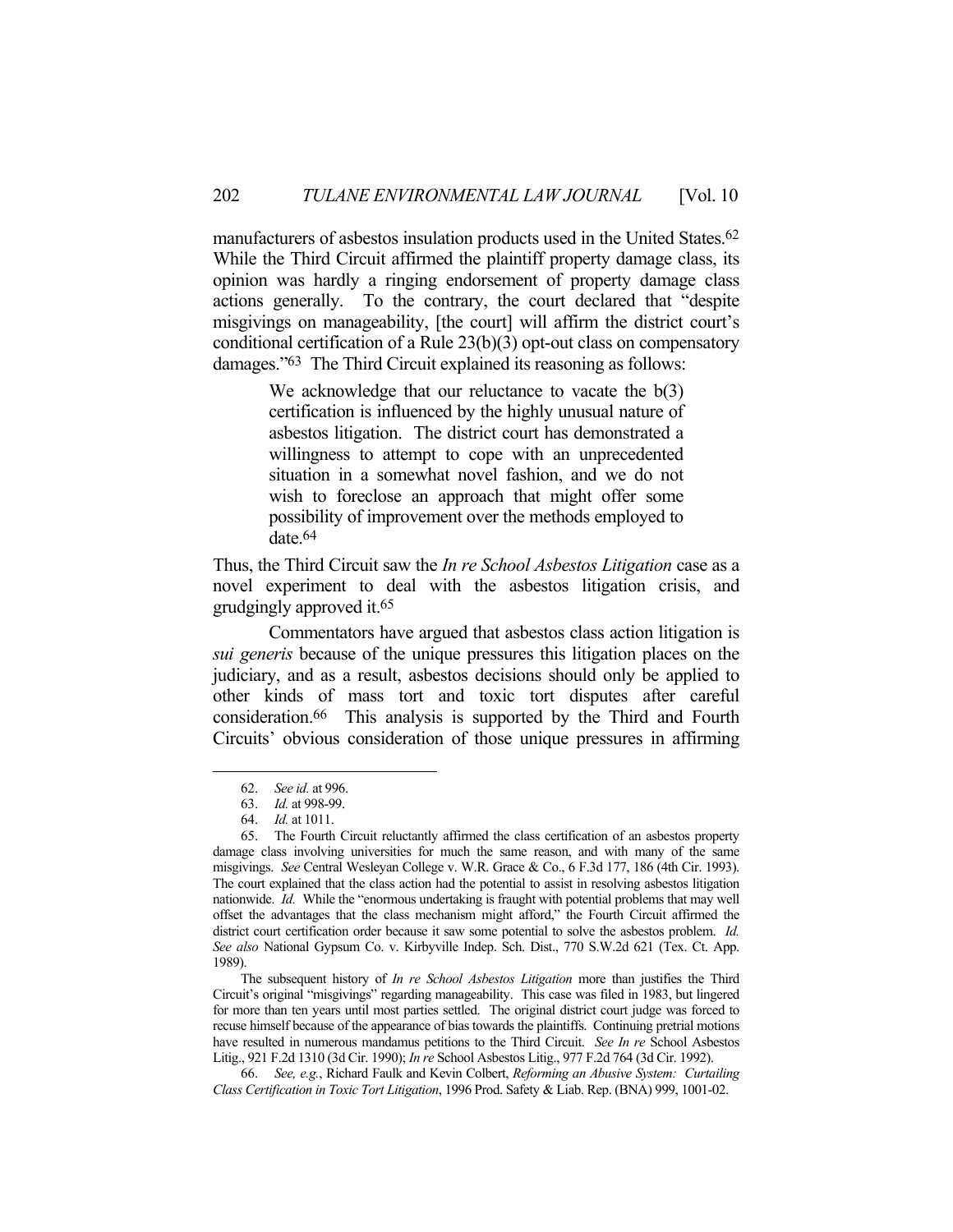class certification of the asbestos property damage claims. Importantly, the primary issues in asbestos property damage cases are also fundamentally different from those in a typical toxic tort case. The gravamen of plaintiffs' allegations in the asbestos cases is an alleged breach of duty for selling a defective product, not damage to real property.<sup>67</sup> As noted above, proof of stigma damages<sup>68</sup> primarily involves consideration of the alleged injury to plaintiffs' property.

 In conclusion, while plaintiffs have requested class certification in several property damage toxic tort actions, and in a few cases courts have certified these classes, there is not a general acceptance that these types of cases are suitable for class action treatment. Moreover, as discussed in greater detail later in this Article, a careful analysis of the class-wide and individual issues associated with a property damage claim suggests that these types of cases are inappropriate for class action proceedings.

## *C. Has the Tide Shifted Against Certification of Toxic Tort Claims? New Developments in Toxic Tort and Environmental Litigation Class Actions*

 During late 1995 and 1996, five different federal appellate courts reversed class certification in mass tort cases either during interlocutory appeals or as a result of mandamus proceedings.69 Thus, with the possible exception of the emerging use of "settlement class actions," 1995 and 1996 provided a stunning reversal to the trend towards more expansive use of the class action device begun during the mid-1980s. In response to this series of appellate court opinions, at least one district court, in *In re Telectronics Pacing Systems, Inc.*, reversed itself and decertified a previously certified mass tort class action.70 Strikingly, the district court judge who decertified the Telectronics class, The Honorable S. Arthur Spiegel, is the same judge who certified the class action in *Day* 

 <sup>67.</sup> *See* Central Wesleyan, 6 F.3d at 187 n.3 ("Because asbestos property damage actions involve products liability claims, not claims to title or possession of real property, we believe that the claims here are transitory, not local, in nature. Even applying South Carolina law on transitory versus local claims, the gravamen of this complaint involves a breach of duty for selling a defective product, not damage to the land itself from any action under trespass.") (citations omitted).

 <sup>68.</sup> *See supra* note 57.

 <sup>69.</sup> *See* Castano v. American Tobacco Co., 84 F.3d 734 (5th Cir. 1996); Georgine v. Amchem Prods., Inc., 83 F.3d 610 (3d Cir. 1996), *cert. granted sub nom.* Amchem Prods., Inc. v. Windsor, 117 S. Ct. 379 (1996); *In re* American Medical Sys., Inc.,75 F.3d 1069 (6th Cir. 1996); Valentino v. Carter-Wallace, Inc., 97 F.3d 1227 (9th Cir. 1996); *In re* Rhone-Poulenc Rorer Inc., 51 F.3d l293 (7th Cir. l995), *cert. denied*, 116 S. Ct. 184 (1995).

 <sup>70.</sup> *See In re* Teletronics Pacing Sys., Inc., 168 F.R.D. 203 (S.D. Ohio 1996).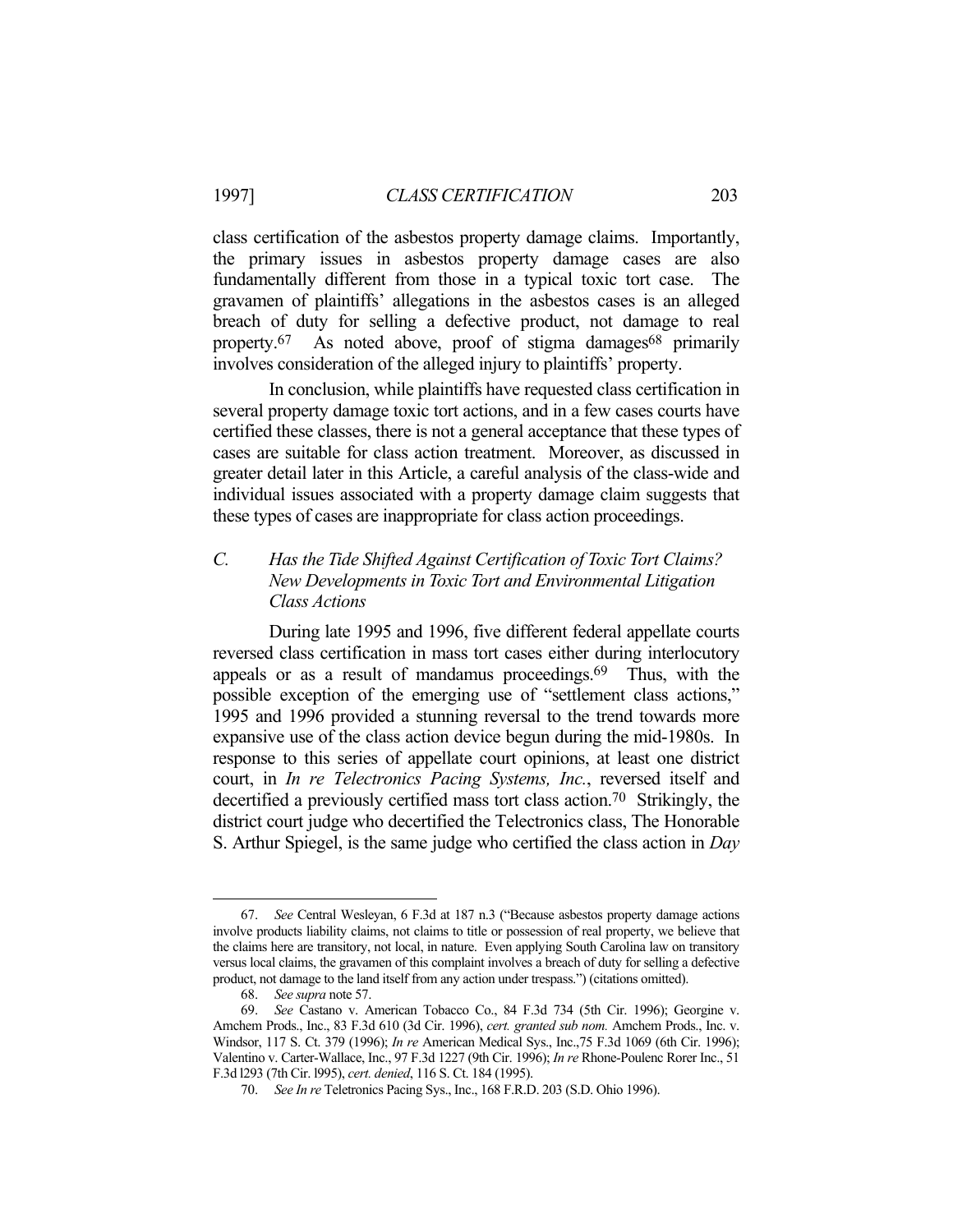*v. NLO, Inc.*71 and *In re Fernald Litigation*, 72 two frequently cited opinions granting class certification for environmental torts. Judge Spiegel is also widely regarded as an ardent advocate of expansive use of the class action device.73 While Judge Spiegel reiterated his personal support for the use of class actions, he nevertheless recognized the watershed change in the appellate court's acceptance of mass tort class actions.74

 The two primary concerns raised by the appellate courts in these five opinions are (1) the failure to show that common class-wide issues will predominate over issues unique to individual class members;<sup>75</sup> and (2) the failure to prove that the class action is indeed a superior way to litigate the dispute.<sup>76</sup> Regarding the second point, the Fifth and Seventh Circuits suggested that, if plaintiffs' cause of action has very little chance to succeed on the merits, then this conclusion should weigh against class certification.77 While none of the appellate court decisions involved an environmental contamination case,78 the general analysis regarding the use of class actions in mass tort litigation will reshape the debate regarding the use of class actions for environmental and toxic tort disputes. Discussion of specific issues relevant to environmental and toxic tort cases follows below.

1. Is the Likelihood of Success on the Merits a Legitimate Consideration in the Decision Whether to Certify a Class?

 In *Eisen v. Carlisle & Jacquelin*, the Supreme Court held "nothing in either the language or history of Rule 23 . . . gives a court any

<u>.</u>

 77. *See* Castano v. American Tobacco Co., 84 F.3d 734, 746-47 (5th Cir. 1996); *In re* Rhone-Poulenc Roper, Inc., 51 F.3d 1293, 1299 (7th Cir. 1995), *cert. denied*, 116 S. Ct. 184 (1995).

 <sup>71. 144</sup> F.R.D. 330 (S.D. Ohio 1992).

 <sup>72.</sup> No. C-1-85-149, 1986 WL 81380 (S.D. Ohio Sept. 18, 1986).

 <sup>73.</sup> In addition to *Day v. NLO*, Judge Spiegel also authored the widely cited district court opinion approving the class settlement in *Bowling v. Pfizer, Inc.*, 143 F.R.D. 141 (S.D. Ohio 1992) (class settlement of a medical products liability action).

 <sup>74.</sup> *See Teletronics*, 168 F.R.D. at 206, 208-12.

 <sup>75.</sup> *See Georgine*, 83 F.3d at 625. This concern is particularly acute in those cases involving alleged personal injuries.

 <sup>76.</sup> Note that all of these class actions, like mass tort class actions generally, involve a motion to certify the plaintiff class under Rule 23(b)(3), and as a result, the predominance and superiority analyses are relevant.

 <sup>78.</sup> *Castano* involved fraud allegations based on injuries sustained due to cigarette smoking. *See Castano*, 84 F.3d at 737. *Georgine* is an asbestos personal injury class action settlement. *See Georgine*, 83 F.3d at 617. *American Medical Systems*, *Valentino*, and *Rhone Poulenc* are all medical products liability cases involving personal injuries. *See Medical Systems*, 75 F.3d at 1074; *Valentino*, 97 F.3d at 1228; *Rhone-Poulenc*, 51 F.3d at 1294.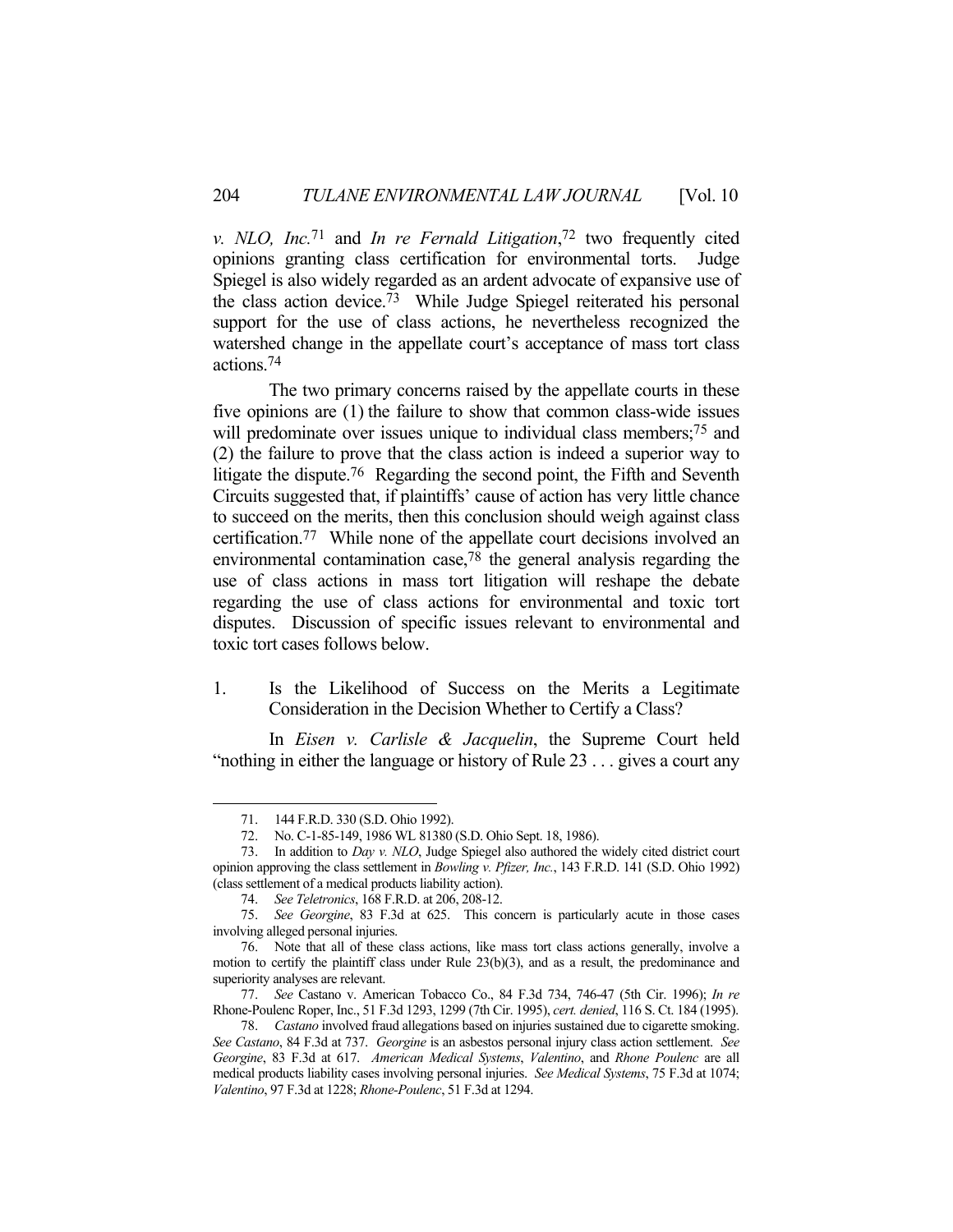authority to conduct a preliminary inquiry into the merits of a suit in order to determine whether it may be maintained as a class action."79 This comment led most courts to conclude that inquiries into the merits of plaintiffs' claims are inappropriate as part of the class certification process.80 Nevertheless, in *In re Rhone-Poulenc Rosen Inc.*, the Seventh Circuit recently reversed a trial court's class certification in a medical products liability action.81 The Seventh Circuit expressed concern that the plaintiffs were using class certification as a tool to leverage the settlement value of a lawsuit that had little chance to succeed on the merits, and reversed the class certification largely on this basis.<sup>82</sup>

*Rhone-Poulenc* involved claims by a putative class of 300 hemophiliacs based on their contraction of the AIDS virus from blood solids supplied by the defendant drug companies.<sup>83</sup> In general, plaintiffs alleged that during the early 1980s, defendants should have instituted various measures to protect the blood supply from infection with Hepatitis B and that these protective measures would have also prevented the spread of AIDS.84 The Court noted that in 13 individual actions tried to date, defendants had been found not liable in 12 cases.<sup>85</sup> Nevertheless, the Seventh Circuit felt that an adverse judgment in the class action could result in a \$25 billion liability, and although plaintiffs' prospect for success was low, this potential liability would put defendants under intense pressure (following class certification) to consider a sizable settlement.<sup>86</sup> Ultimately, the Court compared settlements induced by a small probability of an immense judgment to "blackmail," and stated that courts have a legitimate interest in preventing this misuse of the class action device.87

 The Fifth Circuit in *Castano v. American Tobacco Co.*88 recently expressed similar concerns that class certification of a group of

 <sup>79.</sup> Eisen v. Carlisle & Jacqueline, 417 U.S. 156, 177 (1974).

 <sup>80.</sup> *See* Cook v. Rockwell Int'l Corp., 151 F.R.D. 378, 383 (D. Colo. 1993); Boggs v. Divested Atomic Corp., 141 F.R.D. 58, 60 (S.D. Ohio 1991).

 <sup>81.</sup> *See In re* Rhone-Poulenc Rorer Inc., 51 F.3d 1293 (7th Cir.), *cert. denied*, 116 S. Ct. 184 (1995).

 <sup>82.</sup> *See id.* at 1298-99.

 <sup>83.</sup> *See id.* at 1294.

 <sup>84.</sup> *See id.* at 1296.

 <sup>85.</sup> *See id.* at 1298.

 <sup>86.</sup> *See id.*

 <sup>87.</sup> *See id.* at 1298-99; but see Valentino v. Carter-Wallace, Inc., 97 F.3d 1227, 1232 (9th Cir. 1996) (rejecting the analysis in *Rhone-Poulenc* related to consideration of the merits as part of the class certification analysis).

 <sup>88. 84</sup> F.3d 734 (5th Cir. 1996) (*Castano* involved claims based on fraud by a putative class of persons addicted to cigarette smoking because of the nicotine content).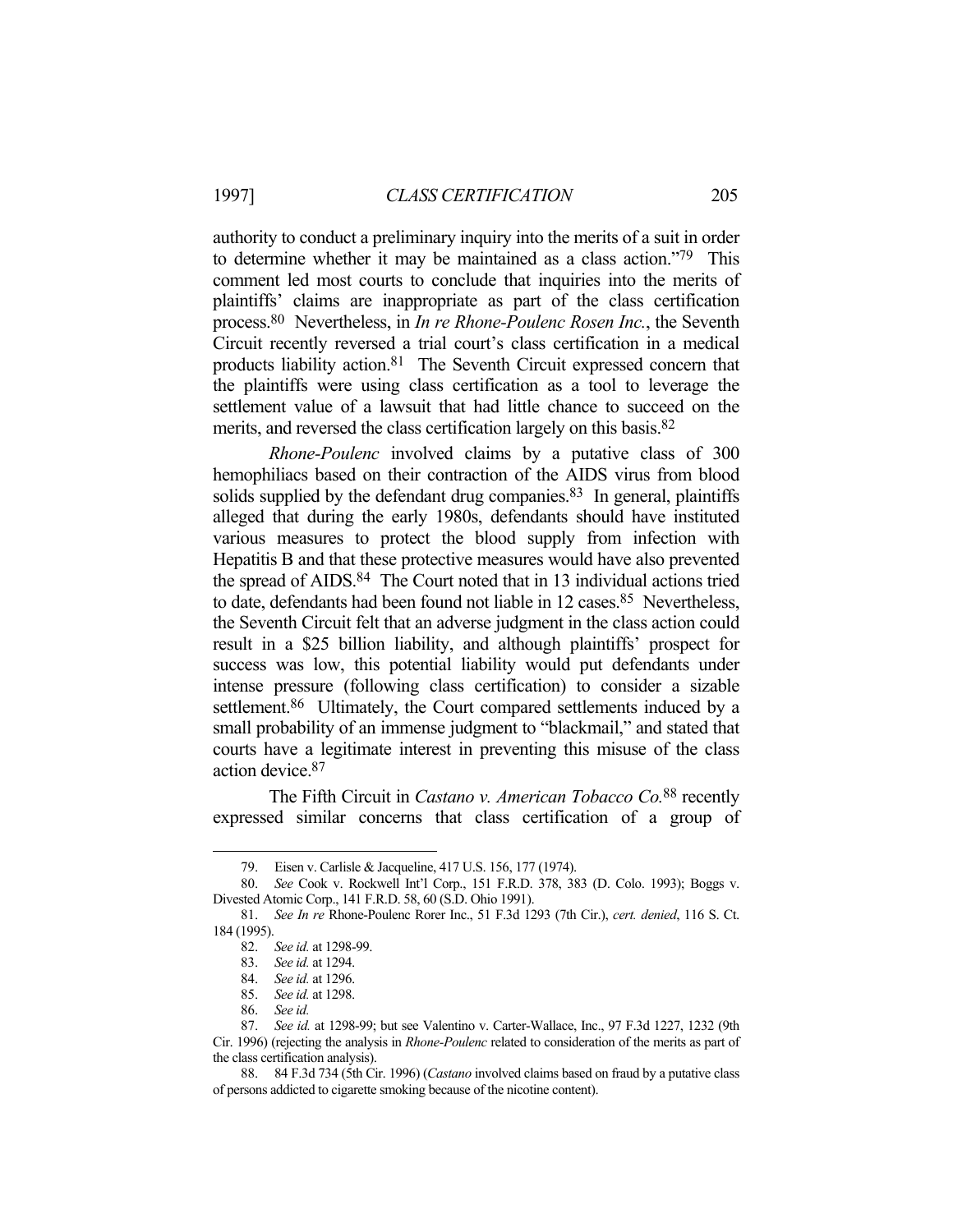unmeritorious or marginal tort claims unfairly skews the outcome of a trial against defendants, and forces settlements that are inflated far above the actual value of the plaintiffs' claims:

> In the context of a mass tort class action, certification dramatically affects the stakes for defendants. Class certification magnifies and strengthens the number of unmeritorious claims. . . . In addition to skewing trial outcomes, class certification creates insurmountable pressure on defendants to settle, whereas individual trials would not. The risk of facing an all-or-nothing verdict presents too high a risk, even when the probability of adverse judgment is low. These settlements have been referred to as judicial blackmail.89

Proponents of class certification inevitably argue that class certification serves a legitimate judicial purpose in this context, because the settlements forced by class certification promote "judicial efficiency." Nevertheless, courts and commentators alike have begun to be wary.<sup>90</sup> The Texas Supreme Court recently cautioned regarding class actions generally: "[because class] attorneys are not subject to monitoring by their putative clients, they operate largely according to their own selfinterest, subject only to whatever constraints might be imposed by bar discipline, judicial oversight, and their own sense of ethics and fiduciary responsibilities."91

 An example illustrates the concern. A recent article in the American Lawyer described a \$150 million settlement paid by General Chemical Company and its insurers to a class of persons allegedly injured

 <sup>89.</sup> *Id.* at 746 (citations omitted). Indeed, the *Manual for Complex Litigation* (3d ed. 1995) states that "[e]mpirical research suggests that decisions to consolidate or bifurcate trials may affect jury decisions about liability and damages." *Id.* at § 33.26 n.1056. The Manual cites a study in which sixty-six juries were presented with identical evidence under four conditions: one plaintiff only, four plaintiffs, and four plaintiffs representing hundreds of others. The study's authors found that as the number of absent plaintiffs represented by the plaintiffs at trial increased, juries were more likely to blame the defendant for the alleged injuries. *See id.*; Kenneth S. Bordens & Irwin A. Horowitz, *Mass Tort Civil Litigation: The Impact of Procedural Changes on Jury Decisions*, 73 JUDICATURE 22, 24-25 (1989).

 <sup>90.</sup> *See* Faulk & Colbert, *supra* note 65, at 1001-02. The authors cite several appellate court decisions in primarily asbestos cases, that grant class certification based on the resulting "judicial efficiency," and then argue that misapplication of these asbestos decisions to toxic torts has caused unwarranted class certification. The authors argue that the court should not consider judicial efficiency, but rather should return to the basic enabling function of Rule 23(b)(3) for the aggregation of numerous, homogenous small claims that would not otherwise be prosecuted without the class action device. *Id.* The results of this change in focus would obviously include many fewer classes certified for mass tort disputes.

 <sup>91.</sup> General Motors Corp. v. Bloyed, 916 S.W.2d 949, 953 (Tex. 1996).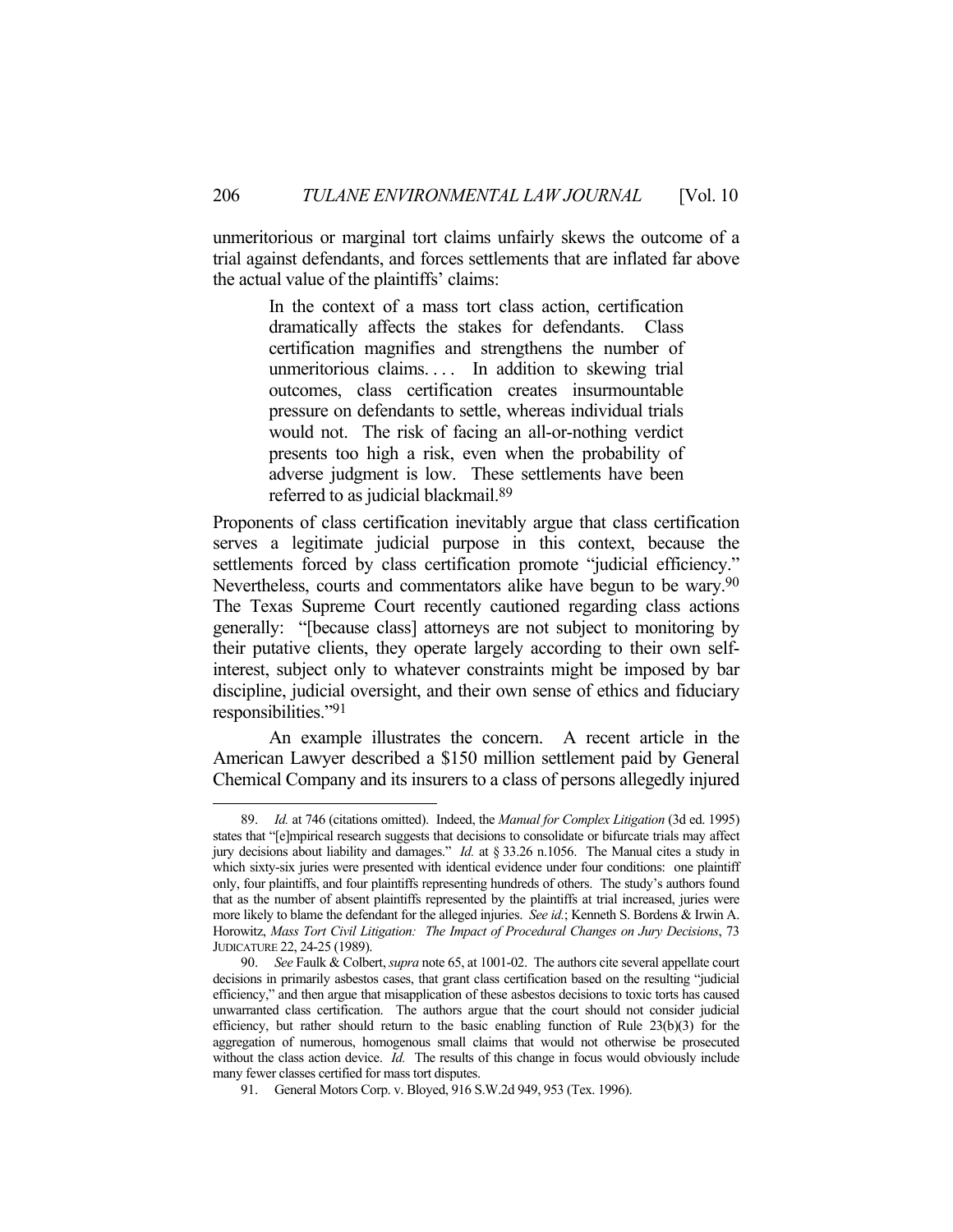by a release of sulfuric acid from the company's Richmond, California chemical plant.92 The article characterizes the sulfuric acid release as a "false disaster," and sharply criticizes many of the plaintiffs' claims as "bogus."<sup>93</sup> Nevertheless, defendants settled.<sup>94</sup> The article explains defendants' reasoning as follows:

> "It's not at all that outlandish to think that if we had taken this to the jury, they [plaintiffs] would each get \$15,000 plus lawyers' fees" [defense counsel] Baker notes. Multiply that by tens of thousands of claimants, he says, and "the mere math" suggests that settling was "the sensible thing to do."<sup>95</sup>

Similarly, counsel for defendants' insurers noted that there appeared to be a lot of questionable claims, but litigating the case would have been staggeringly expensive and carried large risks for the company.96 The American Lawyer article describes severe criticism by attorneys, medical professionals, and area residents that portray the General Chemical settlement as a windfall for opportunistic plaintiffs and class counsel attorneys.97

 In response to similar concerns, the Advisory Committee is considering changes to Rule 23 that would add a new subparagraph to Rule 23(b)(3). This new paragraph would allow courts to consider whether "the probable relief to individual class members [justifies] the costs and burdens of [class] litigation."98 Addition of this provision would presumably allow the district court to preview the merits of the case as part of its analysis of the "probable relief."

 There is no question that class certification dramatically increases the settlement value of the plaintiff's case in toxic tort litigation. As noted above by General Chemical's counsel, this result is simply an outcome of the math—even a small recovery for individual class members translates into a large sum of money when multiplied by several thousand plaintiffs. Furthermore, because Rule 23 is clearly designed to

 <sup>92.</sup> *See* Susan Hansen, *Money for Nothing?*, 1996AM.LAW. 60.

 <sup>93.</sup> *See* Hansen, *supra* note 92, at 64.

 <sup>94.</sup> *Id.*

 <sup>95.</sup> *Id.* at 66; *see also* Lillian Hayden v. Atochem North America; C.A. No. H-92-1052, slip op. At 3-4 (S.D. Tex. Sept. 7, 1995) (where plaintiffs' counsel, following class certification, leveraged a settlement including substantial injunctive relief as well as more than \$55 million based on limited evidence of property damage and personal injuries).

 <sup>96.</sup> *See* Hansen, *supra* note 92, at 66.

 <sup>97.</sup> *Id.* at 66-68.

 <sup>98.</sup> Henry J. Raske, *Making Class Distinctions*, A.B.A.J., Jan. 1997, at 22.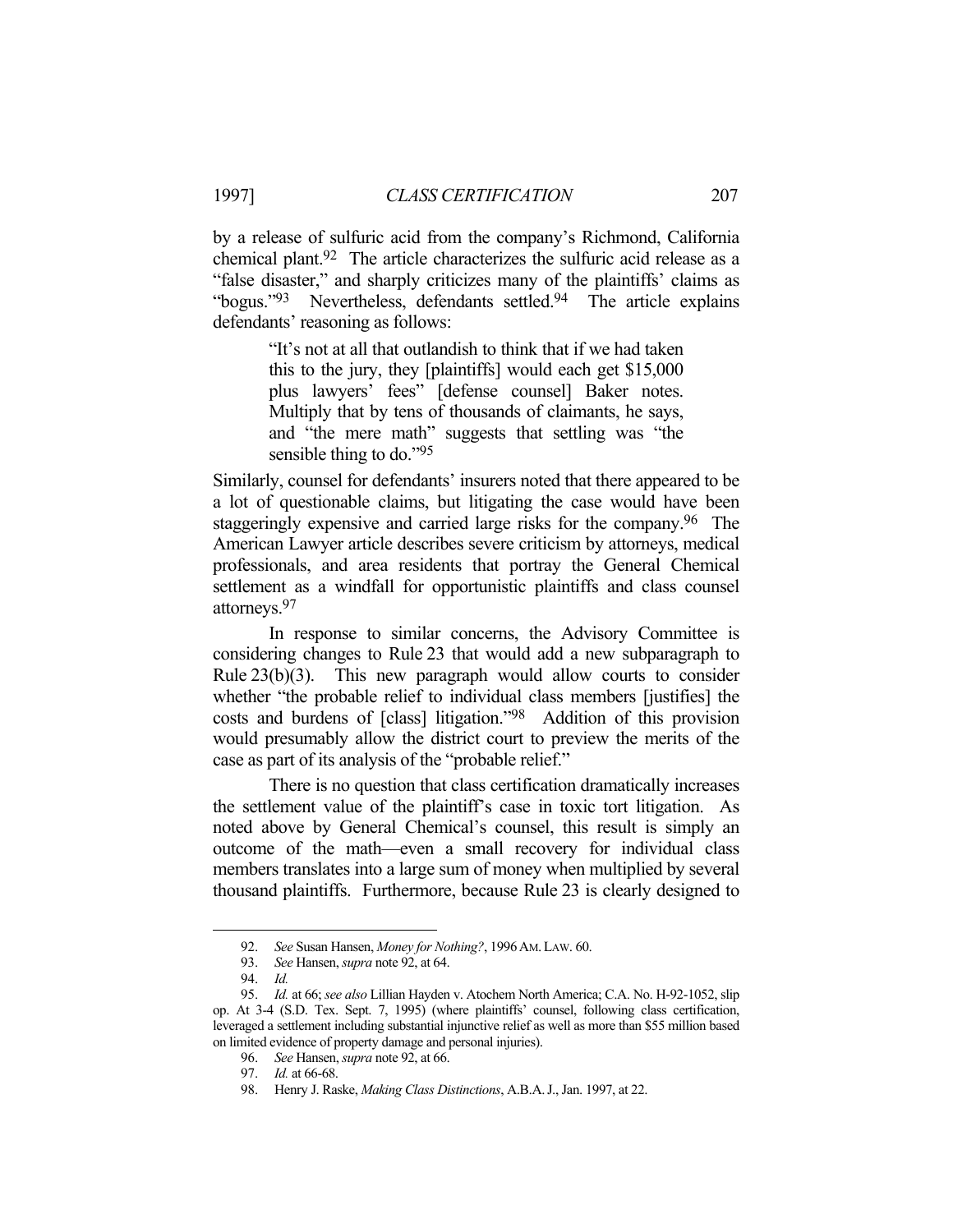enable small claims litigation, the Advisory Committee's intent presumably was that class certification would increase the value of plaintiffs' case in these situations. The issue addressed by the Seventh Circuit in *Rhone-Poulenc* and the Fifth Circuit in *Castano* is not this inevitable settlement value enhancement that follows class certification, but rather whether this value enhancement should occur independent from any analysis of the merits of the underlying dispute.99 The Seventh and Fifth Circuits concluded that, at least under some circumstances, the refusal to address the merits of the dispute is fundamentally unfair to defendants.

 In an effort to evaluate the effectiveness of Rule 23, a group of class action experts recently compiled a study of class action proceedings over a two-year period in four federal district courts.100 Based on the disposition of these cases, one of the conclusions of this report was that class certification does not coerce settlements of frivolous or near frivolous claims—or so called "strike suits."101 The authors conclude that, because independent mechanisms are available to address merits issues (primarily motions for summary judgment and motions to dismiss), and because the empirical evidence suggests that courts will rule on these motions prior to trial, there is no coercion to settle.<sup>102</sup> As a result, the authors suggest consideration of the merits is unnecessary as part of the class certification analysis.103

 Arguably, this analysis begs the question. A defendant's decision whether to settle a case always involves an analysis of the future risk posed by continued litigation. As noted by the defendants and insurers in the *GCC Richmond Works* litigation, the aggregation of thousands of claims enhances the risk of litigation regardless of how much the claims may lack merit.<sup>104</sup> Proceeding with a motion for summary judgment after class certification entails additional risk because there are no "sure things" in toxic tort litigation. If the defendant is successful and claims are dismissed or denied, then its risk is reduced. If, however, the motion fails, the risk is increased, and the value of the plaintiffs' case is enhanced further. The existence of other mechanisms that may substantially influence the parties settlement analysis does not suggest that these

 <sup>99.</sup> *See In re* Rhone-Poulenc Rover, Inc., 51 F.3d 1293, 1299 (7th Cir.), *cert. denied*, 116 S. Ct. 184 (1995); *Castano v. American Tobacco Co.*, 84 F.3d 734, 741 (5th Cir. 1996).

 <sup>100.</sup> *See* Willging et al., *supra* note 2.

 <sup>101.</sup> *See id.* at 109.

 <sup>102.</sup> *See id.* at 142-49.

 <sup>103.</sup> *See id.* at 176.

 <sup>104.</sup> *See* Hansen, *supra* note 92, at 66.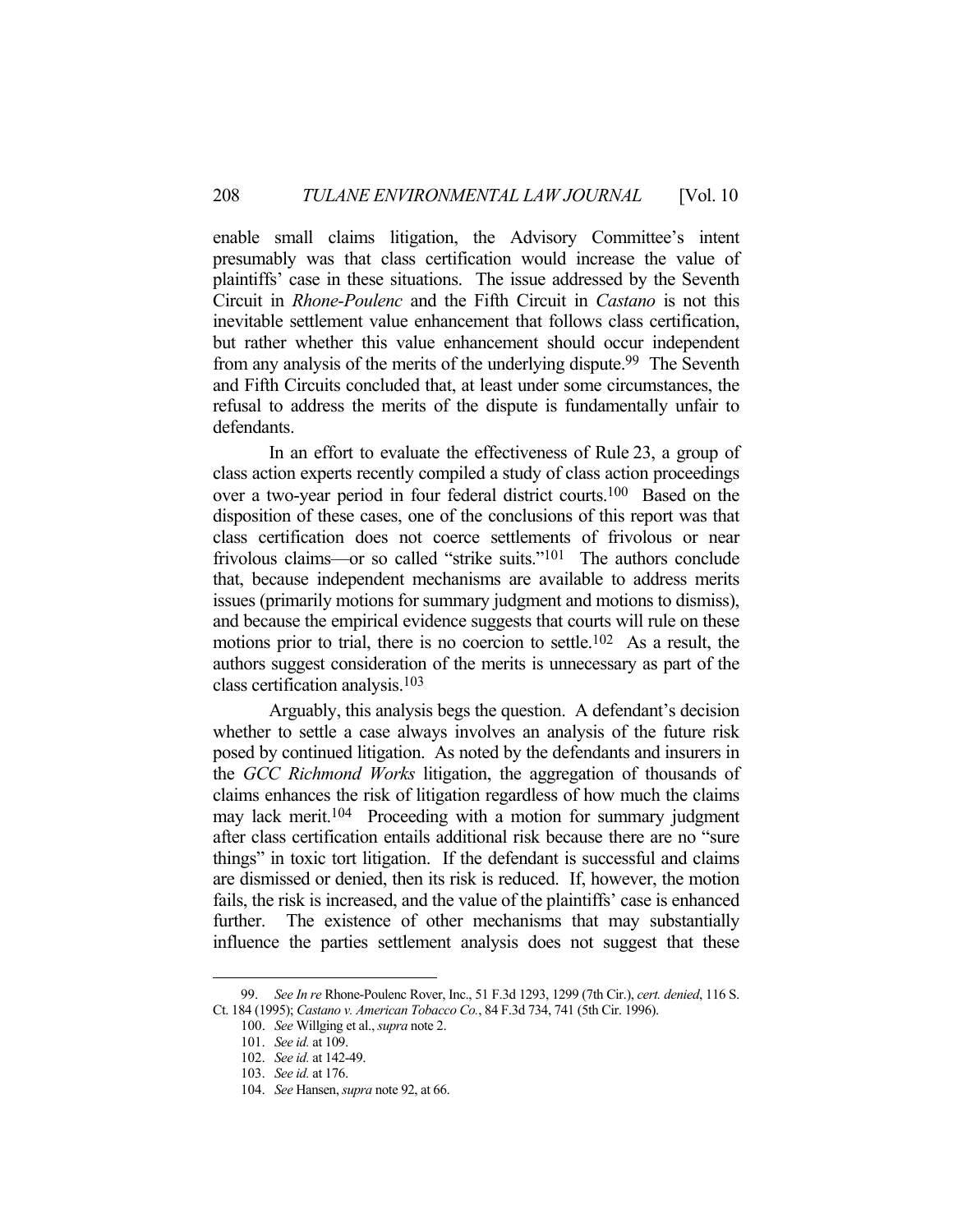mechanisms replace the value enhancement that occurs after class certification. Moreover, if aggregation of claims not only multiplies the number of claims but also enhances the viability of those claims,<sup>105</sup> then this enhancement occurs before the motion for summary judgment is even filed. Finally, as a general rule class action discovery and motion practice is substantially more expensive than similar proceedings in individual litigation, and as a result, potential transaction cost savings associated with settlement increase when the class is certified. Thus, the value enhancement of the plaintiffs' case occurs before the court considers the motion for summary judgment. The analysis of the Fifth and Seventh Circuits is sound.

 While *Eisen v. Carlisle & Jacqueline*106 clearly discourages examination of the merits as part of class certification process, parties citing this precedent rarely articulate any unfairness that might flow from analysis of the merits. Clearly, courts have authority to consider merits issues prior to trial, and courts have ample precedent under law governing motions to dismiss and motions for summary judgment to analyze evidence in this context. One wonders if the oft-repeated mantra that "a court must not consider the merits in a motion for class certification" is simply an empty statement that has outgrown the Supreme Court's original analysis and that lacks justification based on modern use of the class action rule.

2. The Court Must Determine How the Class Action Will Be Tried: New Recognition of Individual Issues

 All five of the recent appellate court decisions addressed the importance and difficulties associated with demonstrating that there is a predominance of common class issues prior to certification of a mass tort class action. Perhaps most importantly, these courts provided a guidepost for this analysis that had been lacking: in the predominance of common class-wide issues analysis district courts must focus on how the litigation would actually be tried and attempt to foresee the predominant issues in that proceeding. The Fifth Circuit explained:

> The district court erred ... [because] its predominance inquiry did not include consideration of how a trial on the merits would be conducted.... Absent knowledge of how addiction-as-injury cases would actually be tried ...

 <sup>105.</sup> *See* Bordens & Horowitz, *supra* note 89, at 26.

 <sup>106. 417</sup> U.S. 156, 177-78 (1974).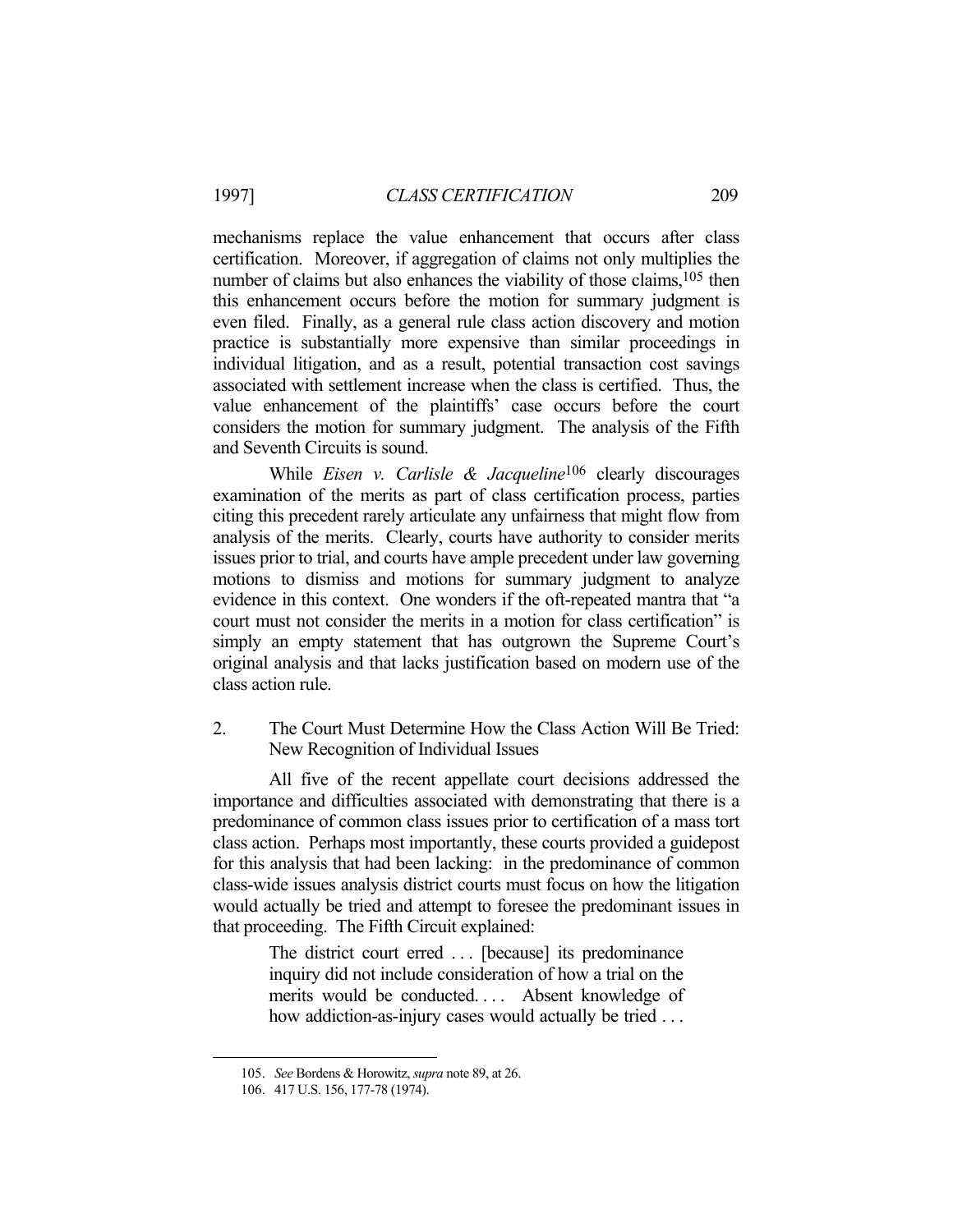it was impossible for the court to know whether the common issues would be a "significant" portion of the individual trials. The court just assumed that because the common issues would play a part in every trial, they must be significant. The court's synthesis of *Jenkins* and *Eisen* would write the predominance requirement out of the rule, and any common issue would predominate if it were common to all the individual trials.107

The Fifth Circuit specifically rejected the "lazy" approach adopted by some district courts, where the court errs in favor of class certification without fully developing the predominance of common issues requirement.108 In *In re American Medical Systems, Inc.*, the Sixth Circuit considered the district court's class certification of medical products liability claims based on alleged defects in penile implants manufactured by the defendant.109 The court cited *Sterling v. Velsicol Chemical Corp.* for the proposition that class certification in mass tort cases is only appropriate when there is a single accident or single course of conduct uniting the claims.110 The Sixth Circuit then rejected the cursory analysis of predominance conducted by the trial court, and held that both individual issues of fact and individual choice of law issues overwhelmed any common class-wide issues.111 In *Georgine v. Amchem Products Inc.*, a proposed asbestos personal injury class action settlement, the Third Circuit reached the same conclusion:

> Turning to predominance, we hold that the limited common issues identified, primarily the single question of the harmfulness of asbestos, cannot satisfy the predominance requirement of this case. Indeed, it does not even come close. . . . While . . . mass torts involving a

*Id. In re* Hotel Tel. Charges, 500 F.2d 86, 90 (9th Cir. 1974).

109. *See In re* American Medical Sys., Inc., 75 F.3d 1069 (6th Cir. 1996).

 110. *Id.* at 1084 (citing Sterling v. Velsicol Chem. Corp., 855 F.2d 1188, 1196-97 (6th Cir. 1988)).

 <sup>107.</sup> Castano v. American Tobacco Co., 84 F.3d 734, 740, 745 (5th Cir. 1996).

 <sup>108.</sup> *See id.* at 741. In considering potential differences in state law regarding plaintiffs' fraud claims, the Fifth Circuit commented:

<sup>[</sup>c]onditional certification is not a means whereby the District Court can avoid deciding whether, at that time, the requirements of the Rule have been substantially met. . . . However difficult it may have been for the District Court to decide whether common questions predominate over individual questions, it should not have sidestepped this preliminary requirement of the Rule by merely stating that the problem of individual questions "lies far beyond the horizon in the realm of speculation."

 <sup>111.</sup> *Id.* at 1084-85.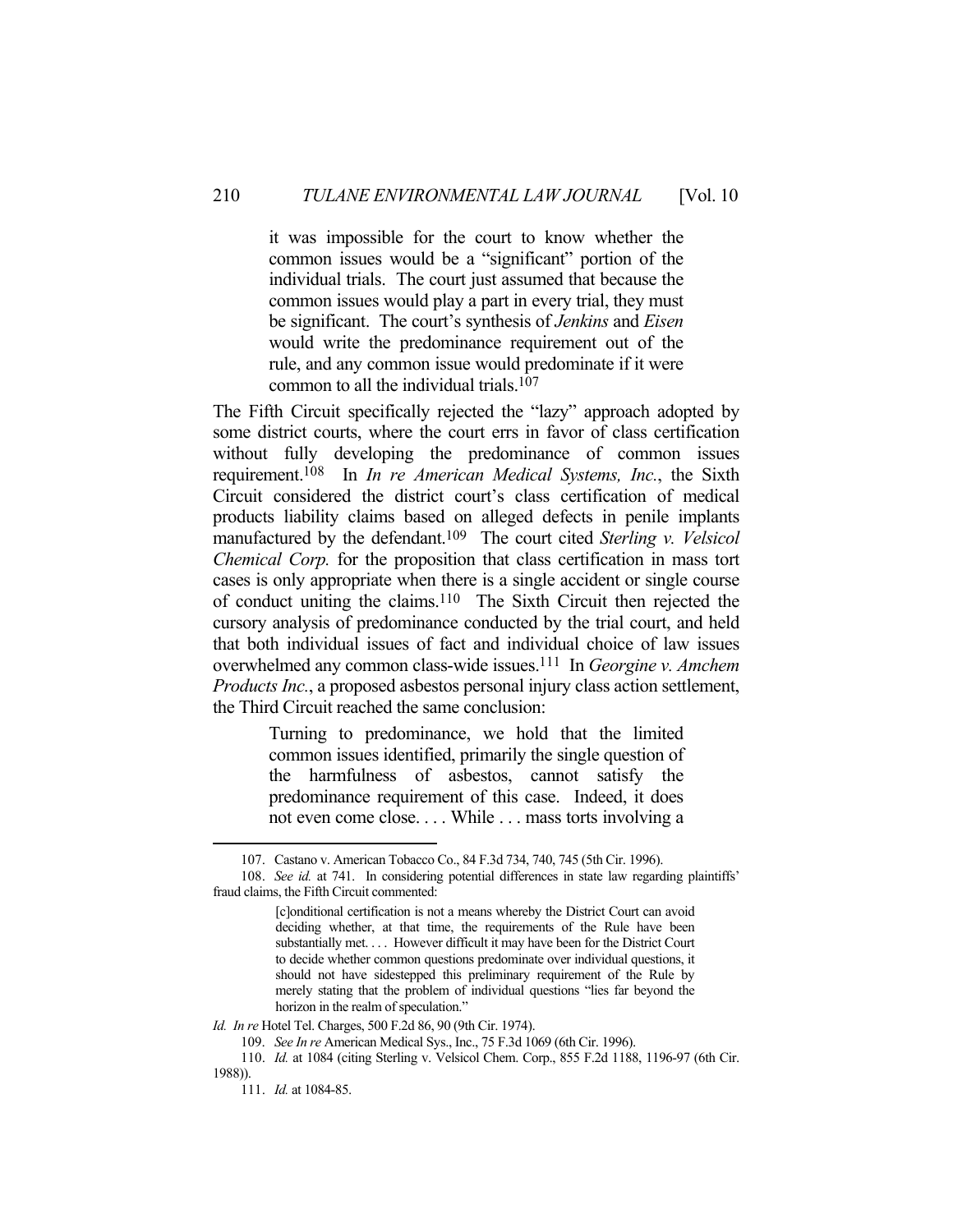single accident are sometimes susceptible to Rule 23(b)(3) class action treatment, the individualized issues can become overwhelming in actions involving long-term mass torts. $112$ 

 Finally, in *Valentino v. Carter-Wallace, Inc.*, the Ninth Circuit rejected a medical products liability class action for alleged personal injuries caused by the drug Felbatol.<sup>113</sup> While the Ninth Circuit was reluctant to "close the door" on mass tort class actions generally, the court nevertheless placed the burden on the plaintiff to show how a class trial could be conducted and how common class-wide issues would predominate at that trial.<sup>114</sup> The common theme in these five appellate court decisions is that predominance or common class-wide issues is a difficult hurdle for class certification of a mass tort case. More importantly, district courts cannot side step this issue via reliance on the conditional nature of a class certification order or an overly restrictive application of Rule  $23(c)(4)$ .<sup>115</sup> Instead, plaintiffs must show and the court must determine how the class claims will be tried, and, following this analysis, the court must conclude that common class issues will predominate.

 Application of these recent decisions to environmental and toxic tort claims leads to the conclusion that, with the possible exception of proposed (b)(2) class actions for medical monitoring, environmental torts are generally incompatible with the class action device. A few recent decisions by district courts regarding environmental claims illustrate this point.

 <sup>112.</sup> Georgine v. Amchem Prods. Inc., 83 F.3d 610, 627-28 (3d Cir. 1996), *cert. granted sub nom.* Amchem Prods., Inc. v. Windsor, 117 S. Ct. 379 (1996). One commentator has described the predominance of common class-wide issues in tort cases as a continuum with single event cases such as airplane crashes on one end of the scale and with toxic tort claims on the other. *See* William Schwarzer, *Structuring Multiclaim Litigation: Should Rule 23 Be Revised?*, 94 MICH. L. REV. 1250, 1257 (1996).

 <sup>113.</sup> Valentino v. Carter-Wallace, Inc., 97 F.3d 1227 (9th Cir. 1996).

 <sup>114.</sup> *Id.* at 1234.

 <sup>115.</sup> *See* Castano v. American Tobacco Co., 84 F.3d 734, 745-46 n.21 (1996). The court noted that

<sup>[</sup>s]evering the defendants' conduct from reliance under rule 23(c)(4) does not save the class action. A district court cannot manufacture predominance through nimble use of subdivision  $(c)(4)$ . The proper interpretation of the interaction between subdivisions  $(b)(3)$  and  $(c)(4)$  is that a cause of action, as a whole, must satisfy the predominance requirement of  $(b)(3)$  and that  $(c)(4)$  is a housekeeping rule that allows courts to sever the common issues for a class trial.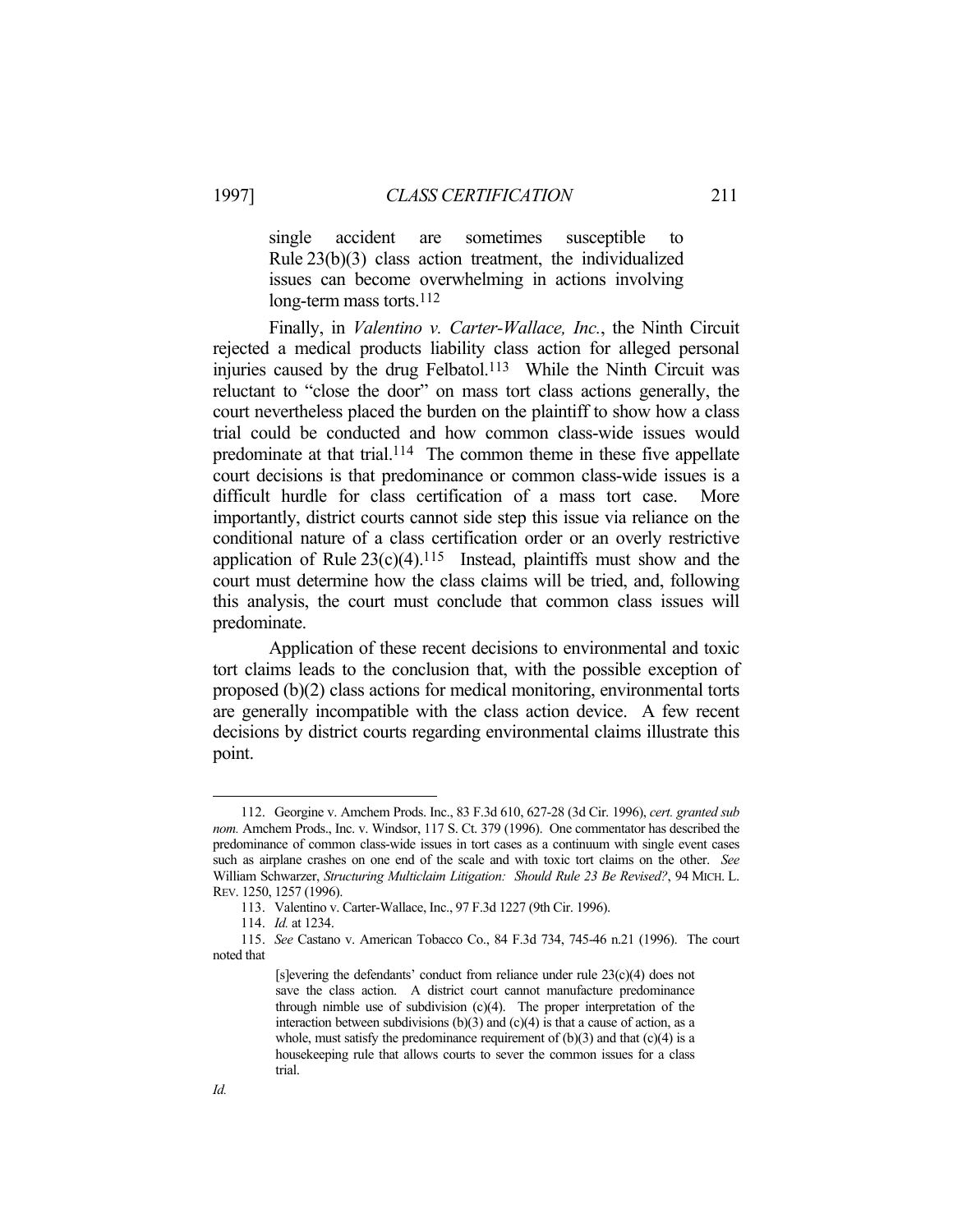In *Cordova v. Hughes Aircraft Co.*, the Arizona district court rejected class certification of the named plaintiffs' claims that tetrachloroethylene contamination originating from defendants' facilities caused plaintiffs' alleged property damages and personal injuries.116 Named plaintiffs proposed separate classes for (1) personal injuries, (2) medical monitoring, (3) property damages, and (4) economic  $loss<sup>117</sup>$ Unlike *Watson v. Shell Oil and Sterling v. Velsicol Chemical Corp.*, plaintiffs' alleged damages did not arise from a single incident or course of conduct, but rather were based on over forty years of alleged historical releases from seven different defendants with facilities in the Tucson International Airport area.<sup>118</sup> The district court's opinion extensively described many of the individual issues that appear in most toxic tort cases that involve historical contamination occurring over many years.

 Regarding the personal injury claims, the plaintiffs argued that a limited issues class certification under Rule  $23(c)(4)$  should allow the court to address generic causation issues in the class action (*i.e.*, is tetrachloroethylene capable of causing certain classes of injuries given a representative exposure), and reserve specific causation for each class member's injury and damages for individual adjudication.<sup>119</sup> The court concluded, however, that certification of "generic causation" for class treatment "would be contrary to accepted procedures in the medical profession" because standard diagnosis procedures require individual consideration of six factors:

> (1) determine the exact disease, if any, from which the person suffers; (2) determine the extent of exposure to the environmental toxin(s) of concern, including route of exposure, daily dose of contaminants, and duration of exposure, (3) determine the temporal relationship between the exposure to the contaminant of concern and any disease alleged to result from such exposure; (4) determine known or potential causes and/or risk factors for the disease, (5) consider other exposures to the contaminant(s) of concern that are unrelated to the defendant's releases; and (6) review the literature for well-designed and well-performed scientific and epidemiological studies that both pertain to the individual

 <sup>116.</sup> Cordova v. Hughes Aircraft Co., C-284158, slip op. at 50 (Ariz. Sup. Ct. July 10, 1996) (order denying class certification).

 <sup>117.</sup> *See id.* at 3.

 <sup>118.</sup> *See id.* at 4-5.

 <sup>119.</sup> *See id.* at 18.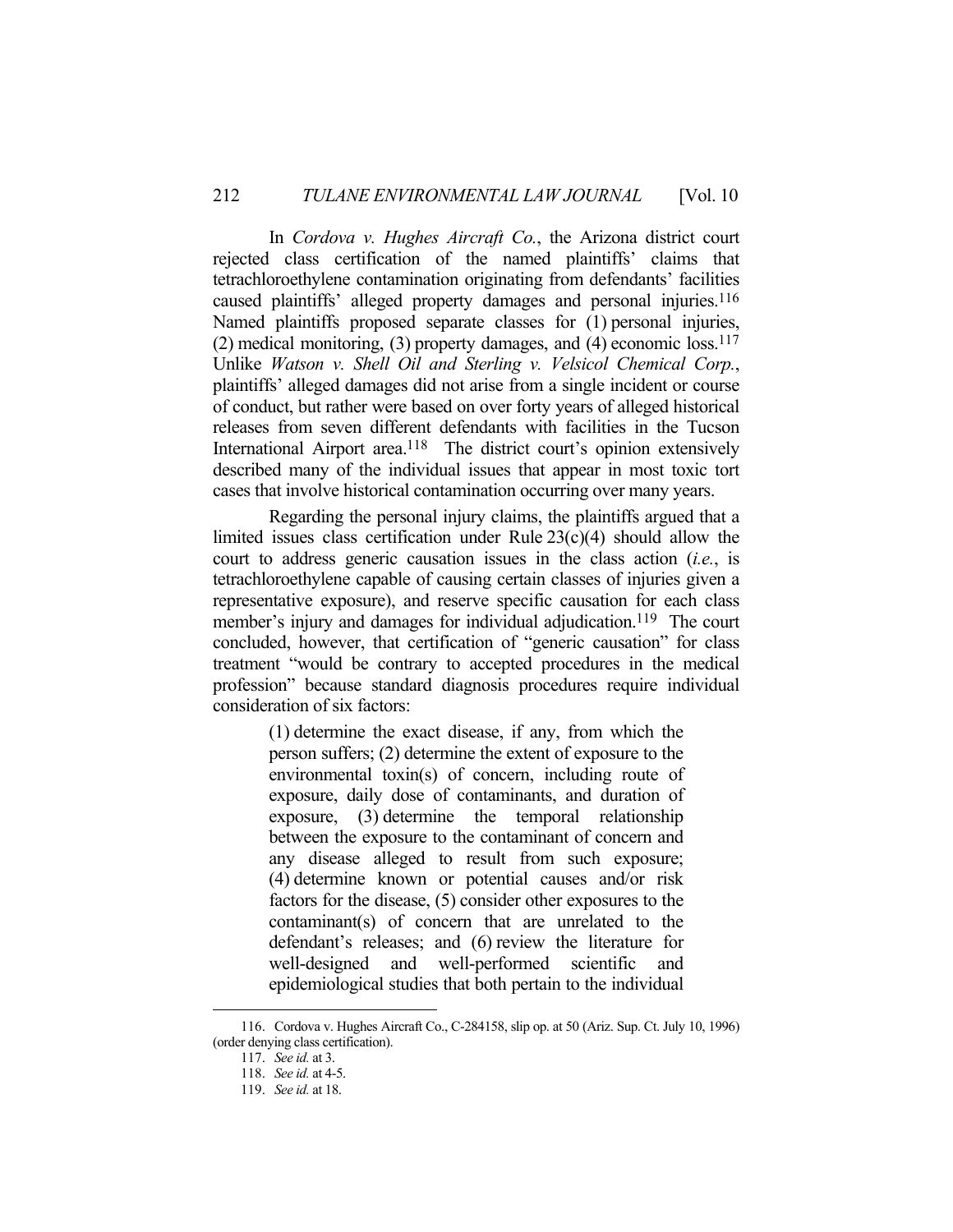in question and address causal relationships between exposure to the contaminants and the specific disease from which the patient suffers.120

Class litigation of toxic tort personal injury or even medical monitoring claims necessarily requires analysis of generic causation.121 The major difficulty in litigating generic causation as part of a separate class proceeding, however, is that trial on this issue includes an implicit assumption that the exposure and dose received by the plaintiff population is uniform. Thus, generic causation is meaningful and useful only if the trier of fact can assume a certain level of exposure to the hazardous substance, and can then assume that the level of exposure is consistent among all, or substantially all, of the proposed class members.<sup>122</sup> This, however, is almost never the case for environmental and toxic tort litigation where plaintiffs have been exposed to varying concentrations through different media over different periods of time.

 The *Cordova* district court next considered certification of the plaintiffs' medical monitoring class. The court identified three issues necessary to evaluate the effectiveness of a potential medical monitoring program: (1) the effectiveness of the proposed medical monitoring tests and the risks of subsequent evaluation; (2) the expected prevalence of, and/or increased risk for, the target condition in the population monitored; and (3) the natural history of the disease condition and the attendant evidence for an improved clinical outcome as a result of medical monitoring for each specific condition.<sup>123</sup> The court focused on the need to identify a reasonable target population for monitoring that was related to significant exposure, and the design of a monitoring program that would have some utility to the monitored population.124 The court concluded

> "monitoring is appropriate for a group only when the population (1) was subject to similar levels of exposure, (2) has similar backgrounds, (3) is at a high risk of developing the disease that is monitored for, and (4) there is a high prevalence of the disease. Plaintiffs have not met their burden that these recognized requirements can be litigated here on a class-wide basis. To the contrary,

 <sup>120.</sup> *See id.* at 19-20.

 <sup>121.</sup> *See In re* Fibreboard Corp., 893 F.2d 706, 711-12 (5th Cir. 1990).

 <sup>122.</sup> *See* James Henderson et al., *Optimal Issue Separation in Modern Products Liability Litigation*, 73TEX.L.REV. 1653, 1685 (1995).

 <sup>123.</sup> *See Cordova*, C-284158, slip op. at 26.

 <sup>124.</sup> *Id.*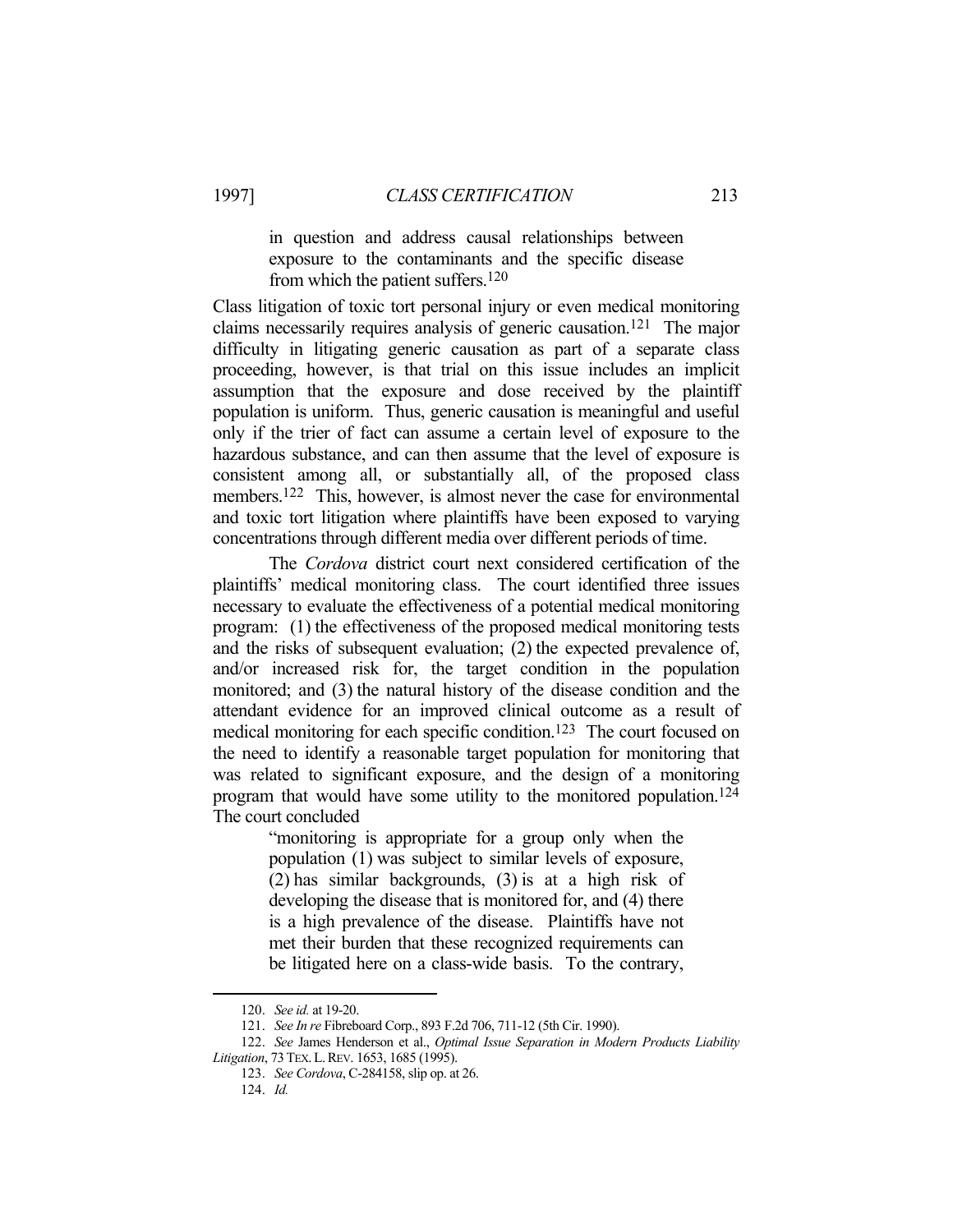the evidence suggests a lack of commonality among plaintiffs which would preclude a group-wide decision concerning medical monitoring."125

Much like its personal injury analysis, the court believed the generic causation implicit in the plaintiffs' medical monitoring claims was inappropriate given the uncontested substantial variations in each plaintiff's exposure and susceptibility to disease.

 Finally, the court rejected plaintiffs' arguments that the court could consider area-wide property damages based upon a model of the impact caused by negative stigma to the class area property values.126 The court was concerned that plaintiffs' property damages model did not accurately identify the cause of any depressed property values.127 Moreover, the court concluded that defendants could raise individual factors, such as the condition of the home or the location in a high crime area, as defenses to plaintiffs' allegation that the reduced value was due to stigma from the nearby environmental pollution.<sup>128</sup>

 The fundamental change created by the recent opinions from the federal appellate courts is the emphasis on understanding how the class action will be tried as part of the class certification analysis. This analysis requires examining the elements of the cause of action and the contested elements that will dominate the dispute at trial. For most environmental torts, the duty and breach of duty elements of a negligence cause of action are usually not the most contentious or difficult elements. Instead, the battle lines are drawn around proof of causation and damages. If, as the district court determined in *Cordova*, generic causation does not apply to plaintiffs' personal injury or medical monitoring claims, then these claims

1

[t]he record evidence indicates that the proof of any lost use and enjoyment or diminution in value of real property requires an individualized proof of facts that will be peculiar to each plaintiff and putative class member. Defendants will be entitled to inquire into the past and present uses of each property to determine the individual factors that may have caused any changes in use or diminution of the value of a plaintiff's or putative class member's property.

Dyer v. Monsanto Co., C.A. No. CV-93-250, slip op. at 16-17 (Ala. Cir. Ct. Aug. 4, 1995) (Property damages due to alleged releases of PCBs to several creeks and a lake downstream of Monsanto's industrial plant were too individualized for class treatment. Diminution in value for each specific tract could be due to multiple causes and will entail individual proof).

 <sup>125.</sup> *Id.* at 27.

 <sup>126.</sup> *Id.* at 28.

 <sup>127.</sup> *Id.*

 <sup>128.</sup> *Id.* at 29. Other recent district court opinions have reached similar conclusions regarding generic stigma damages for environmental contamination. *See, e.g.*, Sherrill v. Amerada Hess Corp., C.A. No. 95-CVS-15754, slip op. at 3 (N.C. Sup. Ct. Nov. 7, 1996). The court states that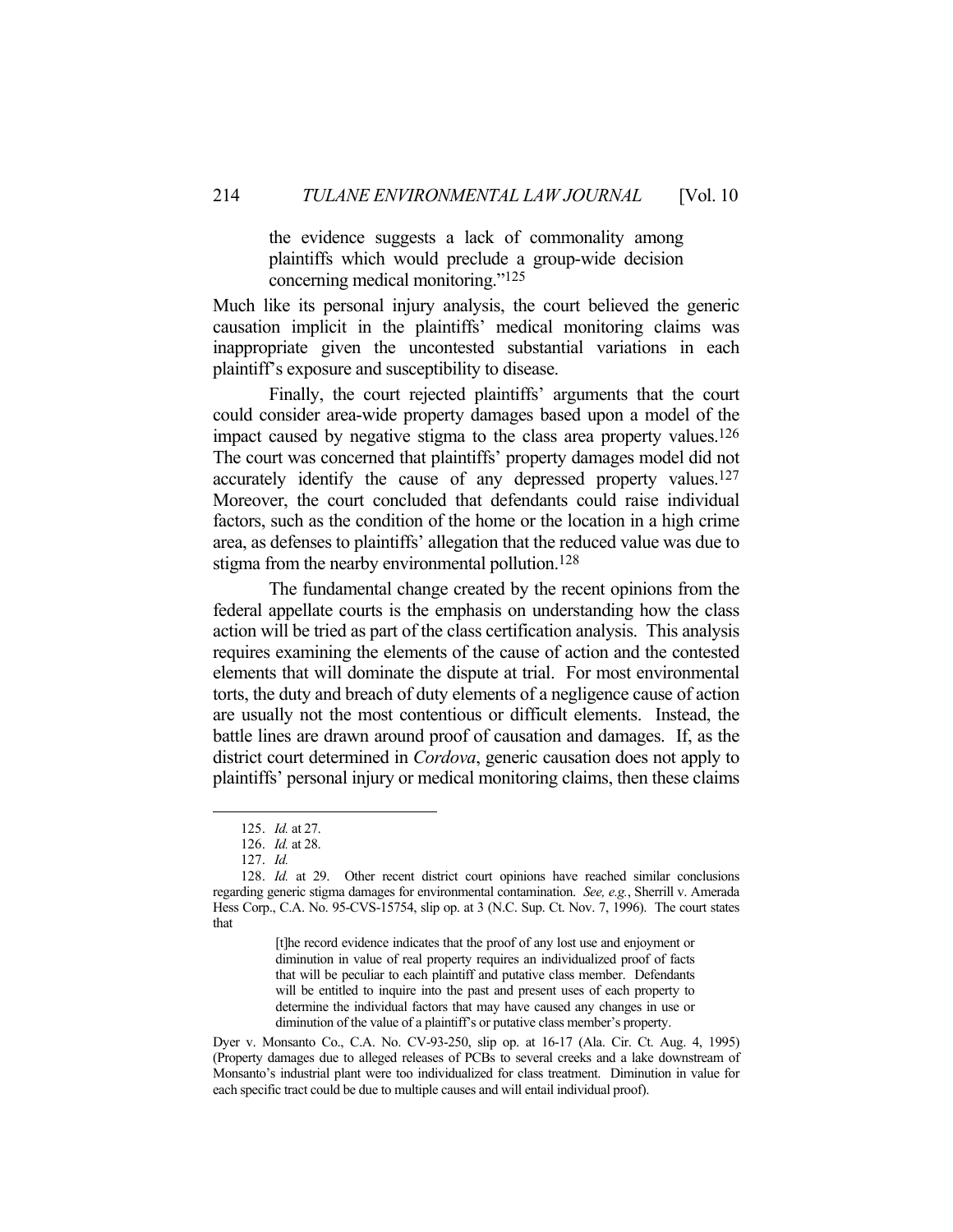will almost certainly predominately involve issues related to individual causation and damages. Accordingly, class certification is not appropriate. Similarly, if plaintiffs' property damage claims will raise issues primarily focused on the individual impact of defendants' wrongful conduct on each plaintiff's property, then these claims also are not appropriate for class certification.

III. RULE 23 AS TORT REFORM: GLOBAL SETTLEMENTS OF MASS TORT LIABILITY

#### *A. A Relaxed Standard for Certification of a Settlement Class*

 One of the most controversial current topics in federal civil procedure is the use of the class action device to effect global settlements of mass tort liability. Two recent asbestos liability class settlements<sup>129</sup> and an insurance class action dispute involving the mandatory class settlement of fraud claims<sup>130</sup> have caused a flurry of commentary regarding the applicability of Rule 23 to the settlement of mass tort liability.<sup>131</sup> Global class action settlements are not new. In the mid-1980s, class actions were first used to settle asbestos liability132 and the "Agent Orange" litigation.133 Moreover, products liability actions involving defective heart valves,134 silicone breast implants,135 and the

 <sup>129.</sup> Georgine v. Amchem Prods., Inc., 157 F.R.D. 246 (E.D. Pa. 1994), *rev'd* 83 F.3d 610 (3d Cir. 1996), *cert. granted sub nom.* Amchem Prods. Inc. v. Windsor, 117 S. Ct. 379 (1996); Ahearn v. Fibreboard Corp., 162 F.R.D. 505 (E.D. Tex. 1995) *aff'd sub nom. In re* Asbestos Litig., 90 F.3d 963 (5th Cir. 1996).

 <sup>130.</sup> *See* Adams v. Robertson, 117 S. Ct. 37 (1996).

 <sup>131.</sup> *See* John C. Coffee, Jr., *Class Wars: The Dilemma of the Mass Tort Class Action*, 95 COLUM. L. REV. 1343 (1995); Roger C. Cramton, *Individualized Justice, Mass Torts, and "Settlement Class Actions": An Introduction*, 80 CORNELL L. REV. 811 (1995); William W. Schwarzer, *Settlement of Mass Tort Class Actions: Order Out of Chaos*, 80 CORNELL L. REV. 837 (1995); Richard L. Marcus, *They Can't Do that, Can They? Tort Reform Via Rule 23*, 80 CORNELL L. REV. 858 (1995); Susan P. Koniak, *Feasting While the Widow Weeps: Georgine v. Amchem Products, Inc.,* 80 CORNELL L. REV. 1045 (1995); Brian Wolfman & Alan B. Morrison, *Representing the Unrepresented in Class Actions Seeking Monetary Relief*, 71 N.Y.U. L. REV. 439 (1996). Indeed, even the United States Congress has entered the debate. Late last year, Senators Nunn and Cohen introduced proposed legislation that would require notification of the Department of Justice and State Attorneys General at least 120 days prior to the settlement of any class action. S. 1501, 104th Cong., (1995).

 <sup>132.</sup> Jenkins v. Raymark Indus. Inc., 782 F.2d 468 (5th Cir. 1986).

 <sup>133.</sup> *In re* "Agent Orange" Prods. Liab. Litig., 818 F.2d 145 (2d Cir. 1987), *cert. denied*, 484 U.S. 1004 (1988).

 <sup>134.</sup> Bowling v. Pfizer, Inc., 143 F.R.D. 141 (S.D. Ohio 1992).

 <sup>135.</sup> *In re* Silicone Gel Breast Implant Prods. Liab. Litig., No. CV92-P-10000-S, 1994 U.S. Dist. LEXIS 12521 (N.D. Ala. Sept. l, 1994).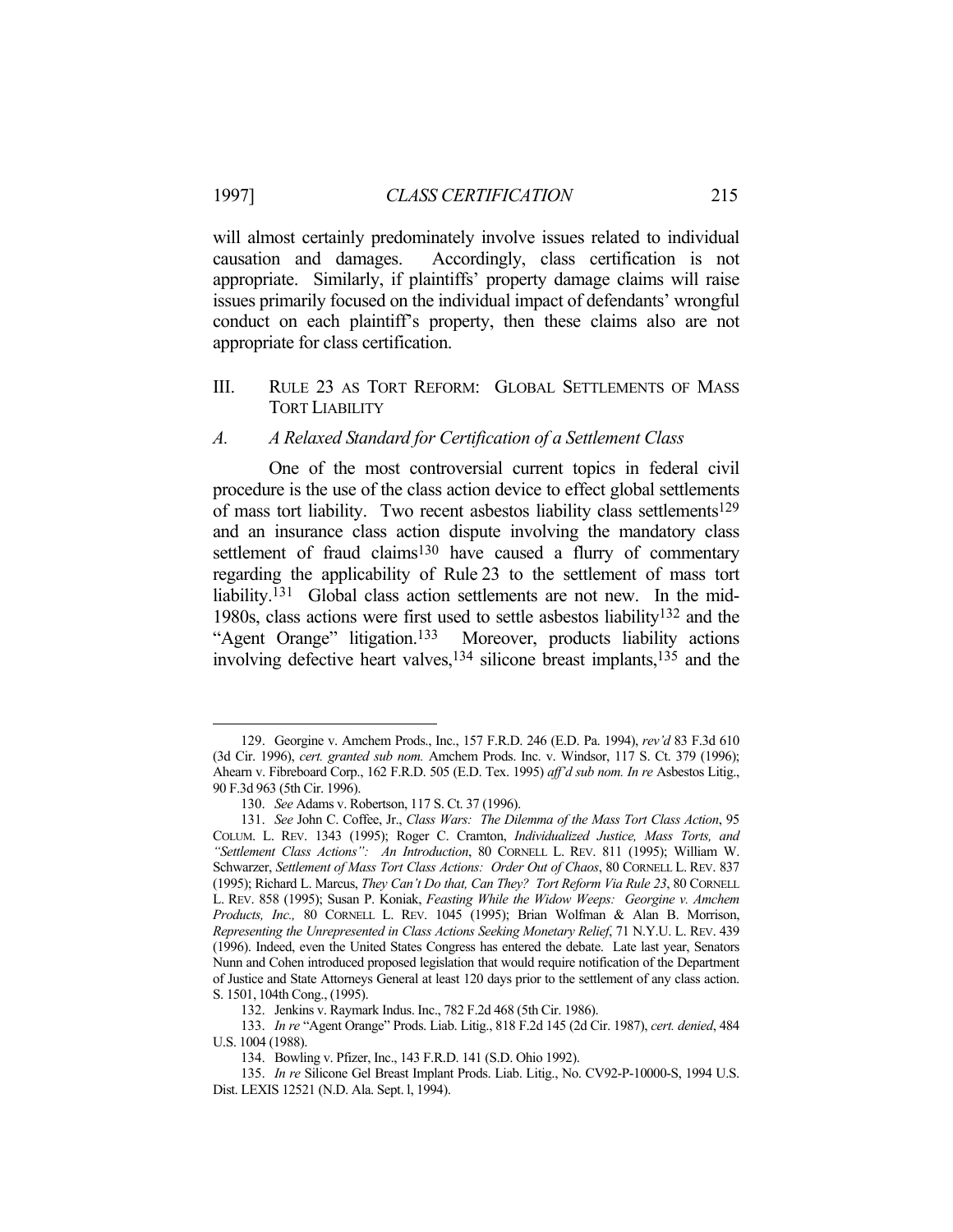Dalkon Shield IUD136 used the class action device to effect global settlements. Nevertheless, use of "settlement classes" is arguably growing, and this phenomena clearly causes substantial tension within the plaintiffs' bar between class action plaintiffs' attorneys and plaintiffs' attorneys who traditionally prosecute individual actions.

 Several features distinguish these global settlement class actions from the environmental and toxic tort litigation class actions discussed above. The most important of these distinctions is that the defendant in the settlement cases willingly participates in the class certification process, usually negotiating both the scope of the class and the size of the settlement with class counsel simultaneously. These classes are almost never litigation classes, because the sole purpose of class certification is to effect a global settlement. Indeed, several courts have concluded that the elements for class certification are more readily satisfied where the parties have agreed to a settlement, because the issues left for the court's resolution are much more limited than in the litigation context. 137 The apparent rationale behind loosening the class certification requirements where parties have agreed to a settlement is to encourage settlements of complex disputes that would otherwise severely tax the resources of all parties and the court.138 Indeed, several courts have approved settlement classes while at the same time stating that a similar class might not be appropriate for litigation purposes.139 Finally, the Advisory Committee is considering changes to Rule 23 that would explicitly create a relaxed certification standard for settlement class actions.140

 Nevertheless, the Third Circuit and arguably the Texas Supreme Court have rejected the application of relaxed class certification standards to settlement classes.141 The Third Circuit explained that the standards of

 <sup>136.</sup> *In re* A.H. Robins Co. Inc., 880 F.2d 709 (4th Cir. 1988), *cert. denied*, 493 U.S. 959 (1989).

 <sup>137.</sup> *See In re* A.H. Robins Co. Inc., 85 B.R. 373, 378 (E.D. Va. 1988) ("[T]he requirements of Rule 23 may be more easily satisfied in the settlement context than in the more complex litigation context.") *aff'd*, 880 F.2d 709 (4th Cir. 1989); Newberg & Conte, Newberg on Class Actions (3d Ed.) § 11.28 (citing cases and describing circumstances that make certification of a litigation class more difficult).

 <sup>138.</sup> *See* White v. National Football League, 822 F. Supp. 1389, 1402 (D. Minn. 1993), *aff'd*, 41 F.3d 402 (8th Cir. 1994); *Bowling*, 143 F.R.D. at 158.

 <sup>139.</sup> *See In re* A.H. Robins Co., 880 F.2d at 709.

 <sup>140.</sup> *See* Raske, *supra* note 98, at 22; *see also* Memorandum from the Honorable Patrick Higginbotham to the Honorable Alicemaire Stotler, dated May 17, 1996.

 <sup>141.</sup> *See* Georgine v. Amchem Prods., Inc., 83 F.3d 610 (3d Cir. 1996), *cert. granted sub nom.* Amchem Prods., Inc. v. Windsor, 117 S. Ct. 379 (1996); General Motors Corp. v. Bloyed, 916 S.W.2d 949 (Tex. 1996); *In re* General Motors Corp. Pick-up Truck Fuel Tank Prods. Liab. Litig., 55 F.3d 768 (3d Cir. 1995).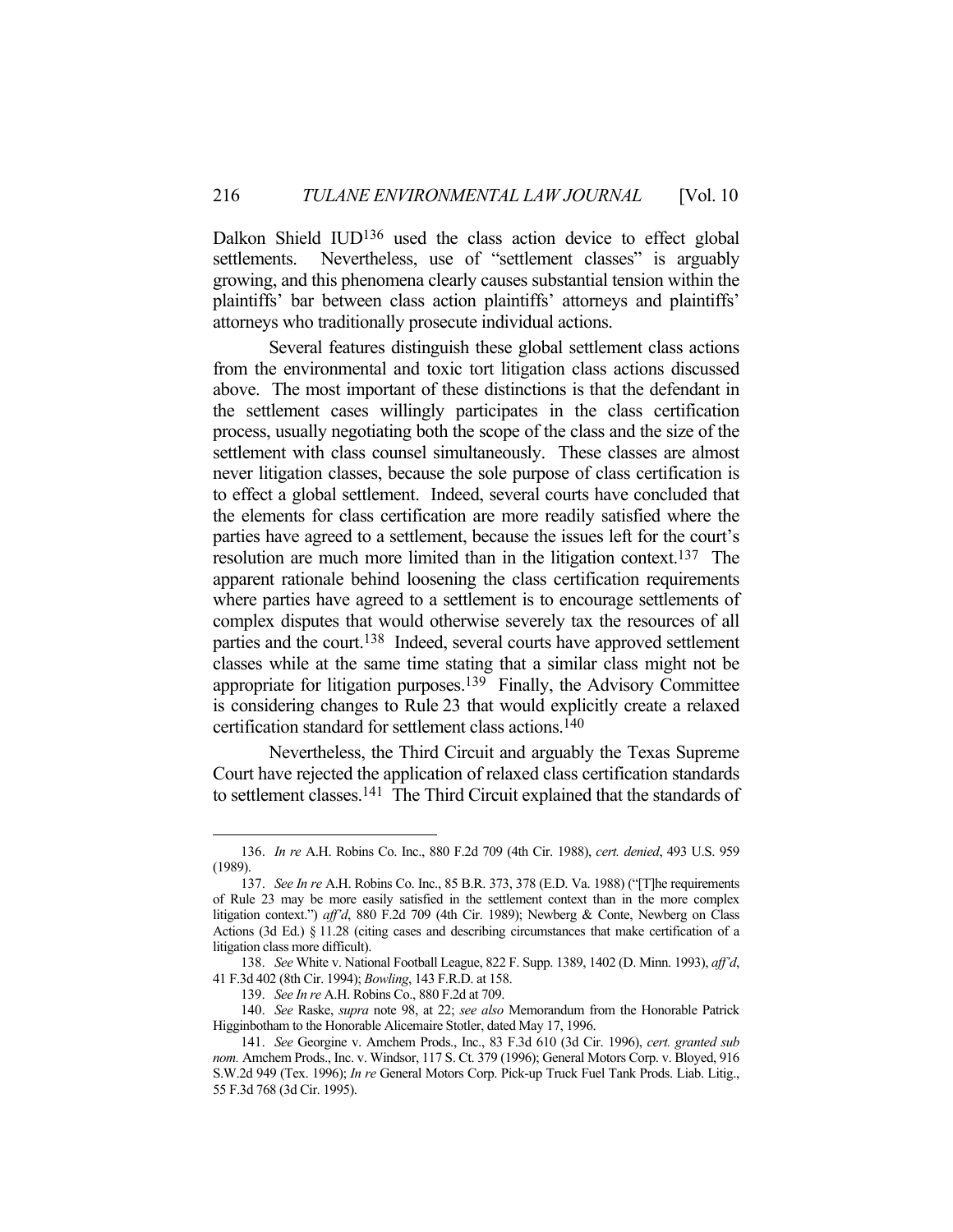Rule 23 were designed to protect the rights of absent class members by ensuring that any class certified would include class representatives with interests closely similar to the absent members.142 As a result, where a proposed class met the requirements of Rule 23, the court could be confident that the class representatives would protect the interests of the rest of the class. While the Third Circuit recognized the importance of settlement, it saw no justification for abridgment of the protections of the absent class members in the settlement context. The Court concluded

> In effect, settlement classes can, depending how they are used, evade the processes intended to protect the rights of absentees. Indeed, the draft of the MCL (Third), although considerably more receptive to settlement classes than earlier editions of the Manual, explains that "[t]he problem presented by these requests is not the lack of sufficient information and scrutiny, but rather the possibility that fiduciary responsibilities of class counsel or class representatives may have been compromised."143

In *General Motors Corp. v. Bloyed*, the Texas Supreme Court reversed the certification of a settlement class under Texas Rule  $42(b)(4)$ .<sup>144</sup> The Texas Supreme Court relied substantially on the *In re GMC* opinion to support its holding that the district court must determine that the requirements of Rule 42 have been scrupulously met, independent of the fairness of the proposed settlement.<sup>145</sup> Thus, the apparent trend in both Texas and federal courts is to scrutinize settlement classes much more closely.

 Nevertheless, the Fifth Circuit in *In re Asbestos Litigation* (*Ahearn v. Fibreboard Corp.* or *Ahearn*) specifically rejected the Third Circuit's conclusions and held that the district court may consider the existence of the class settlement in determining whether the certification prerequisites of Rule 23 are satisfied.<sup>146</sup> The Fifth Circuit's opinion also

 <sup>142.</sup> *See Georgine*, 83 F.3d at 624-25.

 <sup>143.</sup> *In re* General Motors Corp., 55 F.3d at 788 (citing MANUAL FOR COMPLEX LITIGATION (3d ed. 1995)).

 <sup>144.</sup> *See Bloyed*, 916 S.W. 2d 949.

 <sup>145.</sup> *See id.* at 955. One disadvantage of certifying a settlement class based upon a scrupulous application of the Rule 42 standards (rather than a relaxed settlement class standard) is that, if the settlement fails, it is much more difficult for the defendant to reverse the initial class certification order. Also note that the Texas Supreme Court adopted other federal case law precedent in holding notice of a class settlement under Rule 42(e) must disclose the amount (or requested amount) of class counsel's attorney's fees.

 <sup>146.</sup> *See In re* Asbestos Litig., 90 F.3d 963, 975 (5th Cir. 1996) (*citing In re* Corrugated Container Antitrust Litig., 643 F.2d 195 (5th Cir. 1981)).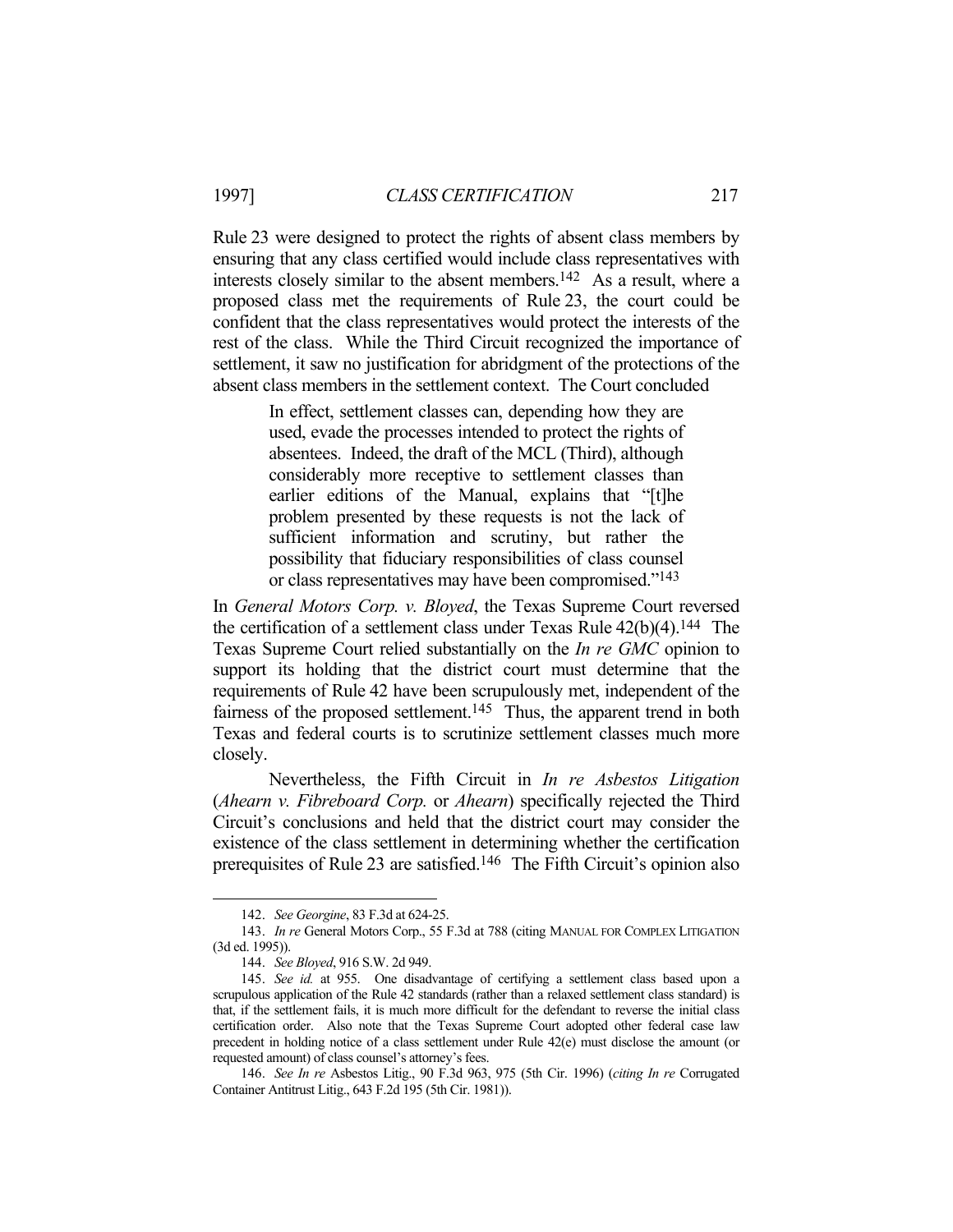included a lengthy dissenting opinion by Judge Jerry Smith that mirrors many of the arguments made by the Third Circuit in *Georgine*. 147 Although pure settlement class actions (i.e., those in which no litigation class was ever certified) are more common in asbestos and products liability actions, they do occur occasionally in toxic and environmental tort litigation. Perhaps more frequently, an environmental tort class, originally certified as a litigation class, is broadened to include additional class members or causes of action as part of a settlement. Defendants have an obvious interest in a broad class definition once a settlement has been negotiated because a broad definition expands the res judicata effect of the court's judgment.148 Thus, while the heated debate over settlement class actions is probably more important to products liability law, it is also of substantial importance in the toxic tort context as well.

 The Supreme Court has accepted certiorari in *Georgine*, 149 and it seems likely that the Court will comment on both the certification standards applicable to a settlement class and the due process concerns applicable to resolution of the absent class members' claims. In addition, the Advisory Committee is considering proposed revisions to Rule 23 that would explicitly authorize the certification of class actions for settlement purposes only. This is a rapidly evolving area of the law that will likely see substantial change within the next two years.

## *B. Understanding the Motives of the Players: Who Wants a Class Certified and Why?*

 One commentator has described the use of settlement classes as tort reform via Rule 23.150 Clearly, the global settlement of mass tort liabilities via a class action holds substantial advantages for defendants under some circumstances. The most obvious advantage is that a class action settlement compromises all outstanding claims (except for opt-outs

 <sup>147.</sup> *See id.* at 997-1026.

 <sup>148.</sup> Another potential scenario for a toxic tort class settlement occurs when plaintiffs file several overlapping class petitions in several jurisdictions. While defendants need to defeat all motions for class certification, plaintiffs need to win only one. This situation may force defendants to consider settling in the most favorable forum even before certification of a litigation class. This example was recently played out in a products liability action: *In re* Louisiana-Pacific Inner-Seal Siding Products Liab. Litig., slip op. No. 95-879-JO (D. Or. Apr. 26, 1996).

 <sup>149.</sup> *See* Amchem Prods., Inc. v. Windsor, 117 S. Ct. 379 (1996).

 <sup>150.</sup> *See* Marcus, *supra* note 131, at 859. ("[T]he class action has landed like a 600-pound gorilla in the arena of tort reform, where there has of late been increasing interest in replacing tort litigation with scheduled benefits like those provided in these class action settlements.").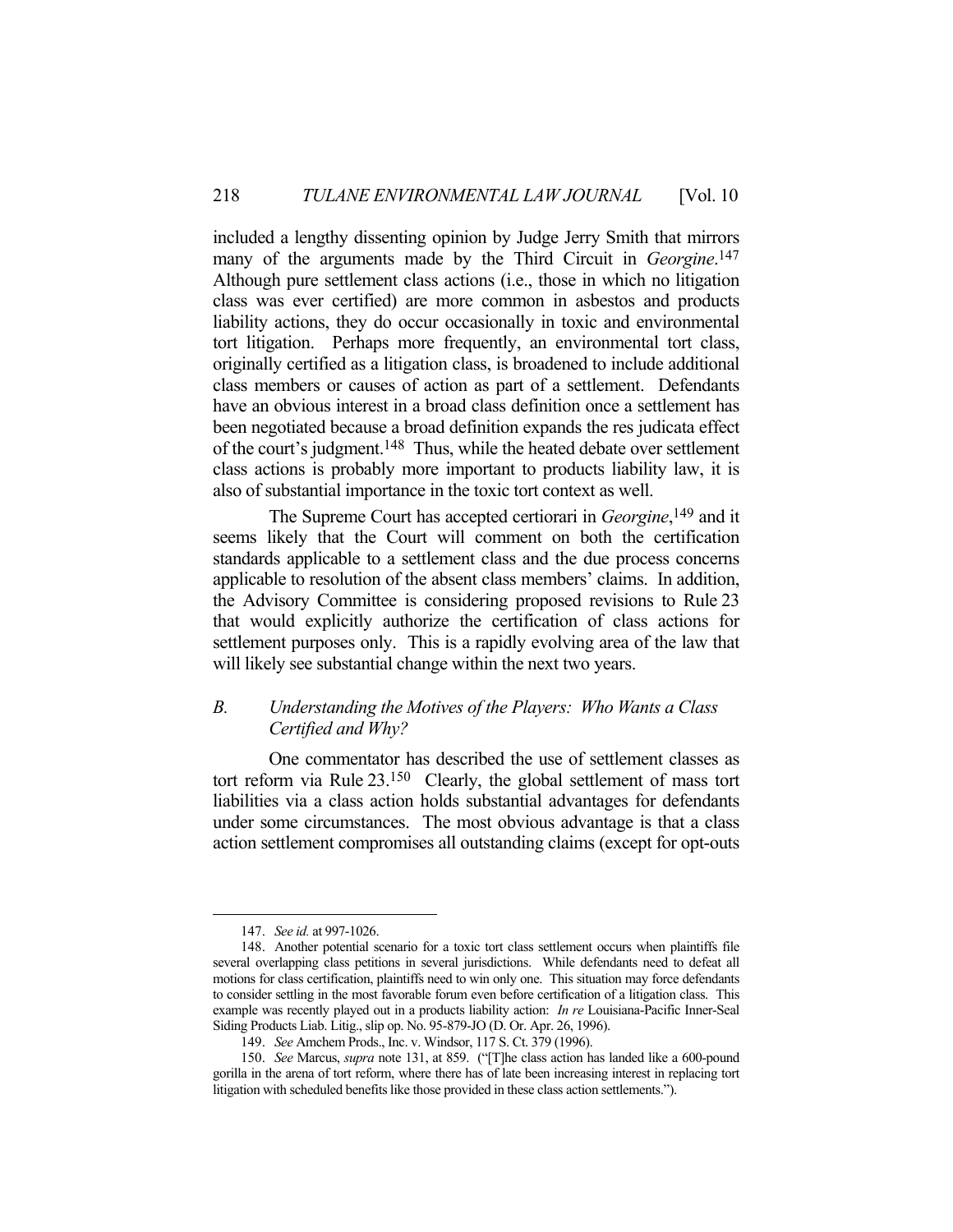from b(3) classes), and essentially buys defendants peace.151 Other benefits to defendants include: potentially lower legal fees and other transaction costs, and the resolution of punitive damage issues that can otherwise distort decision making in individual litigation. In theory, class settlements also hold substantial advantages for the plaintiff class. For example, a settlement guarantees a recovery, as opposed to the uncertainty of litigation. In addition, a class settlement requires a classwide protocol to equitably distribute the settlement fund. This system encourages consistent and fair determinations of individual damages, as opposed to the wide fluctuations that one normally sees between the litigation of similar individual cases. Moreover, creation of a settlement fund provides reasonable assurance that all class members will receive some compensation, as opposed to individual lawsuits where the first plaintiffs may deplete defendants' resources. Finally, plaintiffs may also benefit from reduced transaction costs. Class counsel fees awarded by the court are generally a smaller percentage of the total settlement than a standard personal injury contingency fee, and defendants may transfer a portion of their transaction cost savings to plaintiffs during the settlement negotiation.

 Of course, the primary concern for the plaintiff class is that the settlement may substantially undervalue the class claims. This is the lesson of *In re GMC Pick-up Trucks*. 152 If the class is not properly certified, class counsel may sell-out the class and compromise the class claims below their actual value.

 The clear losers with a global class settlement, regardless of whether the settlement is fair, are the attorneys who represent individual plaintiffs. Judge Parker put it bluntly in his opinion approving the asbestos class settlement in *Ahearn v. Fibreboard Corp*.:

> The only real loser under the Global Settlement is the asbestos litigation industry—the army of lawyers, consultants, and experts of every stripe—which has historically consumed the lion's share of the funds expended by asbestos defendants and their insurers in dealing with their asbestos liabilities.153

 <sup>151.</sup> Attempts to maximize this benefit by settling "future claims" have caused one of the more lively controversies in the settlement class debate. This issue is discussed in greater detail later in this paper.

 <sup>152. 55</sup> F.3d 768 (3d Cir. 1995).

 <sup>153.</sup> Ahearn v. Fibreboard Corp., 162 F.R.D. 505, 508 (E.D. Tex. 1995), *aff'd sub nom. In re* Asbestos Litig., 90 F.3d 963 (5th Cir. 1996).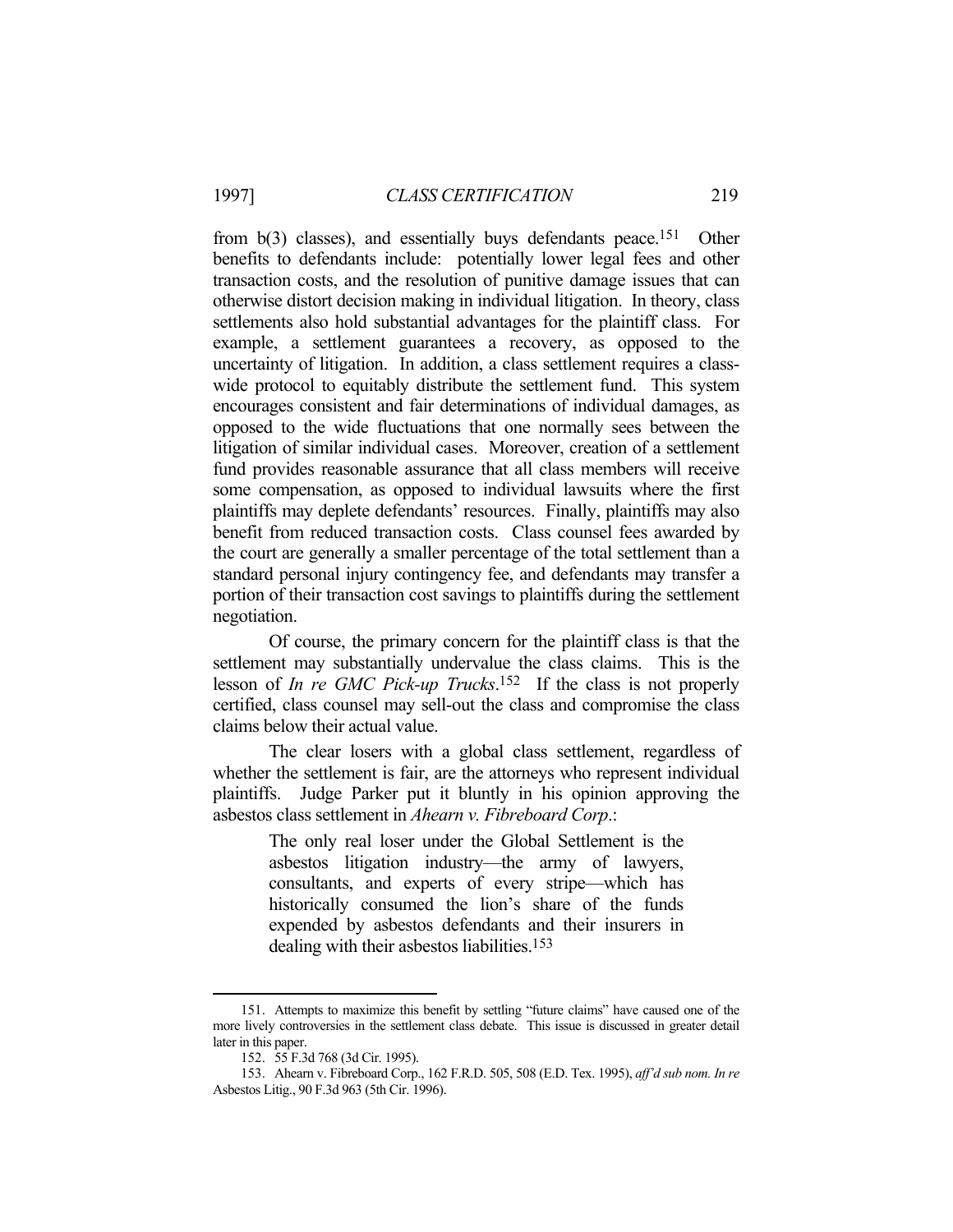Most tort settlement classes are certified under Rule 23(b)(3), and as a result, the plaintiffs have an opportunity to opt-out of the settlement. Nevertheless, the decision whether to opt-out belongs to the plaintiff, and the settlement may benefit the plaintiff more than his or her attorney.154 Furthermore, if the proposed class settlement will settle all future claims, the plaintiffs' attorney will lose a substantial source of future income.

#### *C. Putting the Cart Before the Horse: Settlement Before the Lawsuit*

 As noted above, the approval by the district court of class settlements in *Georgine v. Amchem Prods., Inc.*155 and *Ahearn v. Fibreboard Corp.*156 sparked a huge debate regarding the propriety of settlement class actions. *Georgine* and *Ahearn* have features that make them unique from other class settlements and simultaneously accentuate problems that critics allege permeate all class settlements to some degree. The settlement in both cases was negotiated before plaintiffs even filed their complaint. When plaintiffs finally filed their complaint, the parties simultaneously filed defendants' answer, plaintiffs' motion for class certification, and requested preliminary approval of the class settlement.<sup>157</sup> Thus, these two cases were arguably over before they began. Moreover, critics of the *Georgine* settlement allege that defendants bid this case to the plaintiffs' bar, and that a packaged class settlement, including a hefty class counsel fee, was awarded to the low bidder.158 Regardless of the merit of these criticisms, the utility and dangers of class settlements can be more easily understood by examining the facts of these two controversial cases.

1. Judicial Economy Versus Due Process Rights to Litigate Individual Claims

 Mass tort litigation and particularly asbestos litigation matured during the 1980s. Several hundred thousand individual asbestos personal injury claims or lawsuits were filed during this decade, and several

 <sup>154.</sup> *See id.* at 516 (noting that plaintiffs attorneys objected because individual attorney fee awards would be limited to 25% of plaintiffs total recovery); *see also* Coffee, *supra* note 131, at 1419-20. The administrative cost provisions in the silicone breast implant settlement limited costs including attorneys fees to 24% of the settlement fund. *Id.* Professor Coffee suggests that these provisions may have led opportunistic opting-out by self-interested plaintiffs attorneys. *Id.*

 <sup>155.</sup> Georgine v. Amchem Prods., Inc., 157 F.R.D. 246, 334 (E.D. Pa. 1994), *rev'd* 83 F.3d 610 (3d Cir. 1996), *cert. granted sub nom.* Amchem Prods., Inc. v. Windsor, 117 S. Ct. 379 (1996).

 <sup>156.</sup> *Ahearn*, 162 F.R.D. at 530.

 <sup>157.</sup> *See* Coffee, *supra* note 131, at 1393.

 <sup>158.</sup> *See* Koniak, *supra* note 131, at 1054.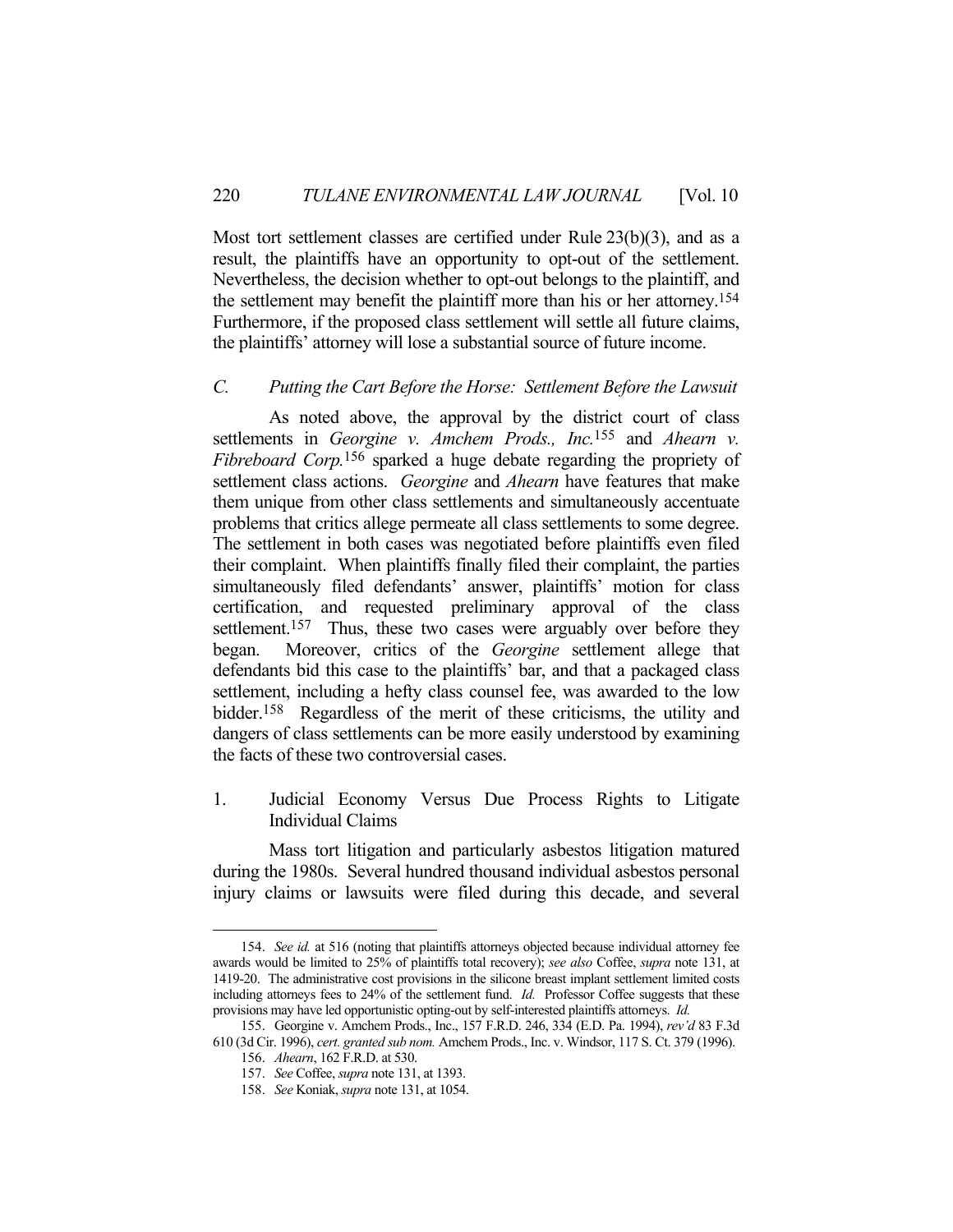hundred thousand more are projected to occur between now and the middle of the next century.<sup>159</sup> Mass tort claims, including asbestos personal injury claims, are characterized by complex scientific evidence of causation and damages that precludes rapid treatment of these cases in the judiciary. Both state and federal courts were ill prepared to handle the asbestos personal injury explosion, and plaintiffs, defendants, and the judiciary are increasingly dissatisfied with the status quo.160 Against this backdrop, *Georgine* and *Ahearn* offer the promise of efficient resolution of asbestos claims.161 Both settlements simplify causation and damage analyses by identifying the major diseases associated with asbestos exposure and providing schedules for the payment of damages for each disease. The settlement protocols offer quicker and more efficient analysis of claims, and a more equitable process (than litigation) to distribute funds to the injured plaintiffs.162

 Nevertheless, critics argue that these settlements improperly compromise the individual plaintiff's right to litigate his or her claim, and that judicial economy is not a sufficient justification to override this fundamental right.163 These critics distinguish class actions involving thousands of small individual claims (such as securities and civil rights actions), where Rule 23 allows aggregation of claims, from tort lawsuits

161. *See Georgine*, 157 F.R.D. at 334-35.

Unlike the tort system, the [*Georgine*] settlement provides certain and prompt cash compensation to all class members who have suffered impairment or death as a result of their exposure to asbestos. . . . The inadequate tort system has demonstrated that the lawyers are well paid for their services but the victims are not receiving speedy and reasonably inexpensive resolution of their claims. Rather, the victims' recoveries are delayed, excessively reduced by transaction costs and relegated to the impersonal group trials and mass consolidations. The sickest of victims often go uncompensated for years while valuable funds go to others who remain unimpaired by their mild asbestos disease. . . . The plan which this Court approves today will correct that unfair result for the class members and the CCR defendants.

 <sup>159.</sup> *See* Coffee, *supra* note 131, at 1361 n.58. Professor Coffee cites various statistics that estimate future claims against the Mannville trust. These estimates range from as low as 125,000 to as high as 600,000. *See id.*

 <sup>160.</sup> *See generally* REPORT OF THE JUDICIAL CONFERENCE AD HOC COMMITTEE ON ASBESTOS LITIGATION (1991), *reported in* Asbestos Litig. Rep. 22698 (March 14, 1991).

*Id*.

 <sup>162.</sup> This analysis does not address the more basic question raised in *GMC Trucks*: does the settlement as a whole under-value plaintiff's claims? *See In re* General Motor Corp. Pick-up Truck Fuel Tank Prods. Liab. Litig., 55 F.3d 768, 808, 810 (3d Cir. 1995). Equitable distribution among the class members is meaningless if everyone is getting less than they deserve. This issue was argued extensively in both *Georgine* and *Ahearn* with both district courts ultimately concluding that the level of compensation was reasonable and adequate. Unlike *GMC Trucks*, the adequacy of the settlement fund was not a significant issue in the Third Circuit's reversal of *Georgine*.

 <sup>163.</sup> *See* Cramton, *supra* note 131, at 824.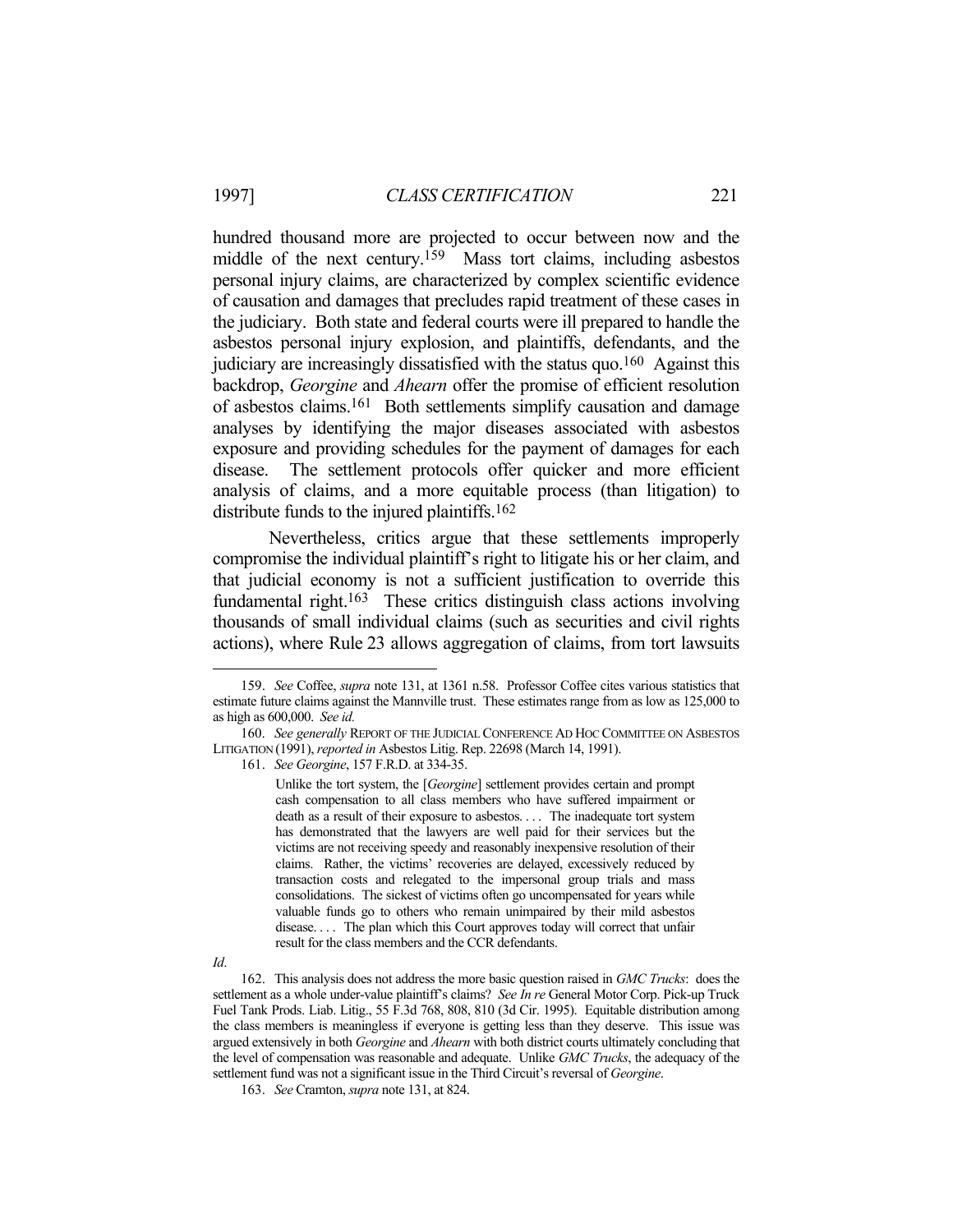where each individual claim would justify independent action. Accordingly, they argue that due process requirements are greater in the tort context, and are generally incompatible with the class action device.

#### 2. The Risk of Conflicts of Interest and Collusion

 As the Third Circuit warned in *In re GMC Pick-up Trucks* and reemphasized in its reversal of *Georgine*, settlement classes create a greater potential for collusion and the breach of fiduciary duties by class counsel. Several commentators have argued that this danger increases when, like *Georgine* and *Ahearn*, the class settlement is negotiated before the complaint is even filed.<sup>164</sup> Under these circumstances, defendants can theoretically test out settlement terms with several different groups of plaintiffs' attorneys and choose the best deal. Critics argue that this is a no lose proposition for defendants. If defendants obtain an advantageous settlement, it advances their interests; and if the settlement falls through, they are no worse off and can object to class certification if plaintiffs' counsel proceeds with filing a complaint. More importantly, putative class counsel is always aware that, if an agreement is not reached, defendants can move on to another group of plaintiffs' attorneys. Indeed, critics argue that putative class counsel has little more than a right of first refusal on the terms offered by defendants, but acceptance brings a substantial fee as class counsel. Furthermore, this potential fee award represents too big a temptation, and defendants are eventually able to find self-interested plaintiffs' counsel who are willing to compromise the interests of the absent class members.165

 The original drafters of Rule 23 recognized the potential for collusive settlements that compromise the interests of absent class members, and this is the primary reason that Rule 23(e) requires court approval for all class action settlements. While federal courts have been willing to forego rigorous analysis of all the class certification elements for settlement classes (Rule 23(a) and (b)), there is no evidence that courts do not take their responsibilities to assess the fairness of the

 <sup>164.</sup> *See* Coffee, *supra* note 131, at 1378-80.

 <sup>165.</sup> Note that many of these problems are less acute in the more frequent toxic tort context, where a litigation class already exists prior to the start of settlement negotiations. As noted previously, usually the issue under these circumstances is a proposed expansion of the class definition. Because a litigation class has been certified, class counsel is not competing with other potential class counsel and, if defendants ask too much, class counsel can presumably stand up from the settlement table, shout "I'll see you in court!" and slam the door on the way out.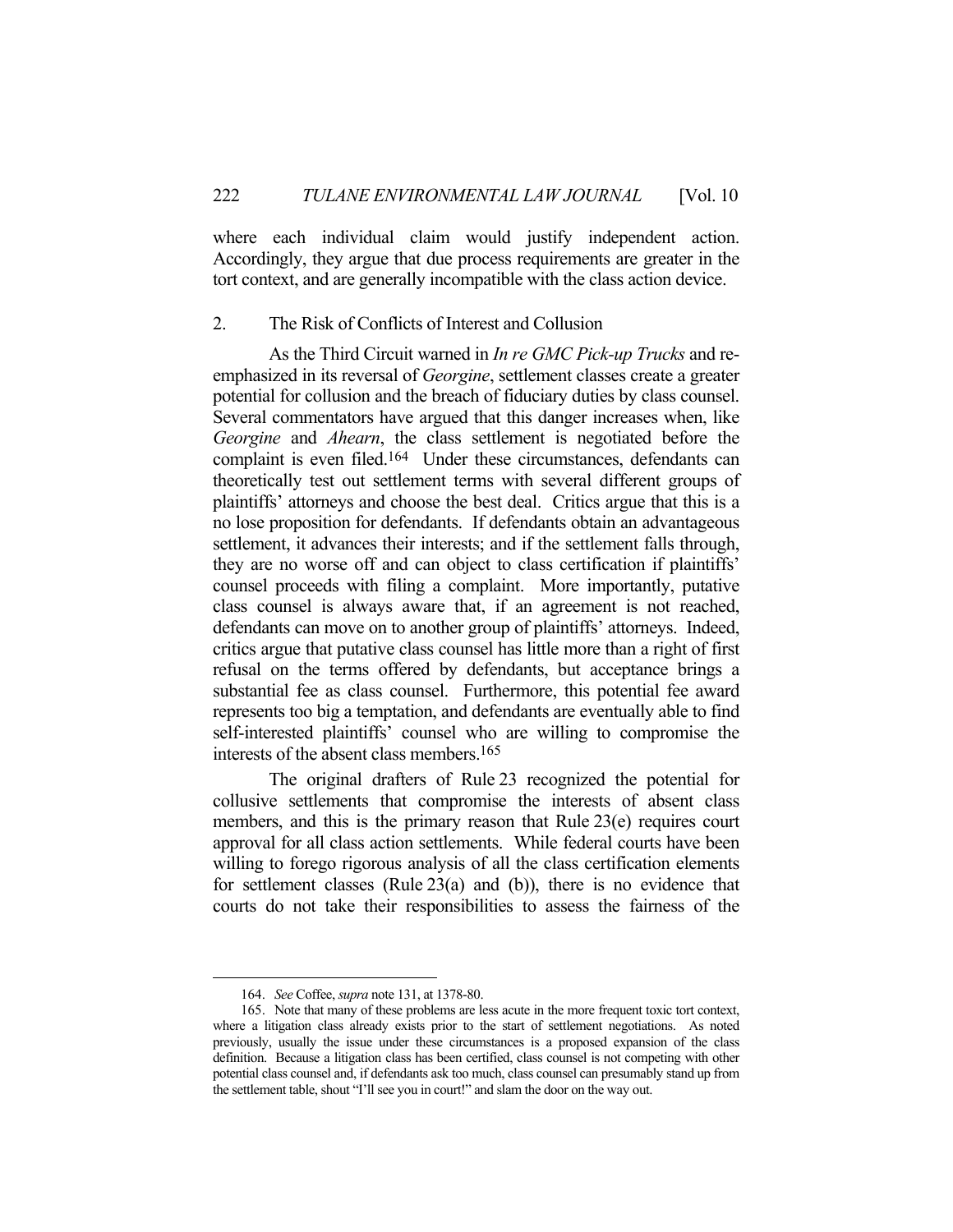settlement under Rule 23(e) seriously.166 For example in *Ahearn*, the court appointed an *ad litem* attorney to represent the absent class members, and to specifically address concerns related to conflicts of interest.167 The *ad litem* attorney analyzed the fairness of the proposed class settlement and ultimately submitted a 92-page report supporting the settlement.<sup>168</sup>

 Detailed analysis of the *Georgine* opinion leads to a similar conclusion. Critics of the *Georgine* settlement argued that the proposed class settlement was collusive and that class counsel had a conflict of interest because they also represented 14,000 individual asbestos plaintiffs with presently manifested injuries.169 As evidence of collusion, critics pointed to a separate settlement negotiated (contemporaneously with the class settlement) by class counsel for its inventory of existing individual asbestos personal injury cases. Objectors to the settlement argued that the individual action settlements provided more money than the class action distribution formulae for the same asbestos related diseases.170 Moreover, the individual settlements included payments for pleural thickening (a physical condition caused by asbestos that does not result in a substantial physical impairment), whereas *Georgine* class members were not eligible for compensation based solely upon pleural thickening.171 Objectors to the *Georgine* settlement argued that the individual and class action settlements were part of the same deal,<sup>172</sup> and that class counsel maximized the recovery of its individual clients (and its contingent fee) at the expense of the absent class members.

 The *Georgine* court, however, appears to have taken its responsibilities under Rule 23(e) seriously. In a 92-page opinion approving the class settlement, the court rejected arguments that there

 <sup>166.</sup> A few commentators have suggested that federal courts are not neutral parties in any analysis of the fairness of the settlement. These commentators argue that, because the court has such a strong interest in clearing its docket of mass tort cases, it has a bias towards approval of the settlement. *See* Koniak, *supra* note 131, at 1115.

 <sup>167.</sup> *See In re* Asbestos Litig., 90 F.3d 963, 981-82 (5th Cir. 1996).

 <sup>168.</sup> *Id.* at 982.

 <sup>169.</sup> *See* Koniak, *supra* note 131, at 1051-57.

 <sup>170.</sup> *Id.* at 1064-67.

 <sup>171.</sup> *See* Georgine v. Amchem Prods., Inc., 157 F.R.D. 246, 272 (E.D. Pa. 1994), *rev'd* 83 F.3d 610 (3d Cir. 1996), *cert. granted sub nom.* Amchem Prods., Inc. v. Windsor, 117 S. Ct. 379 (1996).

 <sup>172.</sup> Indeed, the Court cited testimony that the *Georgine* defendants refused to negotiate block settlements of existing individual cases without some mechanism to limit future claims. As a result, the Court accepted that the class action settlement was designed to meet the defendants precondition for limitations on future claims and the two deals were linked. *See Georgine*, 157 F.R.D. at 295-96.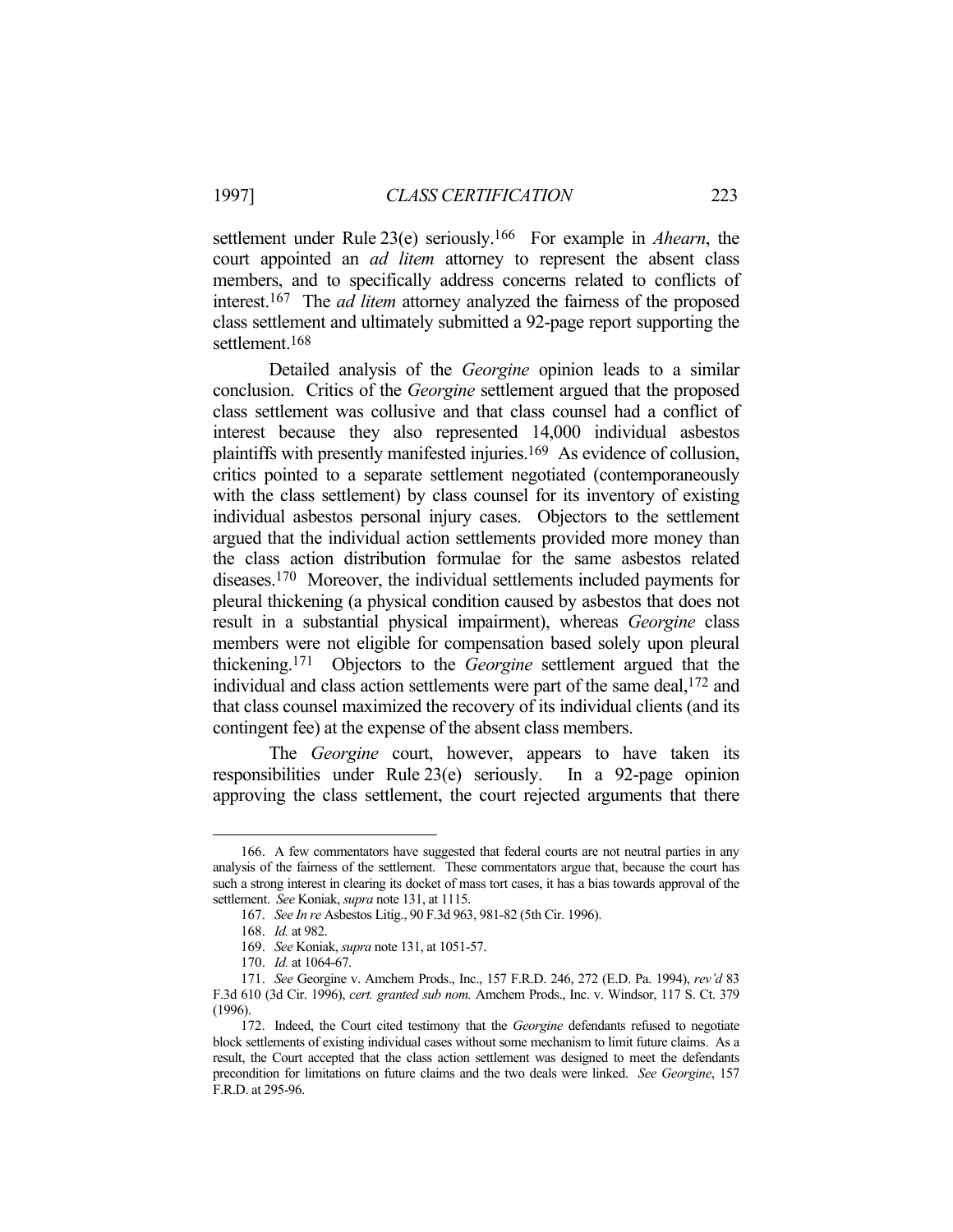was a conflict of interest between the absent class members and the individual plaintiffs represented by class counsel in *Georgine*. 173 Furthermore, the court found that the terms of the class action settlement were fair when compared to the individual settlements.<sup>174</sup> The only substantial compensation difference noted by the court was the payment of individual plaintiffs based on pleural thickening.175 The court noted, however, that under the class settlement claimants were essentially insured against development of future asbestos-related impairment.176 In contrast, even though individual plaintiffs with pleural thickening were compensated, those payments were heavily discounted based on a relatively modest risk that they would ultimately develop an asbestosrelated disease.<sup>177</sup> Moreover, the individual plaintiffs released any claim to additional compensation if they later develop a more serious asbestosrelated disease.<sup>178</sup> The court concluded that insurance against catastrophic illness is a reasonable alternative to discounted present payments based on that same risk.179

 While the Third Circuit's opinion in *Georgine* expressed substantial concern regarding the potential for collusion in the settlement,<sup>180</sup> the court did not reverse the district court on this basis. The Third Circuit concluded "[the district court] resolved this issue in favor of class counsel largely on the basis of fact findings that the objectors have not challenged."181 The Fifth Circuit in the *Ahearn* appeal, however, carefully analyzed the collusion and conflict of interest arguments.182 Like the Third Circuit, the Fifth Circuit analyzed this issue as a very case specific, factual inquiry. Relying on the requirements of

<u>.</u>

181. *Id.*

 <sup>173.</sup> The Fifth Circuit also rejected the contention of objectors that there was an inherent conflict of interest associated with the simultaneous representation of both plaintiffs with presently manifested injuries and future claimants. *In re* Asbestos Litig., 90 F.3d at 978-82.

 <sup>174.</sup> *See Georgine*, 157 F.R.D. at 320-21.

 <sup>175.</sup> *See id.* at 272.

 <sup>176.</sup> *See id.*

 <sup>177.</sup> *See id.* at 273.

 <sup>178.</sup> *See id.* at 272.

 <sup>179.</sup> *See id.* at 298-99.

 <sup>180.</sup> *See Georgine*, 83. F.3d at 630.

<sup>[</sup>O]bjectors have forcefully argued that class counsel cannot adequately represent the class because of a conflict of interest. In the eyes of the objectors, class counsel have brought a collusive action on behalf of the CCR defendants after having been paid over \$200 million to settle their inventory of previously filed cases. The objectors also adduce evidence that class counsel, as part of the settlement, have abjured any intention to litigate the claims of any future plaintiffs. These allegations are, of course, rife with ethical overtones. . . .

 <sup>182.</sup> *See In re* Asbestos Litig., 90 F.3d at 976-82.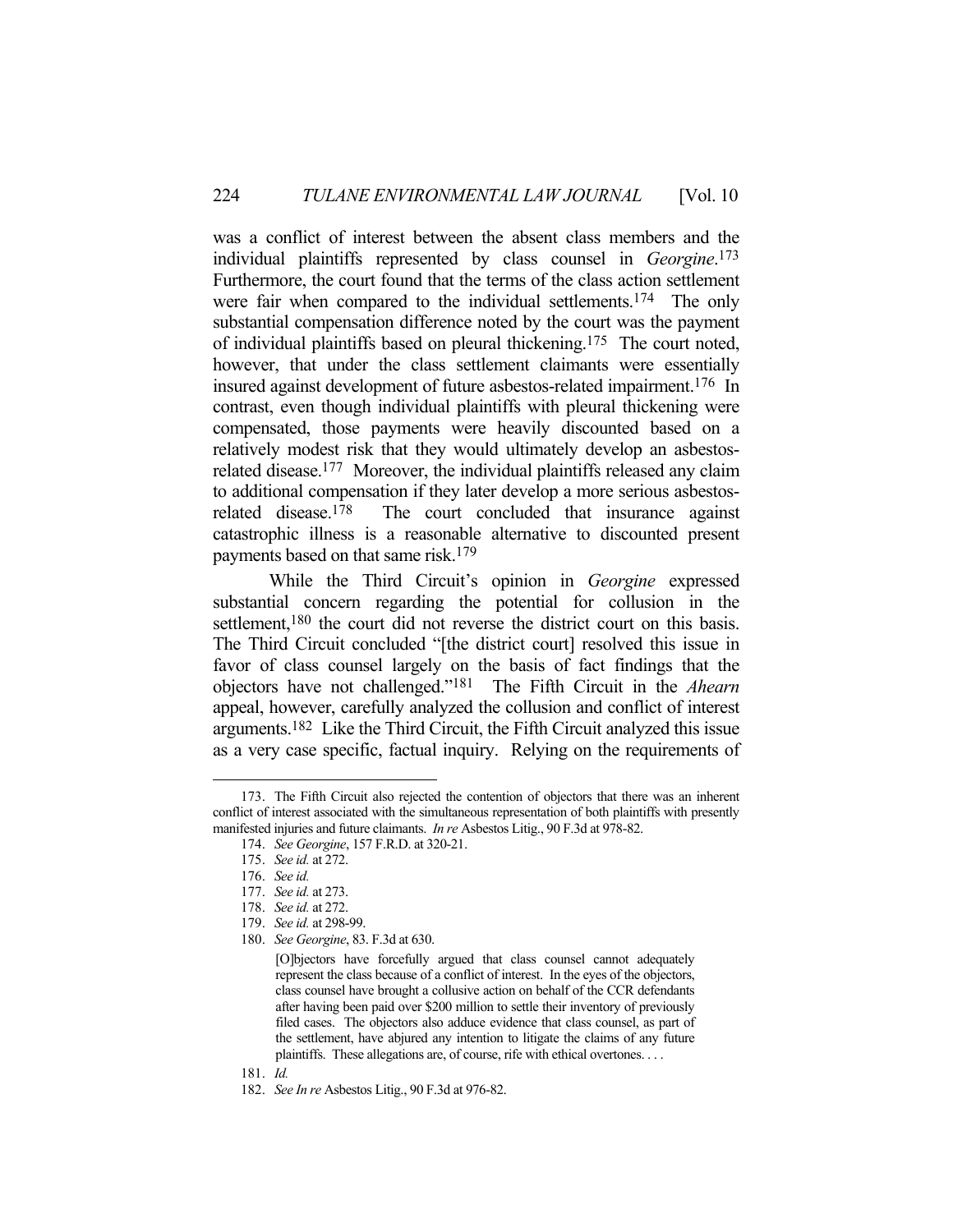ABA Model Rule of Professional Conduct l.7, the court ultimately concluded that the simultaneous representation of both individual asbestos personal injury clients and the class of future injury claimants did not create a conflict of interest that precluded class certification.<sup>183</sup>

#### 3. The Compromise of Future Claims

 Another common element in *Georgine* and *Ahearn* is that both settlements seek to resolve claims for personal injuries where the exposure to the toxic substance (asbestos) occurred in the past, but the claimant has yet to demonstrate any presently manifested personal injury.184 Objectors to these settlements have complained that neither Rule 23 nor due process permits approval of a settlement that releases unaccrued future claims of absent class members. Objectors cite three basic objections to the release of future claims in a class settlement: (1) the named class representatives are incapable of representing the absent class members for future claims because unaccrued claims cannot properly be part of a complaint, and a settlement must have a sufficient nexus to claims properly alleged in the complaint;185 (2) notice to the absent class members under Rule 23 cannot satisfy the requirements of due process because sufficient information is not yet available for persons with unaccrued injuries to make a meaningful decision whether to accept or oppose the class settlement;<sup>186</sup> and, (3) future claimants have an inherent conflict of interest with present claimants because these two groups are competing for finite funds available under the proposed class settlement.

 As noted earlier, the potential conflict of interest between present and future claimants is one of the bases relied upon by the Third Circuit to reverse class certification in *Georgine*. 187 Other federal courts that have considered these arguments in the mass tort context, however, have

 <sup>183.</sup> *See id.*

 <sup>184.</sup> Indeed these are the only claims included in *Georgine*.

 <sup>185.</sup> *See* National Super Spuds, Inc., v. New York Mercantile Exchange, 660 F.2d 9 (2d Cir. 1981) (Second Circuit reversed approval of a class action settlement that released claims not arising out of the facts pled. *But see* Matsushita Elec. Indus. Co. v. Epstein, 116 S. Ct. 873 (1996) (a state class action settlement is entitled to full faith and credit even though the state class action settlement released claims solely within federal jurisdiction).

 <sup>186.</sup> *See* MANUAL FOR COMPLEX LITIGATION, § 30.45 at 244 (3d ed. 1995) (expressing concern that because future claimants cannot be given meaningful notice, the court must be vigilant regarding potential prejudice to these absent class members).

 <sup>187.</sup> *See Georgine*, 83 F.3d at 630-31.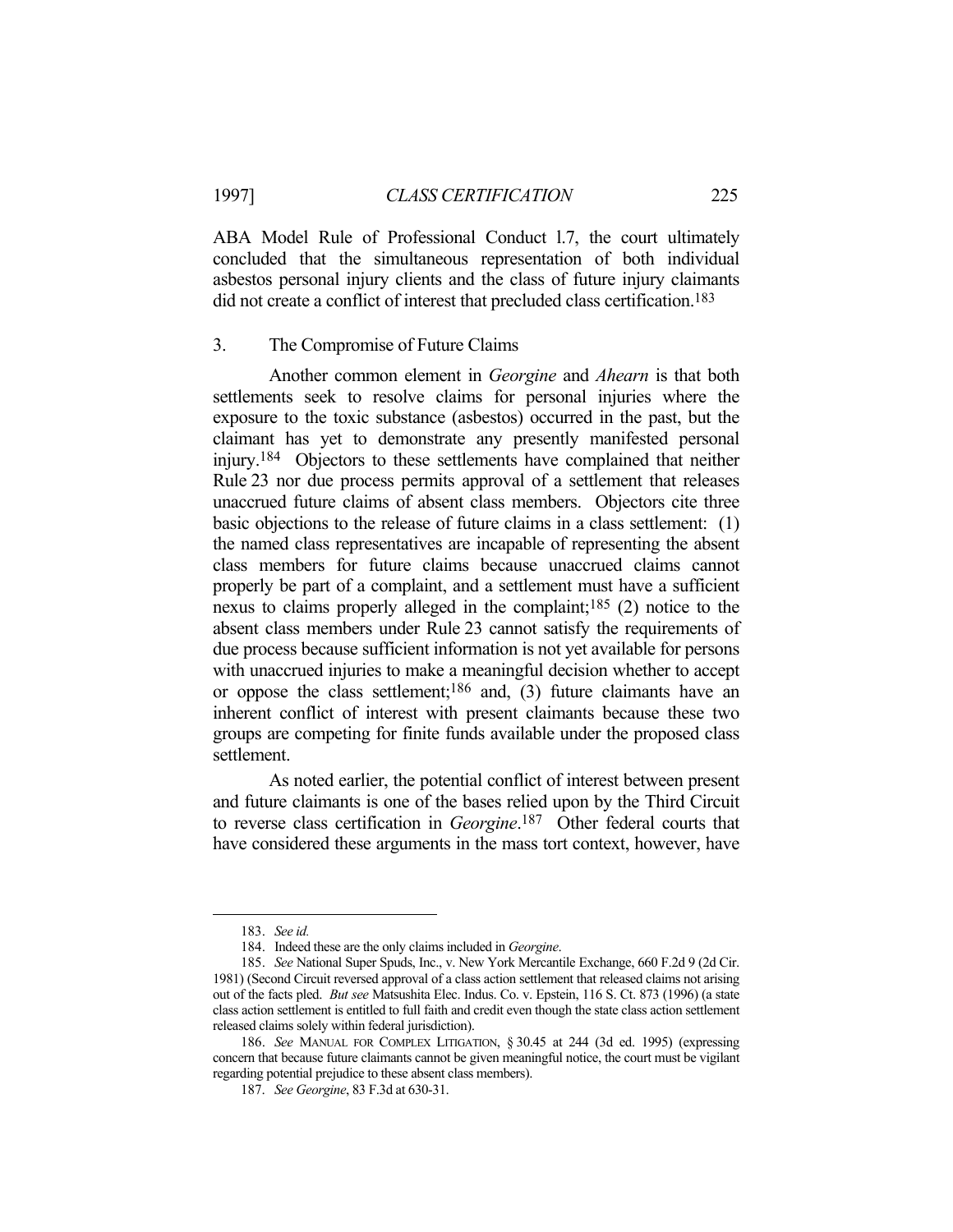rejected them.188 While holding that the class settlement could properly address future personal injury claims, the district court in *Ahearn* explained that courts have properly invoked their equitable power in class actions and other cases involving multiple claimants where members of the class are unknown, unborn, or incompetent, so long as those members are adequately represented.189 In addressing the argument that notice can never be adequate to absent class members with future claims, the *Ahearn* Court stated:

> The Court rejects the Ortiz Intervenors' contention that presently uninjured future claimants can never be adequately notified under any circumstances. Every court to have considered this argument has rejected it, as does this Court for the reasons set forth by those authorities.190

4. Use of the Mandatory Class and Other Mechanisms to Limit Opt-**Outs** 

 As noted above, the primary benefit to defendants from a class settlement is that the res judicata effect of the class judgment bars all claims by the absent class members that fall within the class definition.191 Thus, the class judgment buys the defendant peace. For (b)(3) class actions, however, absent class members can opt-out if they do not wish to participate in the class settlement. Moreover, the class members most likely to opt-out are those with the most valuable individual claims, because these are the claims that are viable as a separate individual cause of action. As a result, if a large number of class members opt-out of a proposed class settlement, defendants may be left with a class judgment that only precludes the small and weak claims, and may face a second generation of individual lawsuits filed by the opt-outs.192

1

191. *See supra* Part III.A.

 <sup>188.</sup> *See generally In re* "Agent Orange" Prod. Liab. Litig. ("Agent Orange II"), 996 F.2d 1425 (2d Cir. 1993) (approving settlement of present and future claims arising from Vietnam veteran exposure to Agent Orange); Ahearn v. Fibreboard Corp., 162 F.R.D. 505 (E.D. Tex. 1995), *aff'd sub nom. In re* Asbestos Litig., 90 F.3d 963 (5th Cir. 1996) (approving mandatory class certification and settlement of present and future claims based on asbestos exposure); *In re* Silicone Gel Breast Implant Prods. Liab. Litig., No. CV-92-P-10000-S, 1994 U.S. Dist. LEXIS 12521 (N.D. Ala. Sept. 1, 1994), *appeal pending* No. 94-6853 (11th Cir.) (approving Rule 23(b)(3) class certification and settlement of present and future breast implant claims).

 <sup>189.</sup> *See* Ahearn v. Fibreboard Corp., No. 6:93cv526, 1995 U.S. Dist. LEXIS 11523, at \*33 (E.D. Tex. July 27, 1995) (citing Klugh v. United States, 818 F.2d 294, 301 (4th Cir. 1987)).

 <sup>190.</sup> *Id.* at \*47.

 <sup>192.</sup> It has also been the authors' experience that, following notice of a large class action settlement, entrepreneurial attorneys will organize opt-out campaigns that directly contact absent class members and encourage them to opt-out from the class settlement and sign individual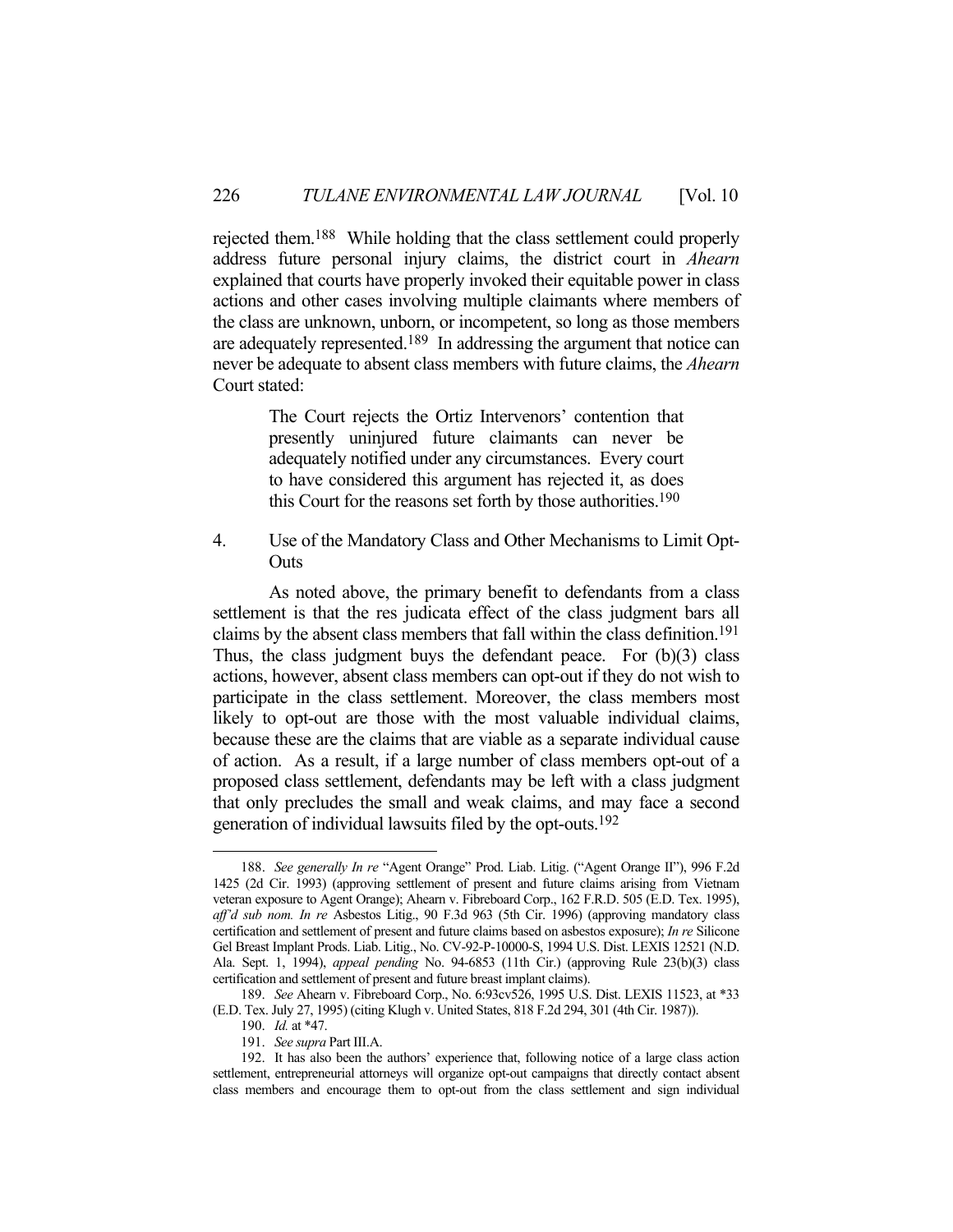In response, the settling parties have sought mechanisms to limit opt-outs from a proposed class settlement. In at least three recent settlement agreements of mass tort class actions, the settling parties have used innovative applications of Rule 23 to certify a mandatory class (no opt-outs). In *Ahearn*, the settling parties demonstrated that because of existing and future asbestos personal injury liabilities, there was a limited fund available for satisfaction of these claims.<sup>193</sup> Accordingly, the Court certified a mandatory class under Rule 23(b)(1)(B).194 In *Hayden v. Atochem North America, Inc.*, the settling parties certified a mandatory class under Rule 23(b)(2) for a settlement including both injunctive relief and monetary damages.195

 Perhaps the most important mandatory class action case is *Adams v. Robertson*, because the United States Supreme Court recently granted certiorari.196 In this litigation, the Alabama Supreme Court affirmed the class settlement of a dispute between Liberty National Life Insurance Company and the holders of cancer insurance policies.197 Between 1986 and 1993, the company allegedly fraudulently convinced policyholders to exchange existing cancer policies for new, less valuable policies.<sup>198</sup> The class settlement primarily consists of injunctive relief that reforms the plaintiffs' insurance policies to restore benefits lost as part of the exchange program, and compensation for any medical payments made by

representation contracts with the attorney. Often these campaigns are conducted in ways that do not comply with either the ABA Model Rules of Professional Conduct or state barratry statutes. Nevertheless, these campaigns are often very successful, and can substantially disrupt a proposed class settlement.

 <sup>193.</sup> *See Ahearn*, 162 F.R.D. at 526.

 <sup>194.</sup> *See id.* at 527.

 <sup>195.</sup> *See* Hayden v. Atochem North America, H-92-1054, slip op. at 2 (S.D. Tex. Sept. 19, 1995). An interesting variation in class action law under the *Texas Rules of Civil Procedure*, Rule 42, suggests another basis for mandatory class certification. Both Federal Rule 23(b)(1)(A) and Texas Rule  $42(b)(1)(A)$  provide that a class may be certified when "inconsistent or varying adjudications . . . would establish incompatible standards of conduct for the party opposing the class." Under federal law, however, courts have generally refused to certify a class action simply because some class members might win individual actions while others might lose. *See In re* Bendectin Prod. Liab. Litig., 749 F.2d 300, 305 (6th Cir. 1984). Texas appellate courts have nevertheless reached the opposite result, holding the potential for inconsistent outcomes in individual litigation supports certification. *See* Morgan v. Deere Credit, Inc., 889 S.W.2d 360, 368 (Tex. Ct. App. 1994); Adams v. Reagan, 791 S.W.2d 284, 292-93 (Tex. Ct. App. 1990). *But see* St. Louis S.W. Ry. Voluntary Purchasing Groups, 929 S.W.2d 25, 32 (Tex. Ct. App. 1996) (following analysis in *In re Bendectin*). This Texas precedent has been applied to certify at least one mandatory environmental tort class action settlement. *See* De Los Santos v. Occidental Chem. Corp., 925 S.W.2d 62 (Tex. Ct. App. 1966), *rev'd on other grounds* 933 S.W.2d 493 (1996).

 <sup>196.</sup> *See* Adams v. Robertson, 117 S. Ct. 37 (1996).

 <sup>197.</sup> Adams v. Robertson, 676 So. 2d 1265 (Ala. 1996).

 <sup>198.</sup> *See id.* at 1267.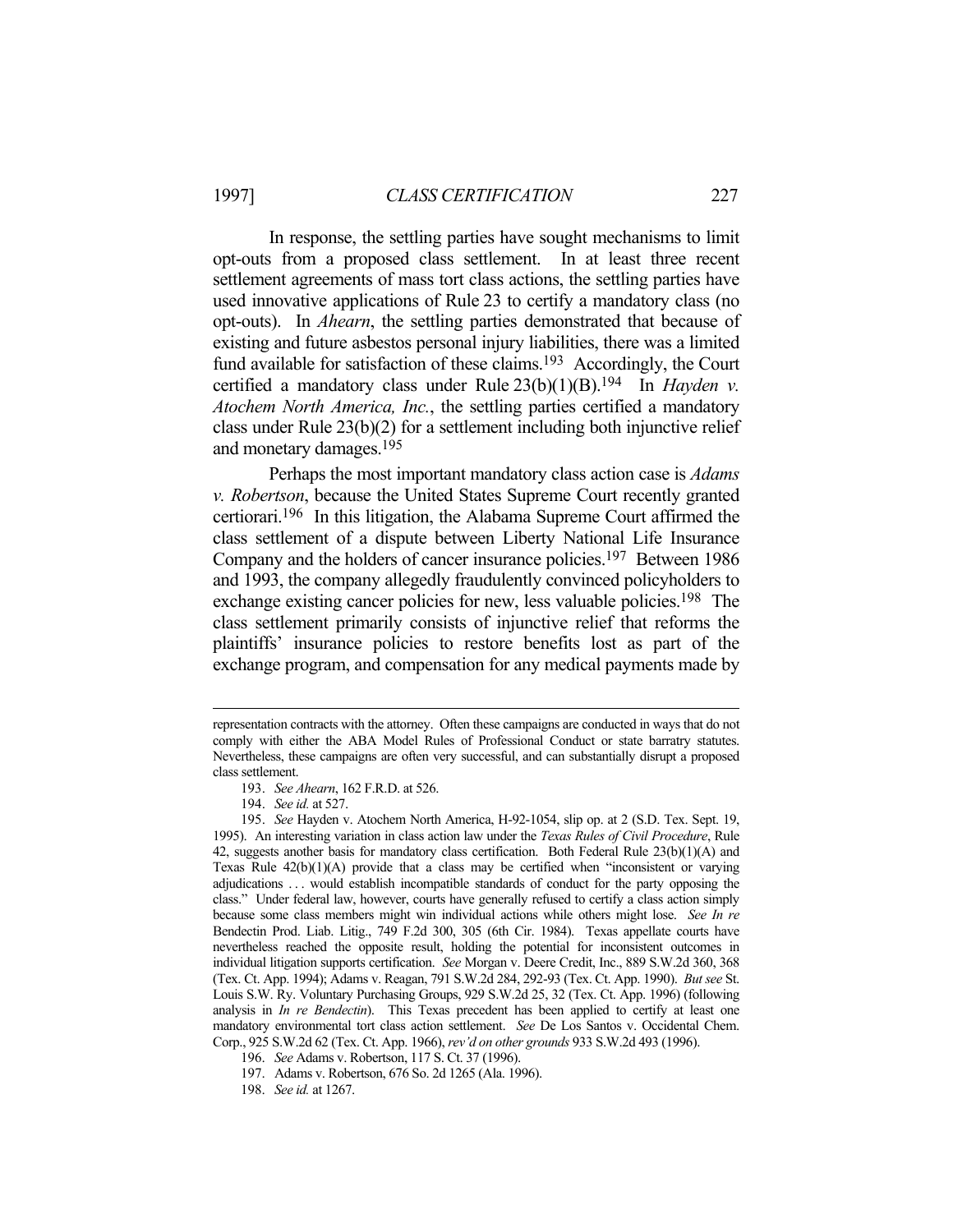the policyholders that would have been covered by the old policies.<sup>199</sup> Because of the predominately injunctive nature of the relief provided by the settlement, the district court certified the class as a mandatory class under Alabama Rule of Civil Procedure 23(b)(2) (modeled on Federal Rule  $23(b)(2)$ ).<sup>200</sup> Significantly, the class settlement also releases, without compensation, purely monetary damage claims based on alleged overcharges for the new (exchanged) policies and punitive damages.201 The primary complaint raised by objectors is that these monetary damage claims cannot be released via a class settlement unless the court provides absent class members with notice and an opportunity to opt-out.

 In all three of the cases described above, objections to the use of a mandatory class have focused on alleged due process violations. In *Phillips Petroleum Co. v. Shutts*, the Supreme Court held that a court wishing "to bind an absent plaintiff concerning a claim for money damages or similar relief at law . . . must provide minimal procedural due process protection."202 Such minimal protection must include "notice plus an opportunity to be heard and participate in the litigation, whether in person or through counsel ... [and] an opportunity [for the absent plaintiff] to remove himself from the class by executing and returning an 'opt out' or 'request for exclusion' form to the court."203 In *Ahearn*, the Fifth Circuit distinguished *Shutts* because *Shutts* only applies to cases predominately for monetary damages, and litigation involving a limited fund is equitable in nature, not predominately a monetary judgment.<sup>204</sup> Furthermore, federal courts have generally concluded that there is no due process right to opt-out of a properly certified mandatory class, even if the class claims include monetary damages, because the class members have been (1) adequately represented by the named plaintiffs, (2) adequately represented by capable and experienced counsel, (3) provided with adequate notice of the proposed settlement, (4) given an opportunity to object to the settlement, (5) assured that the settlement will not be approved unless the court, after analyzing the facts and law of the case and considering all objections to the proposed settlement, determines it to be fair, reasonable and adequate.<sup>205</sup>

 <sup>199.</sup> *See id.* at 1270.

 <sup>200.</sup> *See id.* at 1270-71.

 <sup>201.</sup> *See id.* at 1270.

 <sup>202.</sup> Phillips Petroleum Co. v. Shutts, 472 U.S. 797, 811-12 (1985).

 <sup>203.</sup> *Id.* at 812.

 <sup>204.</sup> *In re* Asbestos Litig., 90 F.3d 963, 986 (5th Cir. 1996).

 <sup>205.</sup> *See* Kincade v. General Tire & Rubber Co., 635 F.2d 501, 507-08 (5th Cir. 1981); Robertson v. National Basketball Ass'n, 556 F.2d 682, 685-86 (2d Cir. 1977); White v. National Football League, 836 F. Supp. 1458, 1472-73 (D. Minn. 1993).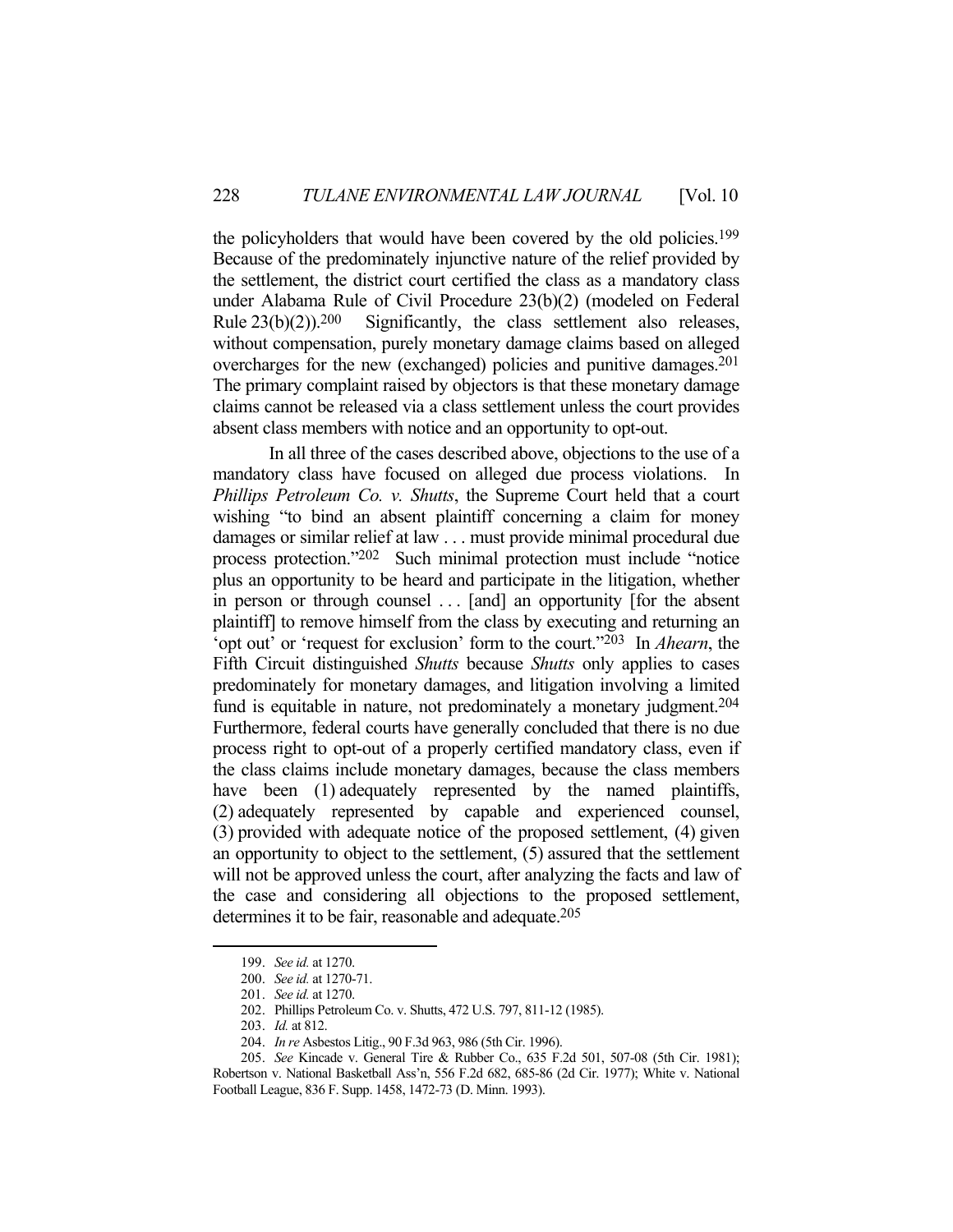The Fifth Circuit summarized:

The rule that adequate representation is all that due process requires for the traditional mandatory class action in equity was not challenged by *Shutts*. Subsequent decisions have made clear that, consistent with due process, absent parties can be bound by a judgment where they were adequately represented in a prior action.206

In his dissenting opinion, Judge Smith suggested that *Ahearn* was anything but a traditional mandatory class, and that the majority's gloss based on inapplicable precedent trampled on the absent class members' due process rights.207

 Regardless, the majority in the *Ahearn* appeal concluded that the threshold criteria for class certification are sufficient to meet the requirements of due process, and an opt-out right is not necessary.208 In *Adams*, the Supreme Court will obviously have an opportunity to clarify its intent regarding minimum due process when a class action adjudicates monetary damage claims.

 The outburst of indignation from the plaintiffs' bar and civil procedure purists occasioned by the *Georgine*, *Ahearn*, and *Adams* decisions should not be surprising. Indeed, these settlement class actions clearly utilize Rule 23 for a purpose not envisioned by the original drafters. The rule was drafted to enable the litigation of numerous, small claims, but class actions filed after they are settled are litigated in only the broadest sense. Instead, Rule 23 is really being used to provide judicial enforcement of the settlement's terms, terms that were negotiated largely

 <sup>206.</sup> *In re* Asbestos Litig., 90 F.3d at 986. *But see* Brown v. Ticor Title Ins. Co., 982 F.2d 386, 392 (9th Cir. 1992) (holding that absent class members were not bound by the damages portion of a mandatory class judgment because the court did not provide an opt-out right consistent with due process), *cert. dismissed as improvidently granted*, 511 U.S. 117 (1994).

 <sup>207.</sup> *See In re* Asbestos Litig., 90 F.3d at 1001-06 (Judge Smith dissenting).

 <sup>208.</sup> One commentator has postulated that the notice and opt-out provisions of Rule 23 are not closely aligned with the actual needs of the absent class members for protection of their substantive rights. George Rutherglen, *Better Later Than Never: Notice and Opt Out at the Settlement Stage of Class Actions*, 71 N.Y.U. L. REV. 258 (1996). Professor Rutherglen suggests that the procedural opt-out protections for Rule 23(b)(3) class actions are under some circumstances overly restrictive, while Rule 23(b)(1) and (b)(2) occasionally provide insufficient protection in this regard. Professor Rutherglen makes this distinction based upon whether the absent class plaintiff has an individual cause of action that is viable independent from the class action. Thus, if a  $b(2)$ class action settlement includes both injunctive and monetary relief, then the class action rule should provide for notice and opt-out to class members with individually viable monetary claims. In contrast, if a (b)(3) class action consists of aggregated claims that are not viable on their own, then the right to opt-out has very little practical worth to the absent plaintiff. As a result, Professor Rutherglen suggests opt-out can be dispensed with under these circumstances. *Id*. at 288-89.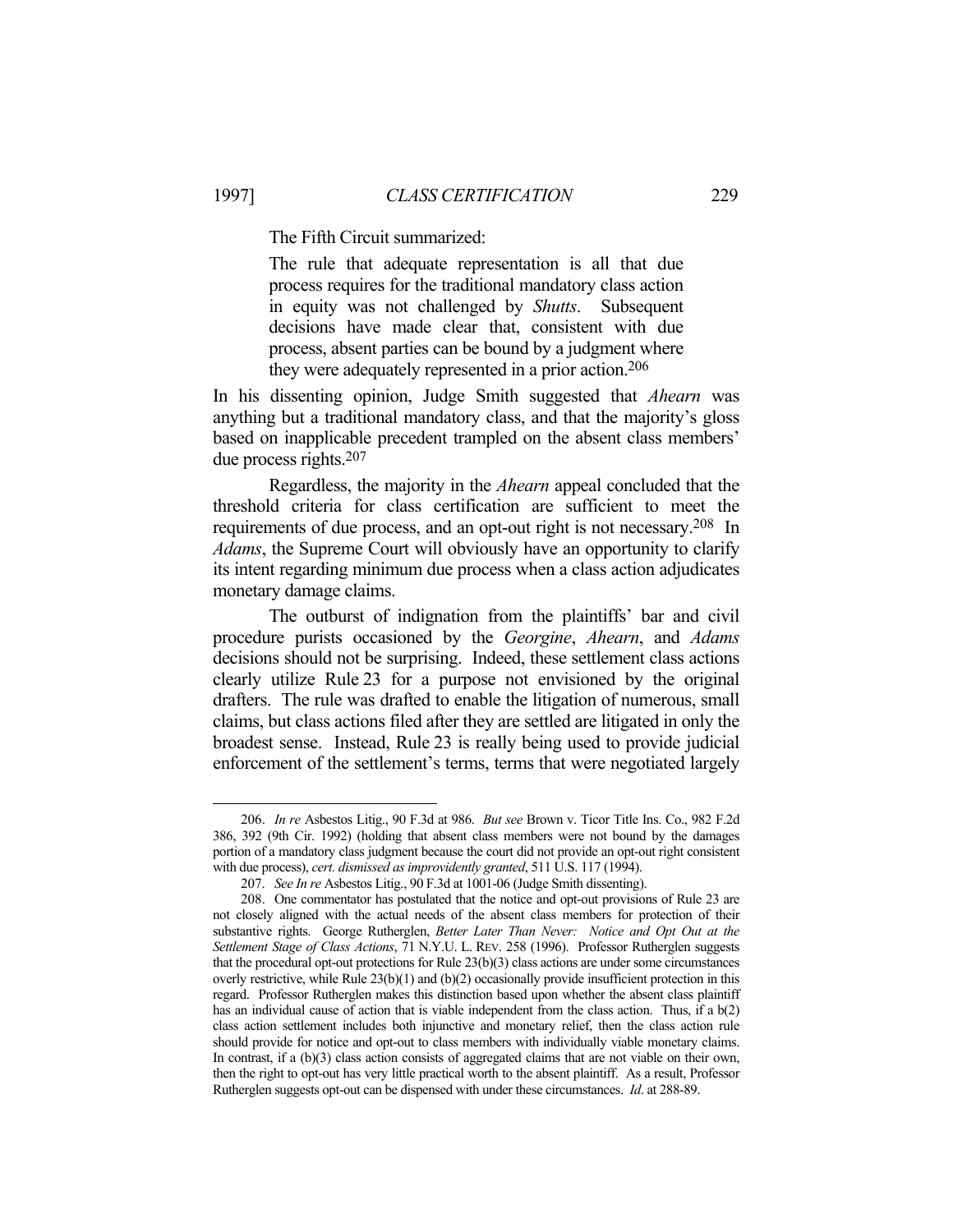without input from the absent class members, and that have received only the most cursory review and approval by those persons.209 The interesting result in these cases is, however, that the response provided by the objectors has arguably resulted in a thorough adversarial review of the fairness of the proposed settlement. Thus, the raw material is present for the district court to rule on the fairness of the agreement.

 In contrast, in modern mass tort litigation, where a single attorney frequently represents several hundred claimants, the individual litigant, like the absent class member, has very little control over the prosecution and settlement of his cause of action. Following the settlement of a group of several hundred or thousand individual claims, however, there is no fairness review by an independent entity like the court, and each individual litigant is largely at the mercy of his or her attorney. Adverse results from global settlement negotiations, such as trade-offs between individual litigants, the release of additional claims, and the source and amount of the attorney's total compensation, may remain largely invisible to the individual client. Thus, the potential for substantial conflict of interest problems exists for aggregated individual claims as well. The point is that, while the potential for collusion in a class settlement is real, the gulf between class and aggregated individual litigation can be exaggerated.

## IV. DENIAL OF CLASS CERTIFICATION AND THE LACK OF PRECLUSIVE EFFECT ON OTHER CLASS ACTIONS RAISING SIMILAR **ALLEGATIONS**

 A proposed class action settlement between purchasers of GM trucks and General Motors Corporation has been shopped around to the federal courts in the Third Circuit,<sup>210</sup> a state court in Texas,<sup>211</sup> and now a state court in Louisiana.<sup>212</sup> As noted previously in this Article, the Third Circuit denied class certification for the proposed settlement for a

 <sup>209.</sup> Judge Schwarzer makes the point that the original drafters of the 1966 Rule sought to accomplish two purposes: (1) to enable litigation by creating an enforcement mechanism for civil rights claims under Rule 23(b)(2) and by facilitating prosecution of numerous small claims under Rule 23(b)(3), but (2) to avoid encouraging collusive actions and settlements under the Rule. Schwarzer, supra note 111, at 1250, 1251-55.

 <sup>210.</sup> *See In re* General Motors Corp. Pick-up Truck Fuel Tank Prods. Liab. Litig., 55 F. 3d 768 (3d Cir. 1995).

 <sup>211.</sup> *See* General Motors Corp. v. Bloyed, 916 S.W. 2d 949 (Tex. 1996).

 <sup>212.</sup> *See* Gabriella Stern, *GM Weighs Appeal of Fees Set by Judge in Truck Pact*, WALL ST. J. Dec. 27, 1996, at A3.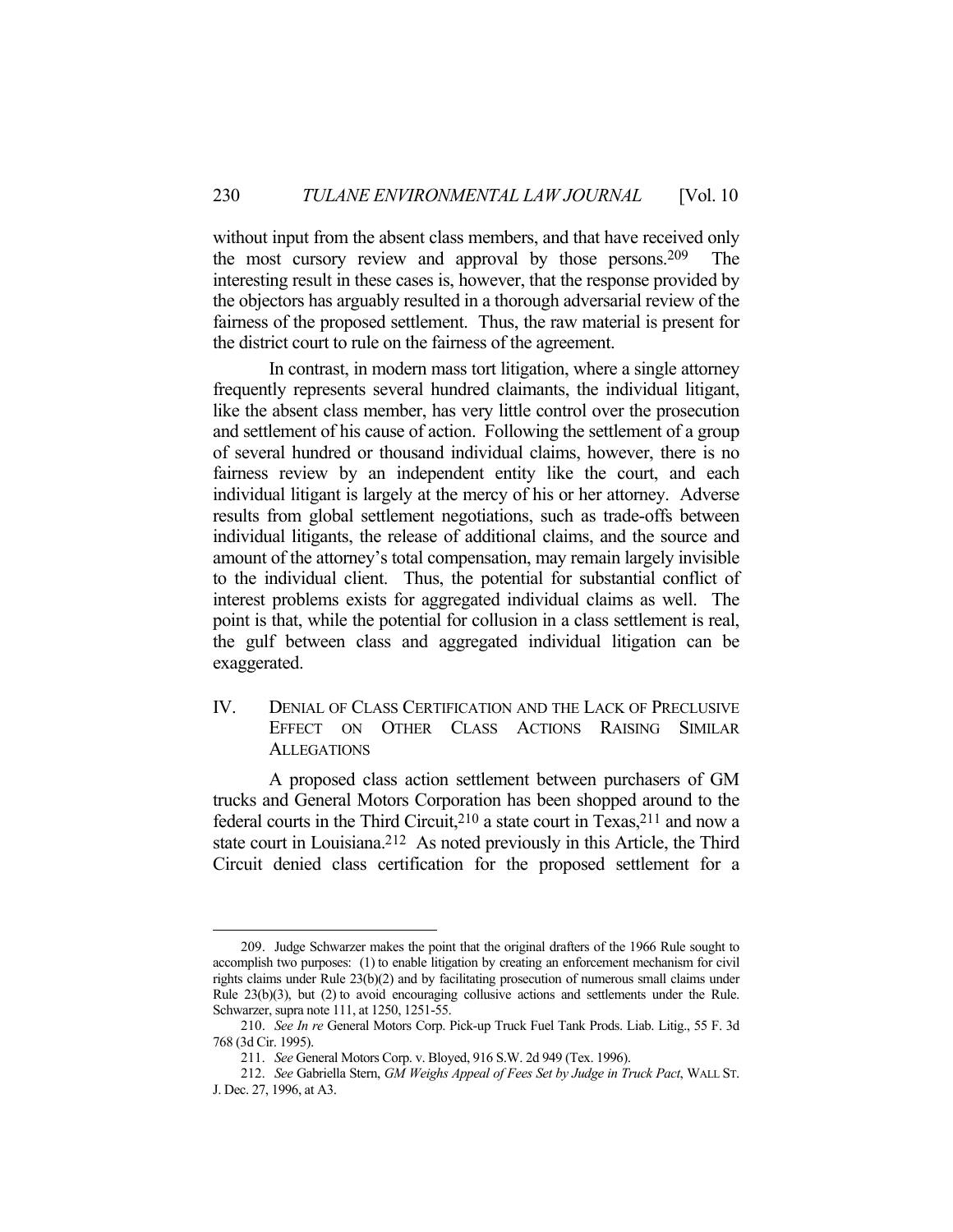nationwide class in 1995.213 The Texas Supreme Court then overruled the certification of a similar Texas class and approval of the class settlement in 1996.<sup>214</sup> Nevertheless, the same proposed class action settlement was refiled during mid-1996 in Louisiana state court, and was recently approved by the district court.215 The Louisiana settlement increases class counsel attorneys' fees from \$9 million in the Third Circuit case to \$28 million in the Louisiana case, apparently to accommodate the various objectors to the prior settlements who are now included as class counsel.216 The settlement, however, only provides essentially the same benefits to the putative class members as the previous deals rejected in the Third Circuit and Texas. The primary relief still consists of \$l,000 coupons towards the purchase of new GM vehicles. Thus, the parties have apparently done very little to cure the defects in the adequacy of consideration identified by the Third Circuit.217 A Louisiana district court has now approved this twice rejected settlement, and it now remains to be seen whether this approval will stand up on appeal.

 Because statutes of limitations do not run while class allegations are pending,218 and because all court rulings as to named class members do not apply to putative absent class members until a class is certified,219 and because class certification denial is an interlocutory order that provides no res judicata or issue preclusion effect,<sup>220</sup> GM and class counsel could theoretically keep filing this same class settlement in various jurisdictions until they finally find one that is willing to approve it and uphold it on appeal. While the GM Trucks dispute is a proposed class settlement, this problem is not confined to class settlements. When a court denies class certification, class counsel is also free to find new class representatives and refile the same case in another jurisdiction. As noted previously, most courts and parties recognize that class certification

 <sup>213.</sup> *See In re* General Motors Corp. 55 F.3d at 800 (finding that record did not adequately support class certification).

 <sup>214.</sup> *See Bloyed*, 916 S.W.2d 949.

 <sup>215.</sup> *See* Stern, *supra* note 212.

 <sup>216.</sup> *See id.*

 <sup>217.</sup> The Third Circuit noted: (1) "the certificate settlement might be little more than a sales promotion for GM;" and (2) "the adequacy of the certificate settlement is particularly dubious in light of the claims alleged and the relief requested in the original complaint. The coupons offered by GM simply do not address the safety defect that formed the central basis of the amended complaint." *In re* General Motors Corp., 55 F.3d at 808, 810.

 <sup>218.</sup> *See* American Pipe & Constr. Co. v. Utah, 414 U.S. 538, 553 (1974); Crown, Cork & Seal Co. v. Parker, 462 U.S. 345, 353 (1983).

 <sup>219.</sup> *See* Wright v. Schock, 742 F.2d 541, 544-45 (9th Cir. 1984).

 <sup>220.</sup> *See* J.R. Clearwater Inc. v. Ashland Chem. Co., 93 F.3d 176, 179 (5th Cir. 1996).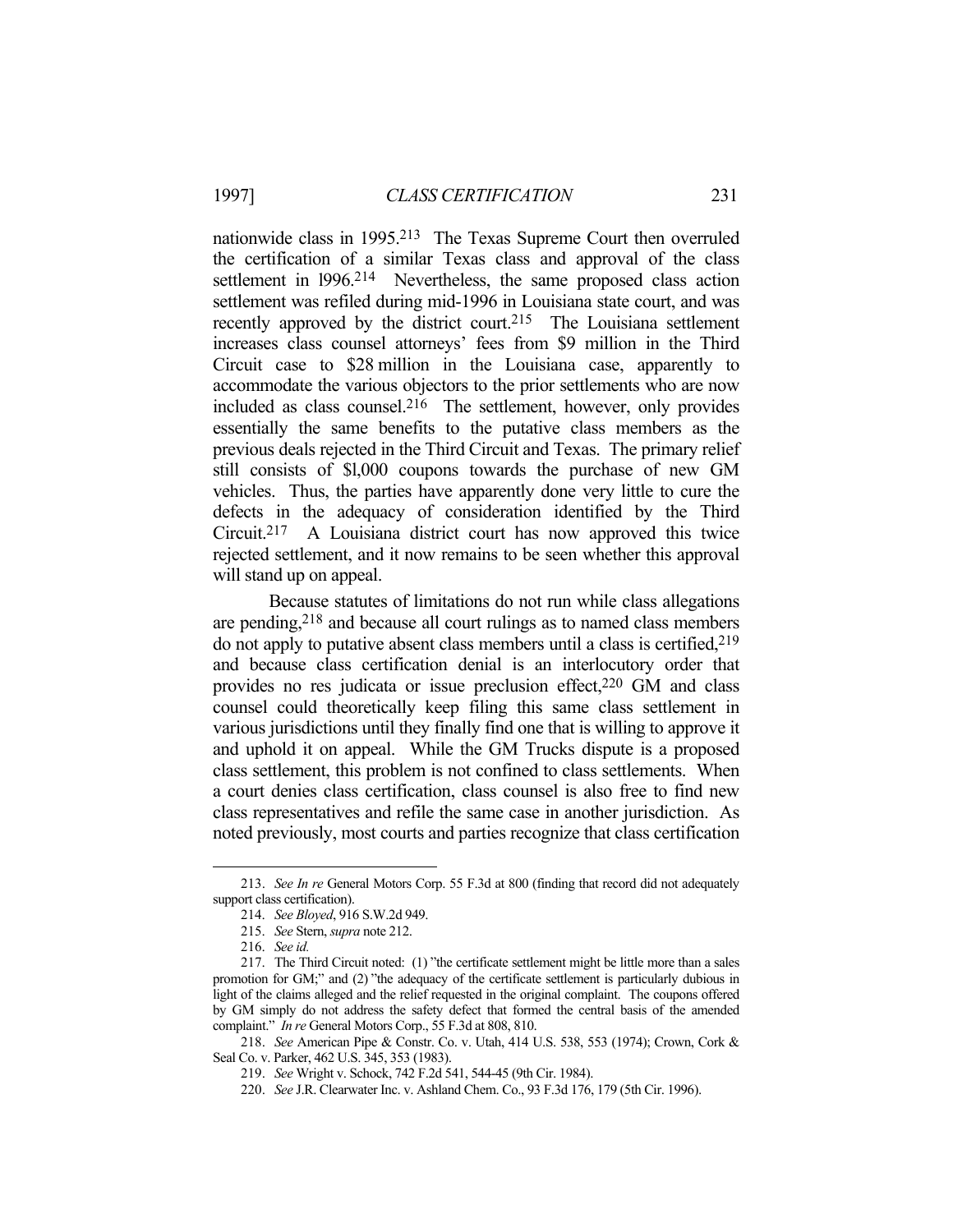greatly enhances the settlement value of the plaintiffs' case.221 Under the present law, however, class attorneys are essentially free to relitigate the same dispute until they either run out of money or finally win. Under these circumstances, the defendant has very little incentive to fight a hopeless situation, but rather is forced to seek the best settlement. This result is grossly unfair to parties opposing class certification, whether they are defendants opposing a litigation class or objectors opposing a class settlement. As described below, Rule 23 should be changed to give an order denying class certification preclusive effect on subsequent similar class certification motions.

## V. CONCLUSION

 Like the preceding discussion, our conclusions regarding desirable changes to Rule 23 are broken down into two categories, toxic tort litigation classes and mass tort settlement classes. First, we believe the class action device is generally not applicable to litigation classes involving traditional environmental tort claims. Experience has demonstrated that these kinds of cases involve too many complex individual issues, and certification has little utility except to class counsel by boosting the settlement value of his or her case. Courts guided by the recent decisions from the federal courts of appeal should reach the same conclusion. Where plaintiffs' likelihood of success on the merits is low, however, class certification causes unjustifiable mischief in the economics of settlement. In this regard, the reforms necessary to Rule 23 are relatively simple:

(1) Proposed new subparagraph  $(F)$  to Rule 23(b)(3) would allow courts to consider "whether the probable relief to individual class members justifies the costs and burdens of class litigation." Under appropriate circumstances, a district court should consider whether litigation as a class action is fair and equitable to the parties. As part of the court's analysis, it should consider whether the plaintiffs' claims have more than a remote chance of success on the merits.

 (2) While we do not advocate change to the language of  $23(c)(4)$ , the advisory committee notes should be amended to clarify that cases should be certified as class actions;222 that is, the class complaint must encompass all elements of proof of liability. Separation of damages issues would be acceptable, but there would be no certification of

 <sup>221.</sup> *See supra* text accompanying note 95.

 <sup>222.</sup> *See* Castano v. American Tobacco Co., 84 F.3d 734, 745-46 n.21 (5th Cir. 1996).